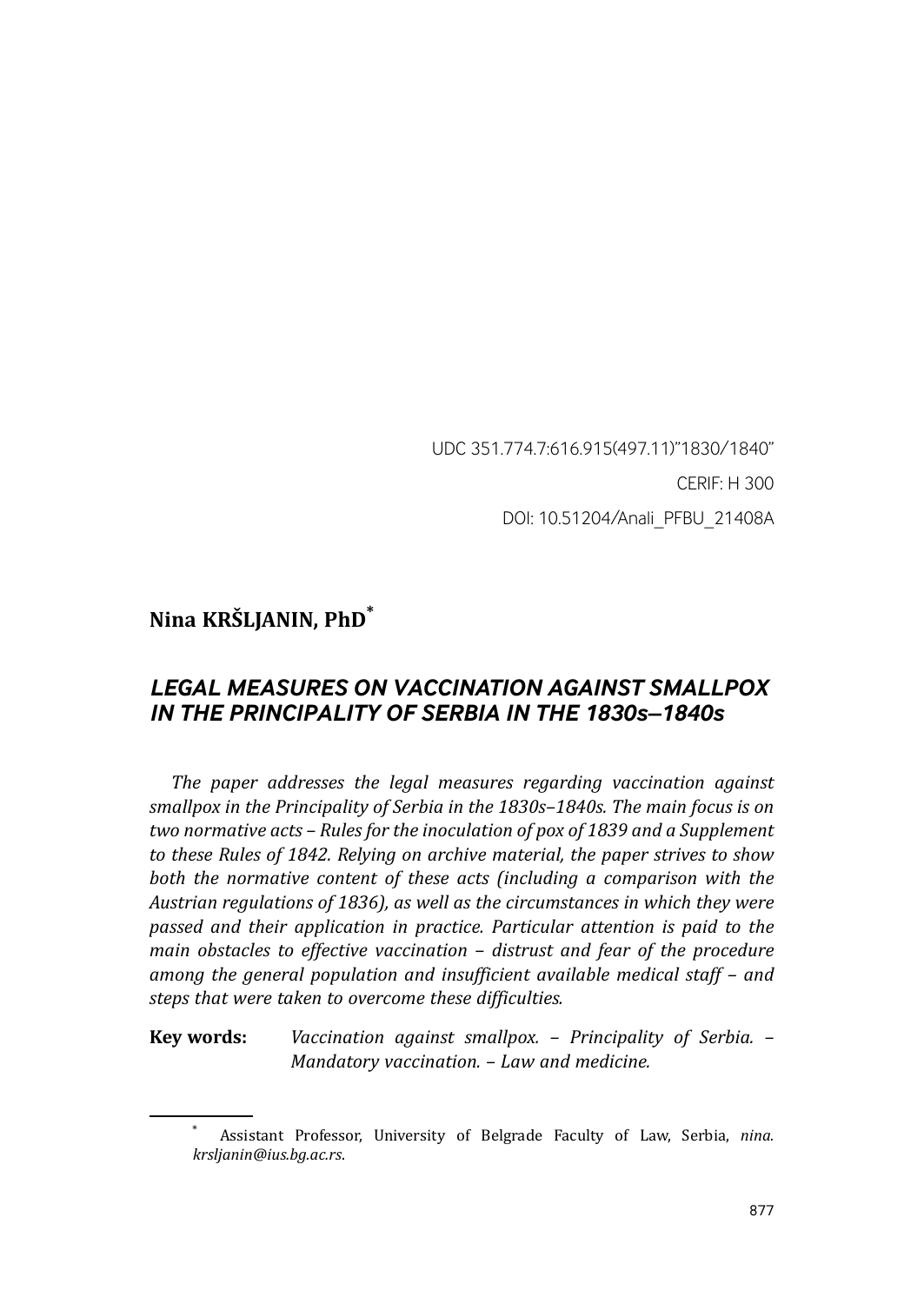# **1. INTRODUCTION**

Smallpox was a serious medical threat in early 19<sup>th</sup> century Serbia, taking a large number of lives almost every year. The main form of prevention had long been classical inoculation with the smallpox virus, which was dangerous in its own right. Vaccination was slowly introduced in the 1820s and 1830s, but it was initially met with a lot of distrust by the majority of the population (Dimitrijević 2011, 127–128). In order to overcome that, the government issued a set of binding *Rules for the inoculation of pox* on 8 July 1839,<sup>1</sup> that was later supplemented on 7 May  $1842$ ,<sup>2</sup> prescribing a wide range of measures aimed at advancing the vaccination effort and – eventually – eradicating smallpox in the country. This paper will analyse the circumstances in which these regulations were passed, their normative contents and the effectiveness of their application in practice in the first years of their existence.

# **2. A VERY BRIEF OVERVIEW OF THE FIGHT AGAINST SMALLPOX**

Smallpox (*variola vera*) was likely known, under different names, since Antiquity, but in its early stages it was likely milder than in the Modern era, and medieval medicine mostly considered it a childhood disease, albeit a nasty one. The first great smallpox epidemics that took large numbers of lives happened in Central and South America in the  $16<sup>th</sup>$  century, when the virus brought by the conquistadors ravaged a population that had not developed any immunity. By the  $18<sup>th</sup>$  century, the virus had become fully global, and catastrophic epidemics with high mortality rates occurred all around the world. Most inhabitants of Eurasia would contract it at some point in their lives. The case-fatality rate varied between 20 and 60 percent, but survivors, particularly in more severe cases, also risked permanent disfigurement and blindness. For a long time, the causes of smallpox were poorly understood, with a number of European physicians believing it to be

<sup>1</sup> Правила за каламлѣнѣ богиня, *Сборникъ законâ и уредбâ, и уредбены' указâ, изданы' у Княжеству Србскомъ, одъ времена обнародованогъ Устава земальскогъ (13. Фебр. 1839. до Апр. мес. 1840.)* I/1840, Београдъ: Кньигопечатня Княжества Србскогъ, 69–77. Dates are given according to the Julian calendar, which was in use in Serbia until 1919.

<sup>2</sup> Уредбеный додатакъ къ правилама за каламлѣнѣ богиня, *Сборникъ законâ и уредбâ, и уредбены' указâ, изданы' у Княжеству Србскомъ, одъ Априла 1840. год. до Конца Декембра 1844. г.* II/1845, Београдъ: Кньигопечатня Княжества Србскогъ, 184–186.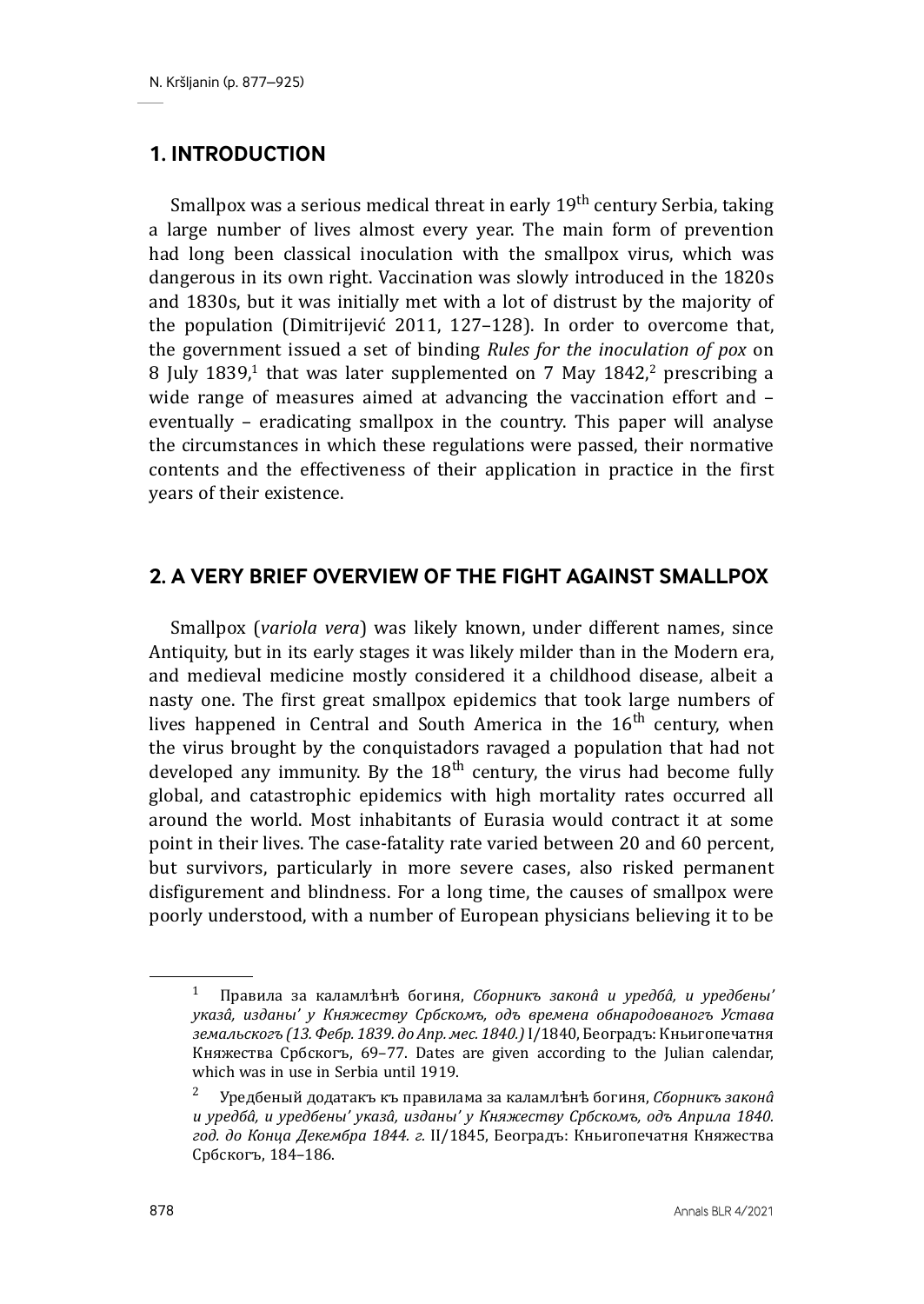innate – a belief finally dispelled by the discovery of peoples in previously unknown areas of the world who had had no experience with it. As no cure existed, and preventing exposure and infection during an outbreak was often very difficult, particularly in urban settings, it was predominantly believed that it was better for infection to occur during childhood, since infection in adulthood usually led to more severe cases. For this reason, children were often exposed to mild cases of the pox, in hope that their own course of the disease would be equally mild and grant them immunity afterwards. Different special practices for this were developed primarily in Asia, such as insufflation (inhalation of smallpox dust) in China, or inoculation through insertion of smallpox matter into the skin, in a puncture or cut, in India and the Ottoman Empire, but also parts of Africa. These practices made their way to Europe and America in the early  $18<sup>th</sup>$  century, stirring interest among an increasing number of scholars and leading to various experiments. Unfortunately, these forms of inoculation still led to a more or less regular course of the disease – usually milder than that spontaneously contracted, but still with the possibility of a lethal outcome – and sometimes other diseases were transmitted by the procedure itself. Due to these factors, both scholarly and political support for inoculation – and thus its spread – waxed and waned, occasionally bolstered by particularly violent outbreaks of the disease (Bennett 2020, 1–64; Riedel 2005, 21–23).

Inoculation of the smallpox virus was also practiced in Serbian lands under Ottoman rule; it is believed to have been taken over from the Turks and Greeks by self-taught folk physicians, frequently including women and priests (Lindenmayr 1876, 9–12; Jeremić 1935, 112–113; Stanojević 1953, 1027–1028; Mihailović 1951, 143–146).

A radically new method brought fame to Edward Jenner (1749–1823): inoculation against smallpox with cowpox (dubbed *variolae vaccinae* by Jenner), a disease that affected humans with far milder symptoms (usually a single efflorescence or just a few, fairly localised, without high fever, etc.), yet developing immunity to smallpox. Jenner was not the first to discover this (the fact was known to country folk in some areas, and a few doctors were aware of it), but he was the first to note the great potential, begin controlled trials, discover that a ripe cowpox pustule is necessary for immunisation to take place, and publish papers about it. While a few competitors managed to perform a larger quantity of trials and begin larger-scale inoculation sooner than Jenner did, and thus earned more money in the process, the fame of discovering the vaccine and saving countless lives rightfully belongs to him (Bennett 2020, 65–93). The downside that Jenner's vaccine shared with the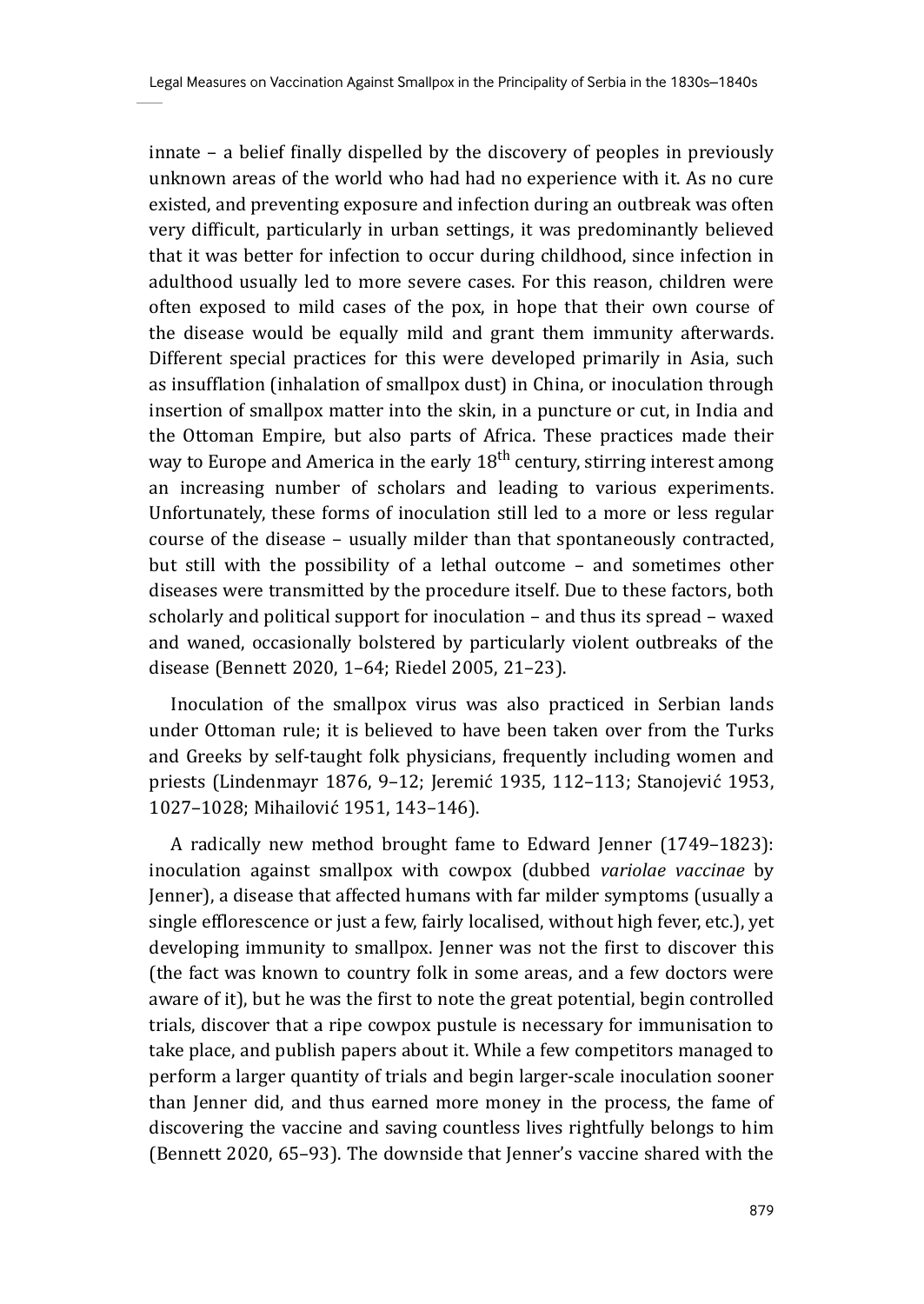old form of inoculation was the possibility of transmission of other diseases, and so precautions against that had to be taken, as shall be seen in more detail below.3

# **3. A NOTE ON TERMINOLOGY**

# **3.1. The Disease: Of Poxes Great and Small**

The Latin name for smallpox, *variola*, dating back to 570 CE, was derived either from the Latin *varius* in the sense of "stained", or *varus*, meaning a mark, blemish on the skin. The English *pox* (or, originally, *pockes*) has a similar meaning, and *variola* was named smallpox to differentiate it from the great pox or syphilis (Riedel 2005, 21–22).

The Serbian term *богинѣ* (modern Serbian *богиње, boginje*) is an umbrella term encompassing several diseases that create visible markings on the skin. The pox that was "small" in English, was, on the contrary *velike*  ("great") *boginje* in Serbian, but there were also *male* ("small") *boginje* (also *ситне богинѣ*, rarely *морбили*), which signified measles (morbilli), as well as *ovčije* ("sheep's") *boginje* – chickenpox (varicella). The word *boginje* might seem to be derived from the root *bog*, meaning "god", and would thus literally mean "goddesses", but is most likely a misnomer derived from the German word *Pocken*, with *bog* accidentally mixed in along the way (Mihailović 1951, 143; Miklosich 1886, 416; Karadžić 1852, 473; Skok 1971, 182). While *boginje* is the dominant term in modern Serbian, during the period in question, the words *красте* (*kraste*, "scabs") and *оспа* (*ospa*, "rash" – frequently in the diminutive plural *ospice*) were also widely used, with a number of more localised terms also employed.<sup>4</sup> As many sources use only the noun (*богинѣ*, *красте*), sometimes the exact disease cannot be distinguished with precision, but smallpox is more likely meant in most sources, as it was the most dangerous of these diseases.<sup>5</sup>

<sup>&</sup>lt;sup>3</sup> Subsequently, in the late  $19<sup>th</sup>$  and early  $20<sup>th</sup>$  century, Jenner's "arm-to-arm" type of vaccination will be replaced with vaccination by the lymph of calves infected with the vaccinia virus (Mihailović 1951, 143).

<sup>4</sup> Those are: *bonke, brke, brše, cvećke, kazamak, koze, kozice, kozjače, kraste, mrase, nepomenuše, osuci, patule, sipanice, šeše, štroka, stroka* (Jeremić 1935, 111; Mihailović 1951, 143).

<sup>5</sup> A circular letter from the Department of Public Health at the Ministry of Internal Affairs to all district administrations, mentioning a past epidemic of measles and ordering vaccination to prevent the onset of smallpox, claims specifically that otherwise even more lives could be lost, "all the more, as the great pox [*smallpox*]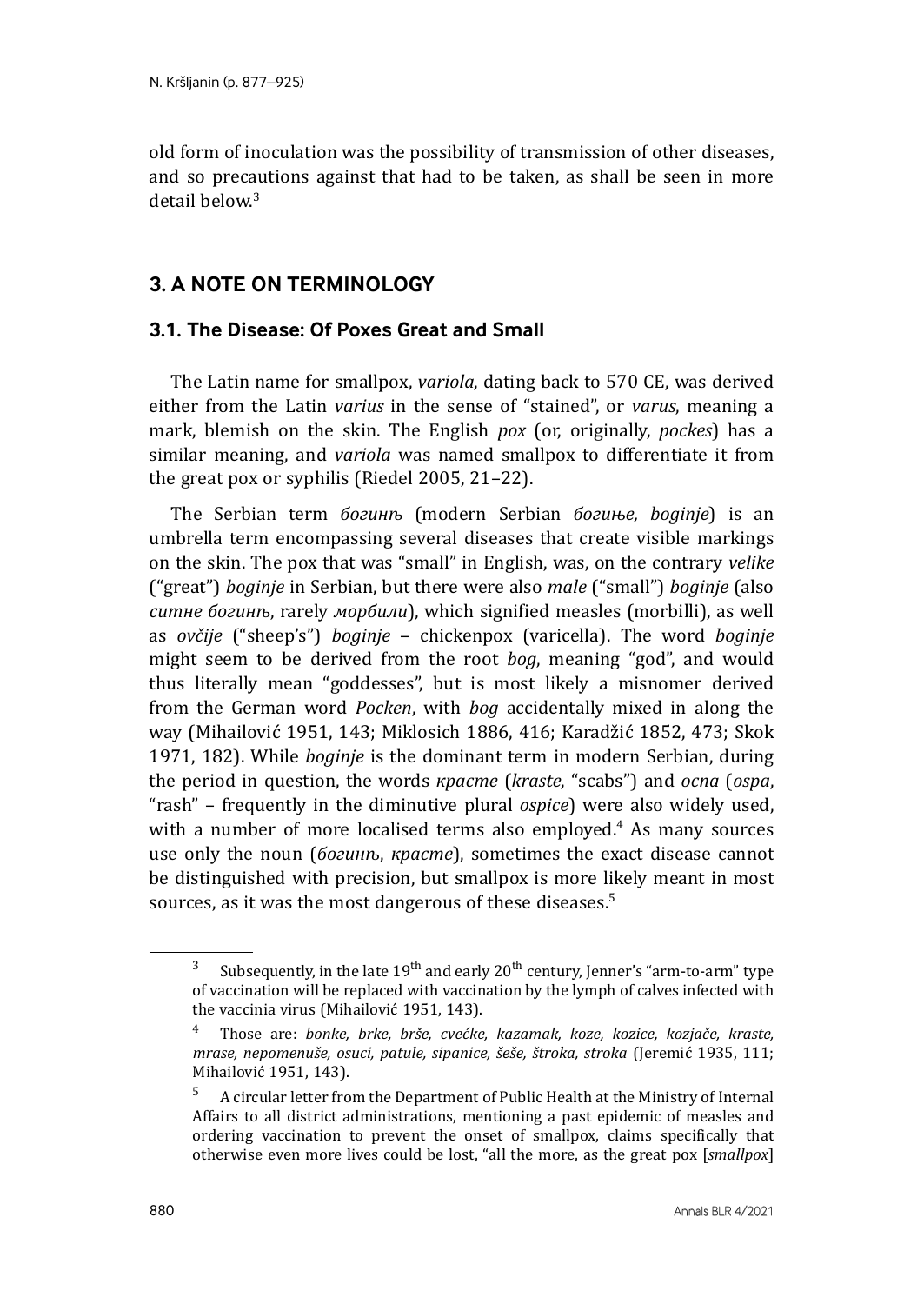The Serbian name for cowpox, *kravlje boginje* (*kraste*, etc.), means literally that (*krava* – "cow"), and its use as prevention led to the appearance of another name for smallpox – *prirodne boginje* ("natural pox"), obviously to signify the disease that humans naturally contracted, in order to differentiate it from the cowpox that was "unnaturally" caused, i.e. only artificially inserted for inoculation.

### **3.2. The Cure (or Rather, Prevention)**

The Latin term *inoculatio* (or the less commonly used *insitio*) was originally used in horticulture, and meant grafting – the insertion of matter from one plant into a cut in the trunk of another. The similarity of this procedure to the insertion of pox matter under the skin justified the name. In English, both the domestic term *grafting* and the one of Latin origin, *inoculation*, were used. Another term for the procedure when patients were inoculated with smallpox was *variolation*, coming from the name of the disease itself (Bennett 2020, 27–28).

The new term for the new immunising procedure, inoculation with cowpox – *vaccination* – comes from Jenner's Latin name for cowpox, *variolae vaccinae* (*vacca* – "cow"); it was coined by the surgeon Richard Dunning in 1800, and while some criticised the term, Jenner himself started using it in the following year (Bennett 2020, 86-87).<sup>6</sup>

The Serbian terminology of the analysed period mostly uses two terms: *каламлѣнѣ* (*kalamljenje*, modern Serbian *kalemljenje*), and *пелцованѣ* (*pelcovanje*), both signifying grafting.7 (In this article, we shall mostly translate them as "inoculation", as more frequently used in English today.) While sometimes the texts specify *which* form of pox was grafted, most frequently they contain no elaboration, or speak of grafting *against* smallpox, which does not help determine if smallpox or cowpox was used. Thus, in some cases when inoculation is mentioned prior to the Rules, we cannot

is in itself a more severe and worse disease than the small one [measles]". ("*тимъ више, што су велике богинѣ и по себы тежа и гора болесть одъ оны ситны*") A similar phrasing can be found in a letter to the Army chief of staff (AS: MUD-S, III/144, 379, 399/1841).

 $6$  Some authors, such as Riedel (2005, 24), incorrectly claim that Jenner himself coined the term *vaccination*.

<sup>7</sup> Again, variations on the theme of grafting also existed: *cepljenje, navrtanje, ucepanje, urezivanje* (Mihailović 1951, 143).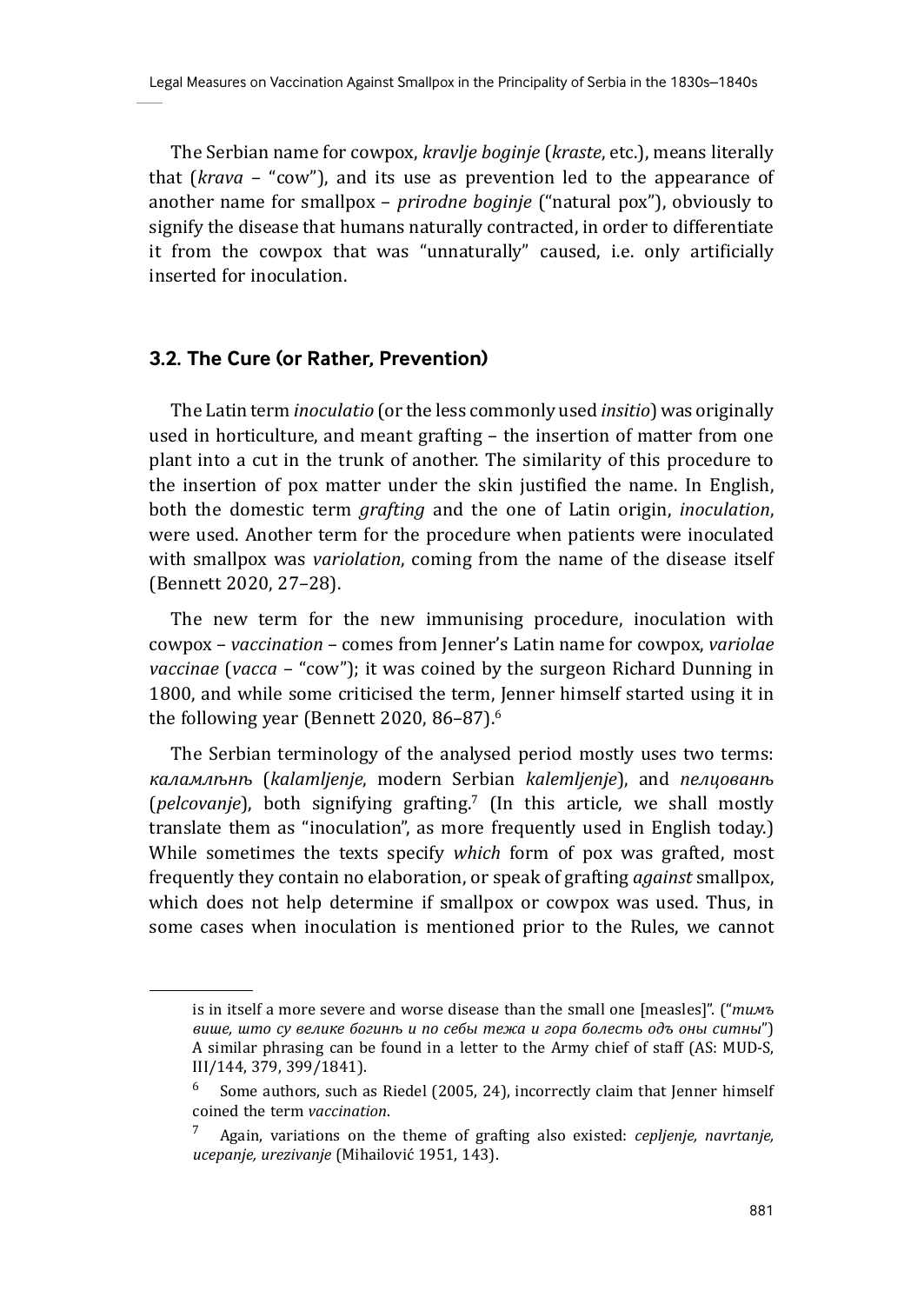be certain if variolation or vaccination is meant, though the former is more likely, as the old form of inoculation was widespread.<sup>8</sup> In the period after the passing of the Rules, as variolation was outlawed, its uses are explicitly mentioned as grafting of the "natural" or "human" pox, and those where nothing is specified can be reliably assumed to mean vaccination.

The word *vakcinacija/vakcinisanje*, which has since become the most common term in Serbian for the procedure (*pelcovanje* having become rare, and *kalemljenje* quite obsolete in this context), is only very rarely encountered in documents of the period. For example, a letter from the Ministry to the Government of the City of Belgrade (*Upraviteljstvo varoši Beogradske*) in 1841 does mention the word in three instances,<sup>9</sup> but the term *kalemljenje* is used in all other places in the document. Vuk Karadžić's famous Dictionary does not contain any words related to *vakcina*, but it does contain *kalam, kalamiti, kalamljenje* (Karadžić 1852, 52, 250). Thus, when "vaccination" is used in this text, it should only be understood as a translation (used to avoid indefinite repetition of "inoculation"), and not as an indicator that a word with the same root was used in the Serbian sources there mentioned.

### **4. SMALLPOX IN EARLY 19TH-CENTURY SERBIA**

#### **4.1. The Spread of the Disease and Variolation**

Smallpox was fairly frequent in  $18<sup>th</sup>$  and  $19<sup>th</sup>$  century Serbia. It had an endemoepidemic pattern. Outbreaks occurred practically every year, causing many losses and leaving many survivors fully or partially blind, and many more disfigured by pox-marks. The occurrence seems to have been intensified in the 1830s, which correlates to similar developments in neighbouring countries (see Memmer 2016, 17). However, the forces meant to battle the disease were unfairly outnumbered during this period, as there were only a few formally educated physicians in the entire country, most of them foreigners (Mihailović 1951, 141; Stanojević 1953, 1039–1040; Katić 1967, 338–339; Đorđević 1983, 150–158; Matović, Spasić 2013).

It is unfortunate, but worth noting that even some competent historians, such as Radoš Ljušić (2004, 441), talk in brief overviews of "kalemljenje" as if it were a single procedure, although mentioning examples that clearly relate to two completely different procedures – variolation and vaccination.

<sup>9 &</sup>quot;*изъ ланскогъ списка вакциниране дѣце дознало*", "*средствомъ благотворнимъ вакцинираног одъ поморне болести велики краста или богиня сачуваю*", "*средствомъ вакцине*" AS: MUD-S, III-144, 387/1841.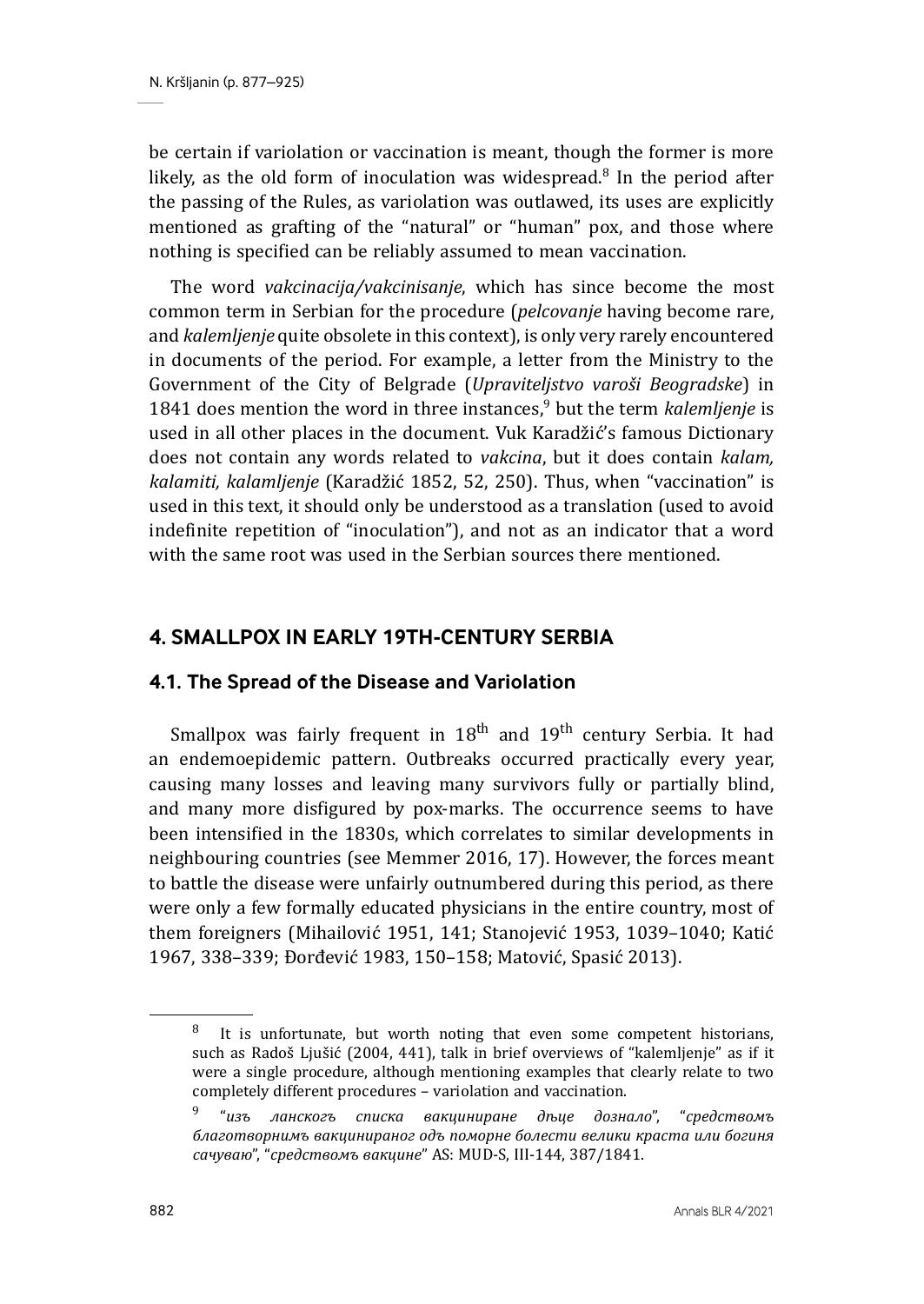Multiple outbreaks of the pox are documented in the surviving source material, mostly in winter, when the population was most susceptible. Many of these reports originate from the military, which can partially be attributed to the state of the archival material, but it should be noted that the army was in itself a suitable terrain for the transmission of infectious diseases; also, in the 1830s it still performed a number of functions that were later transferred to the jurisdiction of the police and local administration, and thus military reports included information about outbreaks of disease in civilian communities as well.<sup>10</sup> The known outbreaks varied in their strength and scope, and the reports in the level of detail, but mostly the officers informed their superiors of the location of the outbreak and the overall state of the affected, and the number of deceased, usually only classified by sex, or with a short designation if they were mostly children or adults, young or elderly people, though one unusual report informs of the deaths of 13 people of both sexes, of which six persons were taxpayers. $^{11}$ 

It was a well-known fact that smallpox could leave even its survivors with tragic consequences. As an illustrative (albeit extreme) case, we could take that of one Stojana Vulićev from the village of Ćovdin in the Mlava County.<sup>12</sup> who was left blind as a result of smallpox in 1835, and was subsequently strangled by her husband Radovan in February of 1836, because of her blindness. Radovan confessed his crime to the county captain and awaited trial. The case is documented only in the report of Colonel Petar Tucaković, Commander of the Central Military Command (*Коммандант Средоточне Военне Команде*), to Prince Miloš on 20 February 1836 (AS: KK, XIV, 1710/1836), and its aftermath is not known.

How did the population and the state cope with smallpox prior to the introduction of vaccination? Amateur specialists in variolation, known as *beležari*, *bilježari* ("markers") or *pelcari* ("grafters") appear in the sources, and it seems they were called upon relatively frequently. They usually took lymph from patients who were suffering from a mild form of smallpox – nevertheless taking precautions, with minimal contact. For example, Mladen Žujović recounts in his memoirs how his aunt, who had been a grafter in

<sup>10</sup> See e.g. AS: KK, XIV, 663/1835; XV, 1652/1835; X, 212/1836; XIV, 1760, 2008/1837; X, 835, 838, 886/1838; XIV, 2069, 2077, 2091, 2191/1838; XXXVII, 1605, 1664/1837.

<sup>11 &</sup>quot;*и зато исто време умрло є одъ велики богиня 13. душа одъ обоєгъ пола, гди рачуни се 6. глава, коє су данакъ плаћале.*" Report by Colonel Stefan Stojanović to Prince Miloš of 9 December 1837 (AS: KK, XIX, 584/1837).

 $12$  The territory of Serbia was divided into three levels of administrative units: the *okrug, srez* and *opština*, which will be translated as district, county and municipality respectively.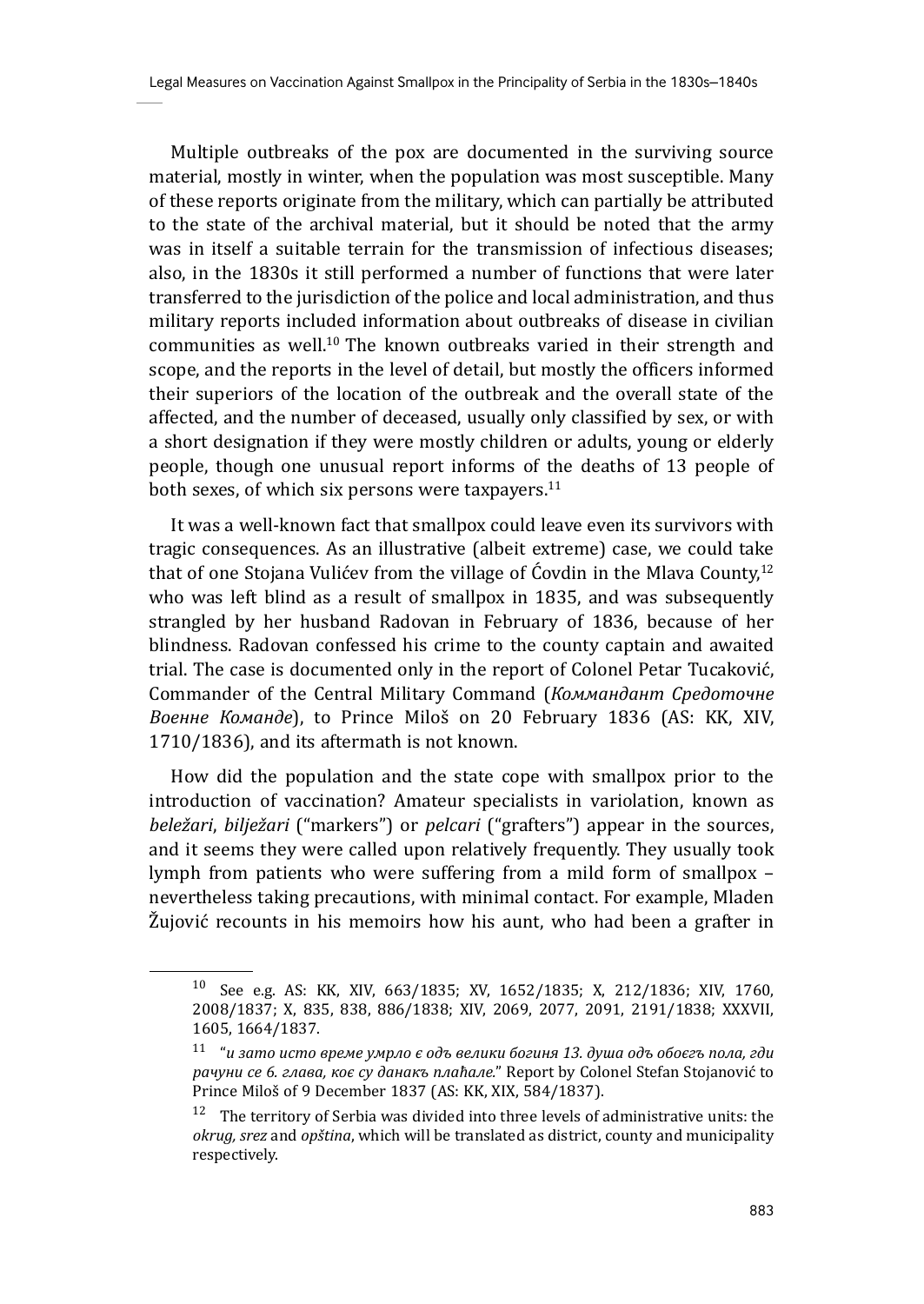the 1820s, did not let the patients enter her house, but merely pulled their hand through the window from the outside. The inoculation was performed with a silver needle, as silver was not prone to rust and possessed certain antiseptic properties, and thus could be easily kept in a hygienic condition (Žujović 1902, 5, fn. 1; Mihailović 1951, 143–146).

Still, the procedure was performed only in need, and not in any systematic way, as general prevention. A local community would summon a grafter (or make use of a local one, if available) to protect those who had not yet developed immunity (mostly children) from a nearby outbreak of the pox; if there was no threat in the vicinity, nobody went out of their way to secure inoculation.

For example, in a report of 7 January 1838, Major Pavle Binićanin informed General Jovan Obrenović that 11 people (six men and five women) had died of smallpox in the village of Vranići, after which the villagers had summoned a grafter (*пелцаръ*), Bojo Knežević from the village of Goračići, also in the Čačak District, who began performing inoculations of the healthy villagers; Binićanin remarks that those inoculated bear the disease much more lightly (AS: KK, XIV, 2077/1838). Here, the villagers or local authorities seem to have arranged for a grafter on their own. In other cases, we see petitions to superiors: for example, in the letter of Captain Petronije Andrejević to General Jovan Obrenović of 16 March 1838, Andrejević reports an outbreak of smallpox in many villages of his (Crna Reka) county, and asks the General if he could send Đorđe the grafter from Karanovac, underlining that he would have a lot of work and make a tidy profit (*Ibid.*, 2191/1838).

Other reports, e.g. the letter from Lazar Tošić, dated 14 February 1838, describing his own inoculation in Karanovac (perhaps by the same Đorđe?), show the usual circumstances and consequences of such a procedure: it was usually undertaken only when an immediate risk of contagion existed (Tošić reports that three people in his house were dangerously ill), and the inoculated person also expected to go through the full (albeit usually lighter) course of the disease and had to remain in isolation to avoid infecting others (AS: KK, XIV, 2092/1838).

For those already affected by the pox, isolating them from those who were not immune was also a regular measure, particularly in organised environments such as the army. For example, in March 1835, 30 soldiers were reported to be ill with *boginje* at the barracks in Kragujevac (17 of the smallpox and 13 of measles). Measures were taken to prevent the spread of the disease: a hospital (*шпиталь*) was formed at the barracks, isolated from other soldiers: it consisted of 8 rooms, one of which was a *lazaret* (where newly admitted patients awaited diagnosis), and in the others the patients were sorted according to their illness. The commander supervised them on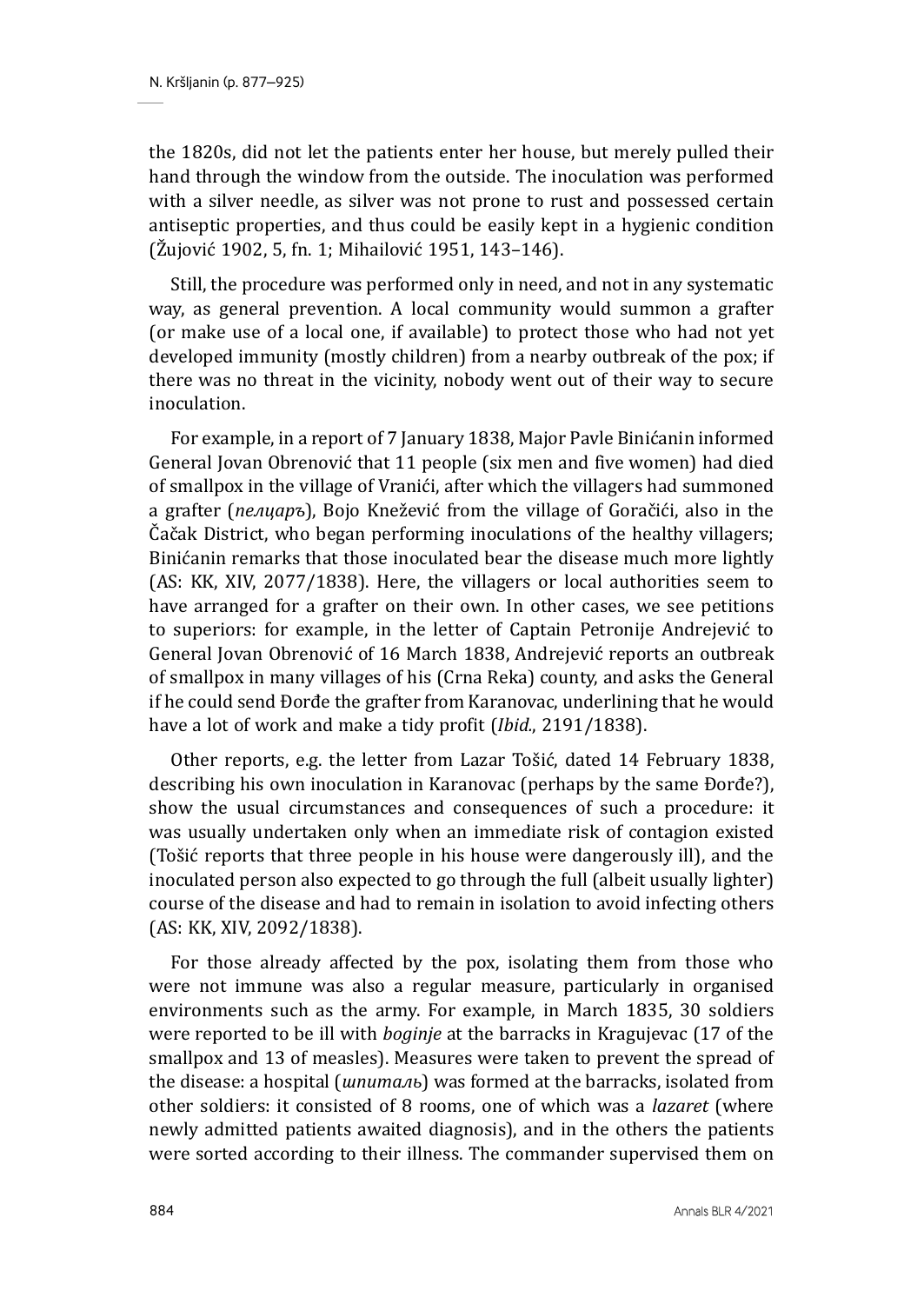a daily basis. Ten days later, the number of patients had already halved (15, though 12 of them suffering from smallpox, the more severe of the diseases), but Councillor Teodor Herbez, along with Military Minister Mileta Radojković and Councillor Arsa Andreić (Andrejević), suggested to the Prince that he order those district captains who have not yet sent their new recruits to postpone sending them until further notice, since most recruits who had arrived until that point had not been previously ill with the pox and thus had no immunity against it. In the next report, Herbez tells the Prince that the danger of the "epidemic disease of pox" (*епидимическе болести богинѣ*) appeared to have passed, as 14 days had passed without any further recruits falling ill (AS: KK, X, 141, 144, 146/1835). Sometimes, on the other hand, it was the healthy who distanced themselves from the diseased community, leaving their houses in favour of forests or fields until the danger subsided (Đorđević 1983, 160).

Even a single case of the pox could be cause for some degree of alarm. On 28 July 1837, Herbez (now signed as the Temporary Chief of the Military-Police Chancery – *Привременный Шефъ Военно-полицайне Канцеларiе*) reported to Miloš that the Chief Military Commissioner, Major Jova Veljković, had reported to him that many soldiers in Kruševac were suffering from colds, but that one had come down with *богинѣ* – thus either smallpox or measles, but the former is more likely – and asked for a doctor to be sent to tend to them. Herbez awaited Miloš decision on this matter (AS: KK X, 656/1837). Regardless of what decision the prince made, the inquiry itself illustrates the severity of the situation.

#### **4.2. The Beginnings of Vaccination**

The first known publication in Serbian regarding vaccination dates back to 1804. Naturally, it was published not in Serbia – where the First Uprising against the Ottoman occupation had only just broken out – but in the Metropolitanate of Sremski Karlovci, then under Habsburg rule.<sup>13</sup> It was published by Metropolitan Stefan Stratimirović himself, and entitled "An instruction regarding cowpox, for the purpose of eradication of the natural pox, which, in accordance with the allhighest order, the Archbishop of Karlovci, Metropolitan Stefan, recommends to Serbian parents and elders".<sup>14</sup>

 $13$  For an overview of the position of Serbs in Vojvodina, see Popović 1990.

<sup>14 &</sup>quot;*Наставленiе о кравiихъ оспахъ, ради истребленiя природныхъ оспицъ, кое по всевысочайшему повелѣнiю, Арiхепiскопъ Карловачкiй, и Митрополiтъ Стефанъ, сербскимъ родителемъ, и старешинамъ препоручаетъ.*"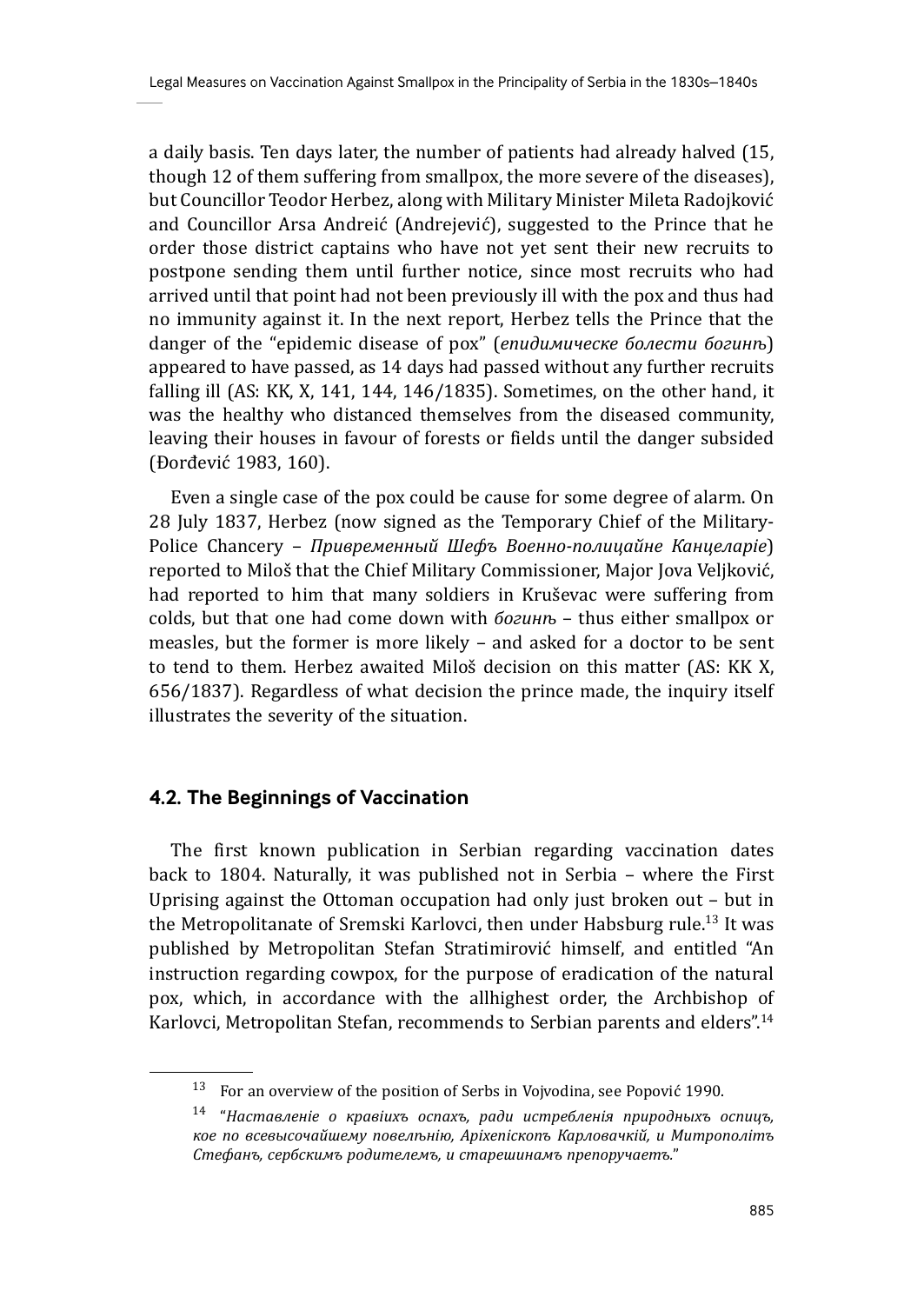It is a short pamphlet, 13 pages long, addressed to the general public. It describes first the dangers of smallpox, including the high death rates, and many partially successful attempts of treating or preventing the disease (with a focus on classical inoculation), turning to a description of Jenner's discovery and the benefits of inoculation with cowpox. It even exaggerates the spread of vaccination, claiming that there is no area in the world, "even with the most stupid Peoples" (! – "*и кодъ самы глупѣйши Народа*"), where the practice was not already known. It then proclaims that his Majesty the Monarch has ordained that vaccination be introduced for the good of his subjects; juxtaposing the dramatic examples of death or disfiguration caused by smallpox to the mild consequences and immunity to smallpox caused by vaccination, the text claims that parents who omit to vaccinate their children shall be seen as killers in God's judgement, underlining that the emperor had had his son and heir vaccinated.<sup>15</sup> The text ends with a passionate appeal to the readers to support vaccination, claiming that the eradication of smallpox depends on them (Митрополiтъ Стефанъ 1804).

While this text technically could have reached the relatively few educated readers in Serbia during the First Uprising, it certainly did not initiate a vaccination endeavour in the country that was struggling with the war effort and institution-building. It was only well after the Second Uprising, in the politically and economically more stable conditions of the 1820s and 1830s, that information about vaccination begins appearing in the Serbian sources. By that time, several other publications in Serbian were available, all printed in Buda (Stanojević 1953, 1032–1034).

The oldest known cases were vaccinations in the Obrenović family – Jovan Obrenović's son Obren in 1822 and Prince Miloš's son Mihailo, on 27 January 1826 (Đorđević 1983, 169; Mihailović 1951, 147). In a letter to Miloš Obrenović not two months after Mihailo's vaccination, on 14 March 1826, Aleksa Simić informs the prince of a purchase of "the freshest cowpox" (*найсвежiи кравльи краста*) that was to be sent by stagecoach from Vienna (AS: KK VII, 331/1826). This shows at least an intention to continue the practice, and it seems to have been gradually spreading into the general population after the princely examples were provided (Đorđević 1983, 169). Still, these cases seem to have been relatively sporadic and the attempts to vaccinate met with a lot of resistance. Prince Miloš's personal physician,

<sup>&</sup>lt;sup>15</sup> The Emperor and heir in question are Franz/Francis I (previously Franz II as the Holy Roman Emperor) and Prince Ferdinand (future Emperor Ferdinand I), though their names are not mentioned in the text – since they would, quite obviously, be well-known to the contemporary reader. The minister of war, Erzherzog Karl/ Charles (Francis' brother) is the only official personage mentioned by name.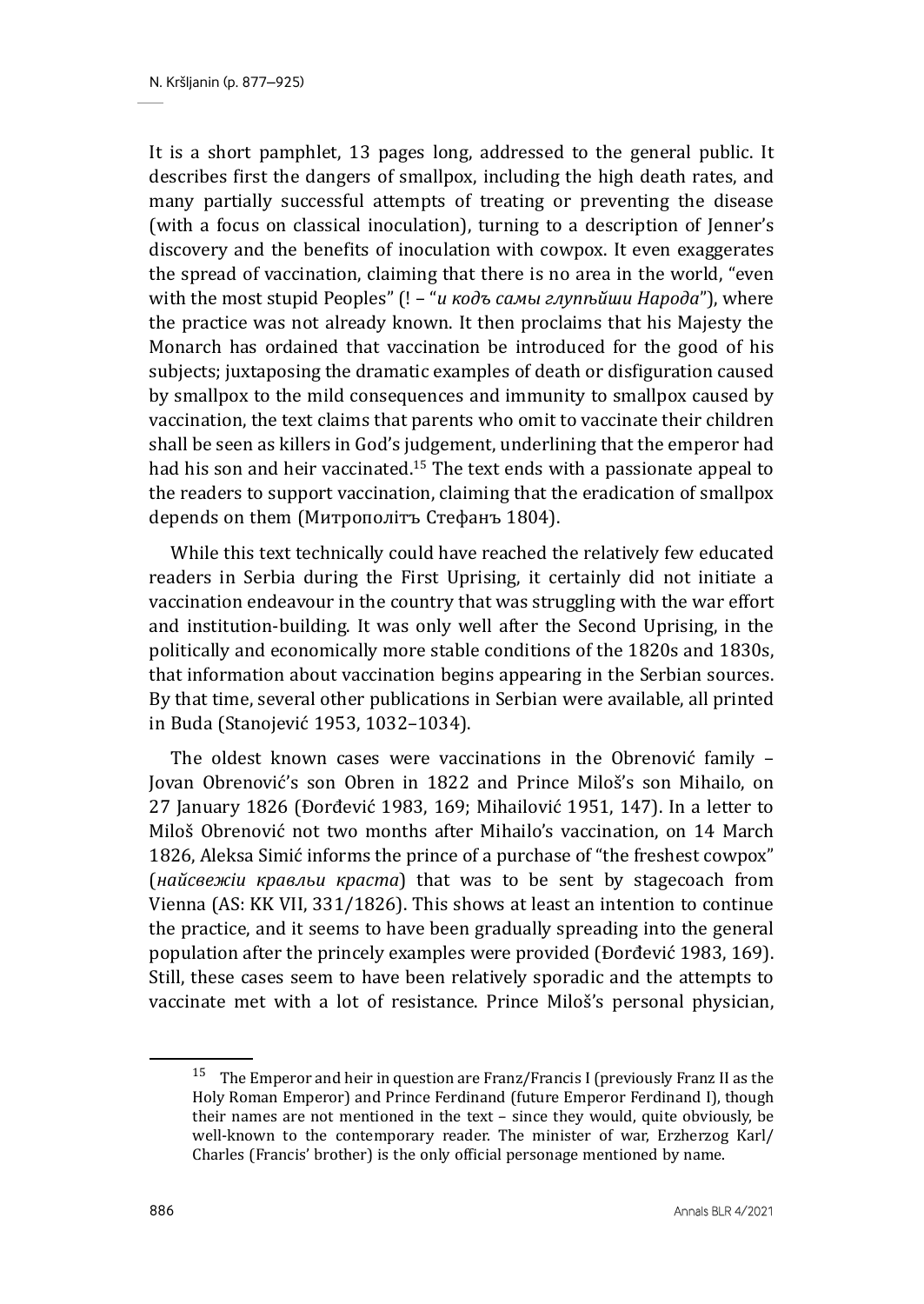Bartolomeo Cuniberti,<sup>16</sup> remarked on this "There is no need to particularly underline that the introduction of the inoculation against pox had also met with great resistance. This all the more since it is known that it has not been accepted without resistance even in much more civilised countries in Europe; how could one expect it to be different in Serbia, where only the first steps on this path were being taken".17 He also claimed that the general population began noticing that the vaccinated were truly consistently safe from smallpox only in 1835, when an epidemic broke out, and that the prince was praised for introducing vaccination (Kunibert 1901, 467). However, this should not be taken to mean that the opposition to vaccination was completely overcome: as we shall soon see, it would persist as a force to be reckoned with in the decades to come.

Writing of approximately the same period, Dr Emmerich Lindenmayer<sup>18</sup> remarked that the first vaccinations were performed rather undiligently, since the people had no faith in the vaccine's effectiveness, and most state officials shared the same views. In his opinion, an increase in the number of physicians, mandatory vaccinations of new recruits in the army since 1830, as well as an order by Prince Miloš that officials' children should be vaccinated first to give an example, helped increase the vaccination rates (Lindenmayr 1876, 44; Mihailović 1951, 151–152).<sup>19</sup> We have not succeeded in finding this order: it is possible that it existed, but, given the fact that

<sup>16</sup> Bartolomeo Silvestro Cuniberti (1800–1851), an Italian, worked first as a doctor in Constantinople, and then as the personal physician of the pasha of Belgrade. In 1828 he came to the personal service of Prince Miloš, with the right to keep a private practice as well. He left Serbia together with Prince Miloš, after the latter's abdication in 1839, later returning to Italy. His book on the Serbian revolution and Prince Miloš's first reign – half memoir, half historiography – is a valuable source for the period (Maksimović 2017, 13–14).

<sup>17 &</sup>quot;*Nije potrebno isticati naročito, da je uvođenje kalamljenja boginja takođe naišlo na veliki otpor. Ovo tim manje što se zna da ono bez protivljenja nije primljeno ni u mnogo uljuđenijim zemljama u Evropi; kako se moglo iščkeivati da će drugojačije biti u Srbiji gde su na ovom putu činjeni tek prvi koraci.*"

<sup>18</sup> Emmerich Lindenmayer (1806–1883), born in Tschakowa/Csákova in Banat, Austrian Empire, arrived in Serbia in 1835 and soon became the chief army physician, afterwards reaching the post of the Chief of the Department of Public Health in 1845, which he held until his retirement in 1859. His book *Serbien, dessen Entwicklung und Fortschritt im Sanitäts-Wesen, mit Andeutungen über die gesammten Sanitäts-Verhältnisse im Oriente*, published in 1876, is the first systematic history of Serbian medicine. See more about his life and work in Dimitrijević, Vacić 2013.

<sup>19 &</sup>quot;*sie impften zuerst die Beamtenkinder, indem die Beamten laut ausdrücklichen Befehles des Fürsten Milosch for Allen Andern ihre Kinder impfen lassen mussten, von diesen impften sie dann weiter mit dem eklatantesten Erfolge, weil das Volk glaubte durch die Kuhpocke im Orte auch schon ihre Kinder gefährdet zu sehen.*"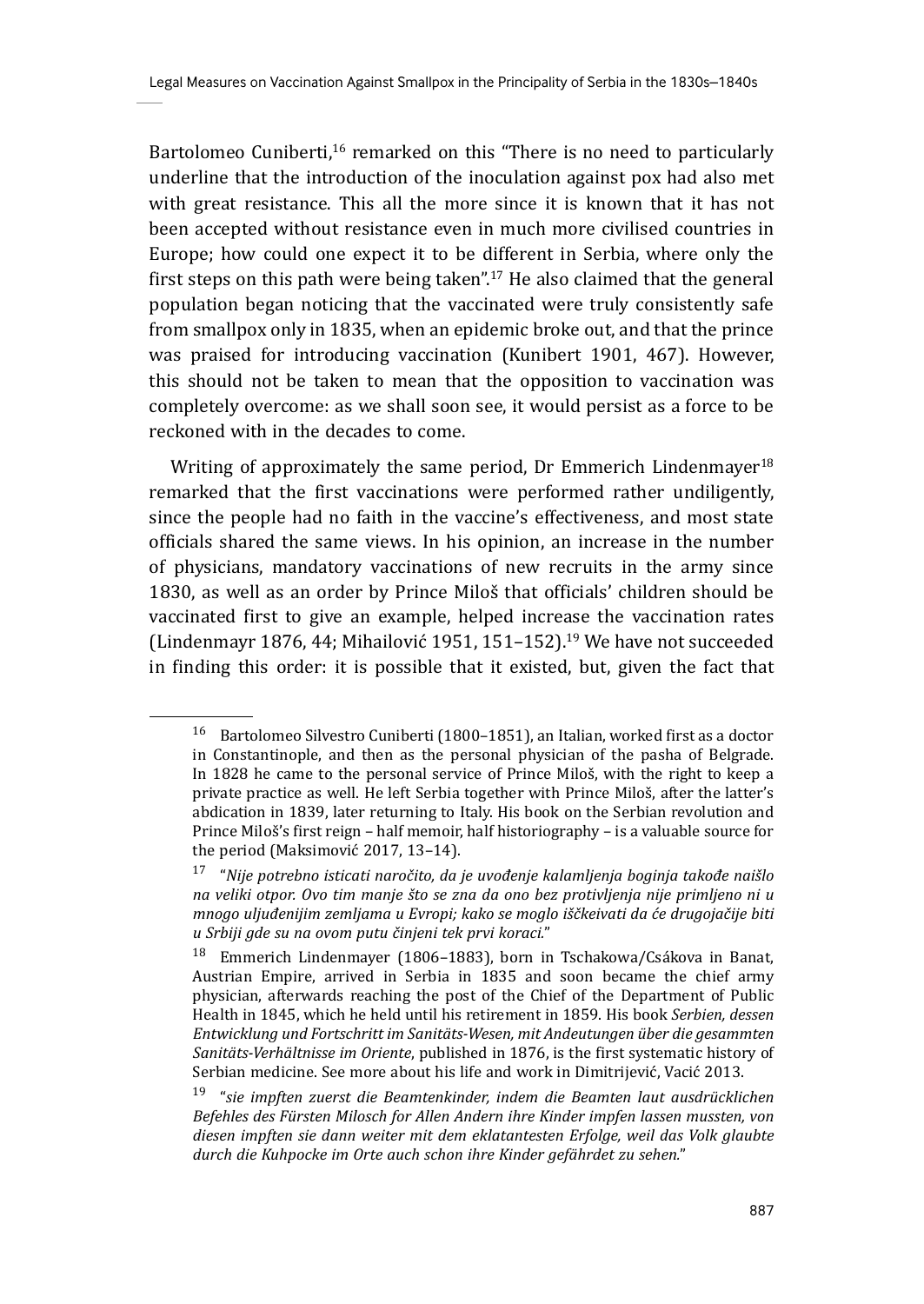Lindenmayer wrote his memoirs many years after the events and that his chronology is sometimes unreliable (Mihailović 1951, 147), it is also possible that he wrongly attributed to Miloš the order that was, in fact, passed only in the Supplement to the Rules in 1842.

In April 1837, Dr Hermann Meinert, then the physician in Aleksinac, asked the District Administration to enable him to perform vaccinations by supplying him with vaccine matter, ordering for a list of all unvaccinated persons in the district to be created, having the municipality head be present at the vaccinations and forcing the parents to bring their children to be vaccinated, as well as providing him with a good riding horse and a fee for the procedure. The Administration, unsure if this was a good course of actions, forwarded the matter to the Council, which in turn consulted Prince Miloš. It claimed that it was certain that the intention was extremely useful for the preservation of lives, but uncertain whether the doctor would be able to implement his plans, and thus the prince's decision was required. It is possible that such administrative conundrums would have persisted longer, had an epidemic of smallpox in early 1839 not prompted the Department of Public Health (a specialised department of the Ministry of Internal Affairs) to decisive action (Mihailović 1951, 152–153).

The Ministry sent its initiative for passing the Rules to the State Council on 18 April 1839 – already in a period of political turmoil preceding Miloš's abdication. The accompanying act, signed by the Minister, Colonel Đorđe Protić, and the Temporary Chief of the Department of Public Health, Dr Karol Pace $k^{20}$  (who also drafted the text), explains how the pox spreads among the people of Serbia almost every year and that the Rules were meant to put a stop to that. However, they also warn that the number of district physicians is currently insufficient to commence full-scale inoculation, and they recommend beginning the procedure with the help of military and city physicians, so the disease could be prevented as soon as possible. As the Council did not adopt the Rules right away, likely as it was preoccupied with the political changes (including Prince Miloš's abdication on 1 June), a new letter was sent on 15 June, advising the commencing of inoculation with the aid of physicians in the Šabac and Podrinje districts, as well as Belgrade

 $20$  A Slovak born in Hungary, Dr Karol Pacek (1807–1876) worked in Serbia from 1833, first as an army physician in the rank of captain, and afterwards as the Chief of the Department of Public Health. He was the personal physician and close friend of both Prince Miloš and his son Mihailo, and left Serbia together with Mihailo Obrenović when he was banished in 1842, returning only in 1859, when Miloš Obrenović was restored to power, although no longer as a practicing physician, but merely as the monarch's advisor (Matović, Spasić 2013, 219; Maksimović 2017, 35–37).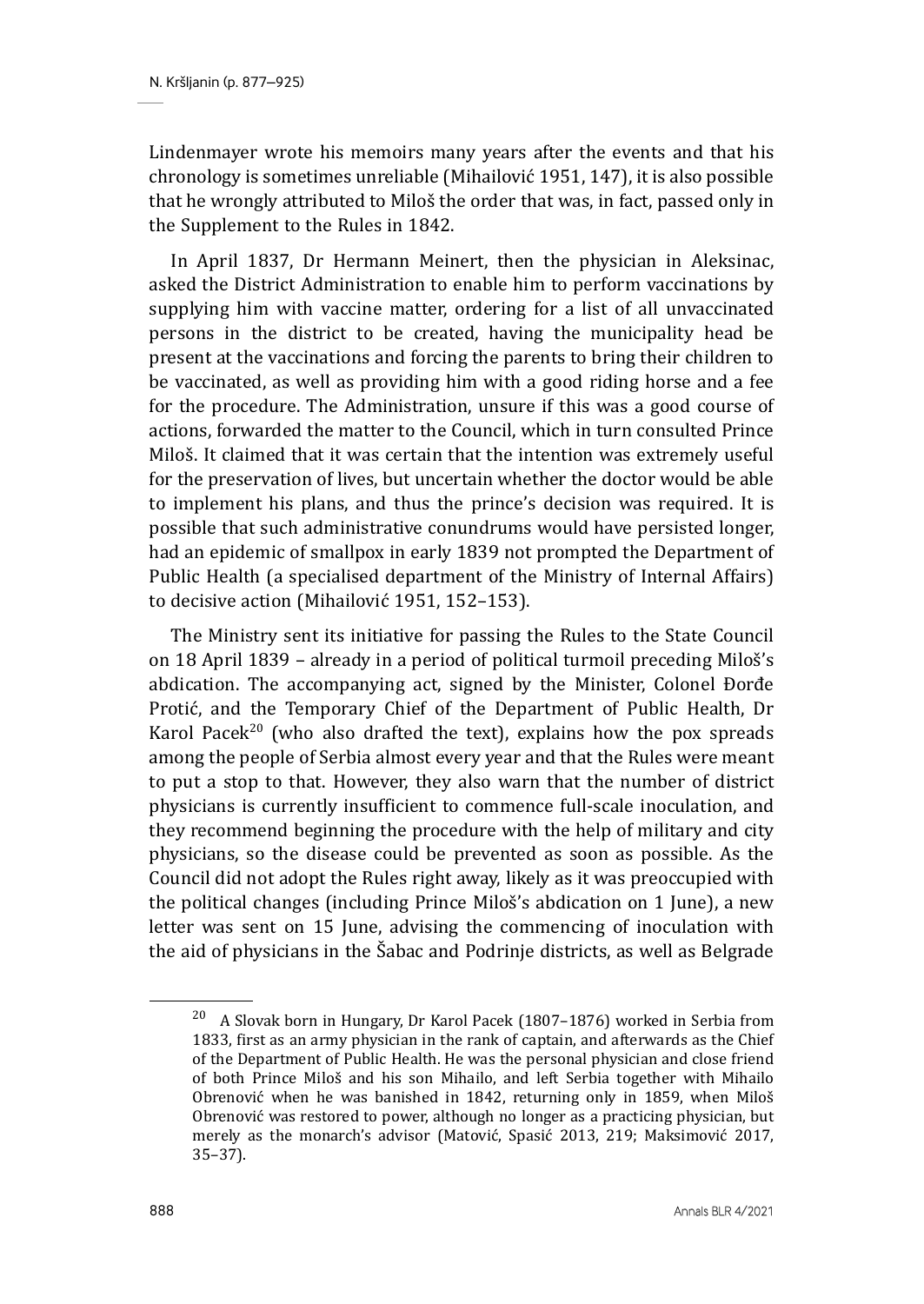itself, until the Regulation on the Naming of District Physicians could be passed, but reminding the Council that the process could not be initiated without the adoption of the previously proposed Rules. The Council then sent the draft to the Regency on 20 June, and it was finally signed on 5 July without any particular comments from the regents, and formally published on 8 July (AS: DS, 163/1839; see also AS: MUD-S, 321/1839).<sup>21</sup>

# **5. CONTENT OF THE RULES**

### **5.1. A Preamble for the Masses**

The Rules start with a lengthy introductory text (more than a page long) that we might call a preamble, given that it is not normative in character, but rather explains the reasons for the passing of the Rules. This is not uncommon for regulations of the period, but the length is extraordinary: such preambles were usually no more than a few lines in length, briefly describing the *ratio legis* or occasion for the passing of this or that act. Apparently, the controversy regarding vaccination was strong enough that a detailed explanation was deemed to be in order. Lindenmayer (1876, 58), for example, refers to the contents of this introduction as "conclusions meant for the people" ("*für das Volk berechnete Aufschlüsse*"). To help the reader gain better understanding of the spirit of this text, we shall quote the first passage in its entirety:

Among all the wasting diseases that assault mankind, none has spread further or taken more victims than the pox. It has been more harmful to mankind than even the plague itself; given that it has not only destroyed so many men, but also countless people, even if they recover from this disease, cry for the remainder of their days blind, deaf, mute, maimed and disfigured. Over 400,000 men have been dying in Europe annually from the pox. Our Fatherland also rarely numbers a year in which one or another of its regions is not be assaulted by it. The pox assaults everyone once in their lifetime, if the life does not succumb sooner to some other disease. No age, no

 $21$  A draft text with some corrections and modifications was also preserved in the Council's archive, but the changes are mostly terminological and stylistic, aiming to describe the procedures, etc., more clearly; it seems that no major substantive change was made.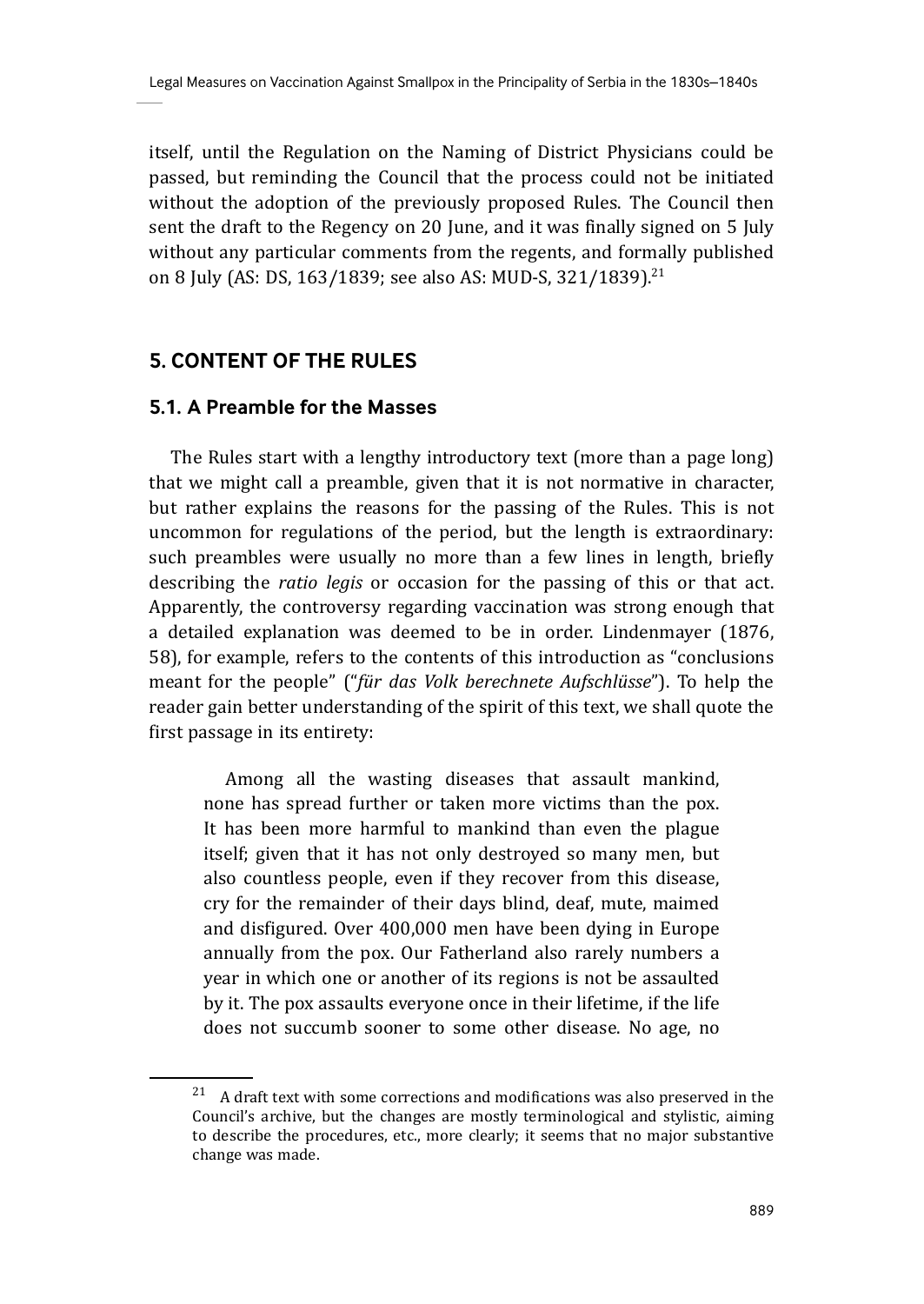sex, nor any bodily composition is safe from it. From the cradle to the deathly shroud, we can serve as its prey. Its treatment, when it manifests, is highly doubtful.<sup>22</sup>

The text goes on to explain that measures of strict quarantine for the diseased have been suggested by some (implicitly experts), but that this is not only very expensive, but also almost impossible to achieve in practice when the disease has significantly spread. Therefore, it is easier to avoid the pox "if the affinity towards it is shut down in the body" ("*ако се наклоностъ спрема нъи у тѣлу угаси*"), which can be done in two ways. The first is the inoculation of human pox on healthy people, which makes the course of the disease somewhat lighter. This procedure is claimed to have been in use in the whole of Europe until 40 years earlier, and still in use in some uneducated areas deprived of physicians, but it is stated that its consequences are very uncertain and it is full of danger, and thus it not only cannot be advised, but must be forbidden. On the other hand, there is the inoculation with cowpox, discovered by Dr Edward Jenner in 1798, which is qualified as safe, lowrisk, easy to perform and thus had already spread throughout educated Europe 40 years earlier. Thus the Council and the Regency, after consulting the Department of Public Health (*Оддъленіє Санитета*) of the Ministry of Internal Affairs, decided to introduce this method to support public welfare – and here the normative part of the Rules begins.

# **5.2. The Normative Text**

The main text of the Rules can be divided into two parts. The first, Arts. 1–14, with no special subtitle, regulates the competence for and the organization of the inoculation, the price to be paid for it and the administrative procedure, while the second part, Arts. 15–20, entitled

 $22$  "Измеђъ свію опустошаємы болестій, коє родъ човеческій нападаю, ни єдна се нiє већма распространила, и выше жертвiй одвукла, као богинѣ. Оне су човеческомъ роду шкодльивiє быле него и сама куга; будући су не само толико людий потрле, но осимъ тога безчисленни, ако болесть ову и преболу, слепи, глуви, неми, сакати и нагрђени заостале своє дане проплачу. Преко 400000 людiй умирали су у Европи преко године одъ богиня. Наше Отечество такође редко кою годину числи, у коiой не бы єданъ или другiй му предѣлъ ньима нападанъ быо. Богинѣ нападаю свакогъ у животу єданпутъ, ако животъ одъ друге какве болести пре не клоне. Никаква старость, никаквый полъ, нит' икаквый тѣлосоставъ може се одъ ньи сачувати. Одъ колевке до покрова смртногъ, можемо имъ као грабежъ служити. Ньiово є леченѣ, кадъ се укажу, весма сумнително." All translations in the article are by the author.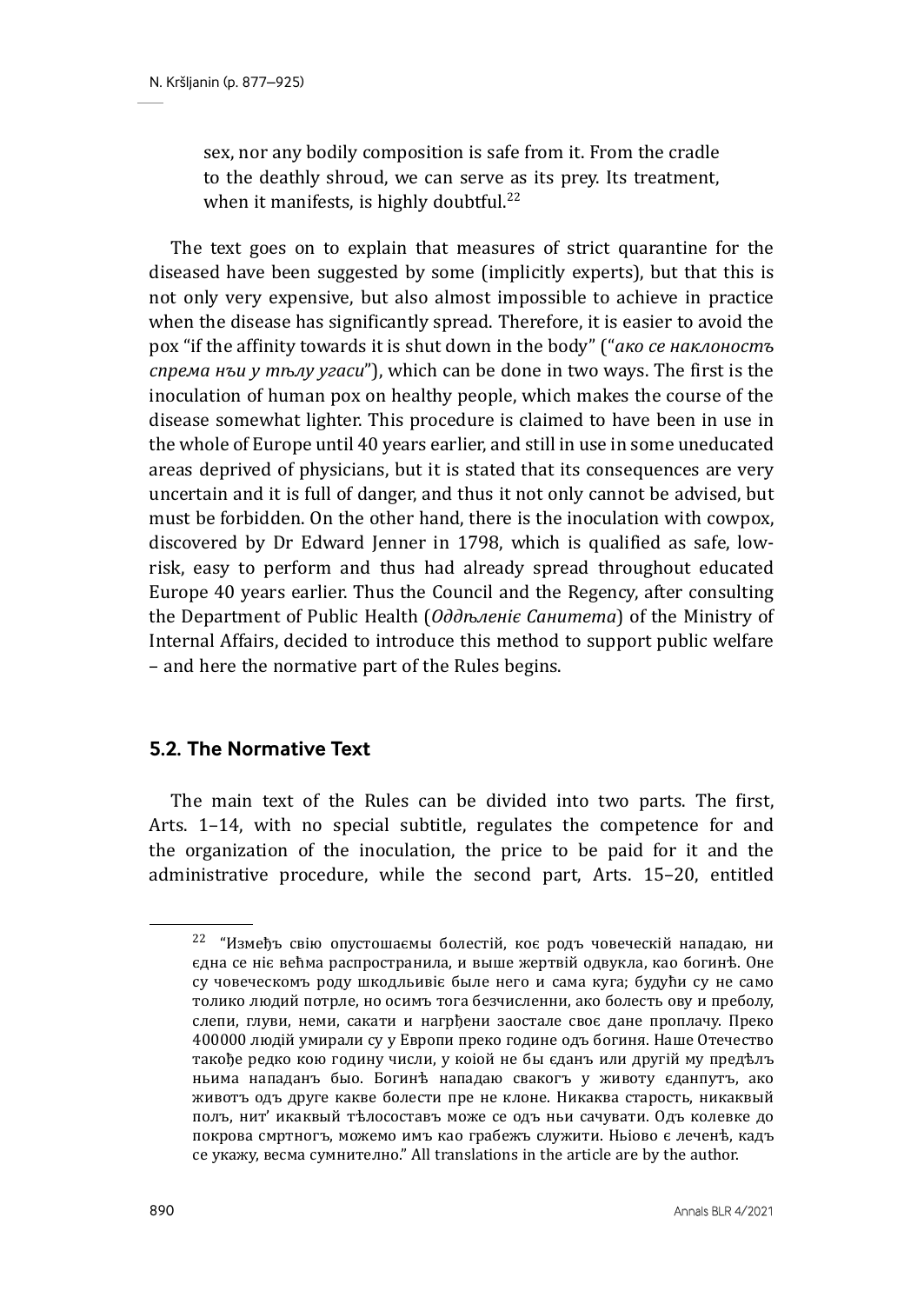"Physicians' Instructions" (*Наставленiя Лекара*) contains detailed medical instructions for the vaccination itself. While the first part has almost three times the number of paragraphs, its text is, in fact, shorter by a third: two and a half pages against slightly over four. There is, thus, more strictly medical than legal matter in the Rules, but the entire contents have been "juridified" by being placed in a legally binding form.

In the first part, the management and control of the inoculation process is placed under the jurisdiction of the Department of Public Health, which was to ensure that there is always enough high-quality matter for inoculation, and that it is distributed to the persons in charge of it (Arts. 1–2). The Department was to issue licences, but also orders, for performing inoculation to district physicians and surgeons (regardless whether they operated in cities or villages), to military physicians, but also to those whom the Department itself acknowledges as skilful  $(Art. 3)$ <sup>23</sup> Obviously, this was meant to allow for the recruitment of existing grafters, who did not possess formal medical education, but many of whom had enough practical experience and skill that their participation in the vaccination effort would be of use to the understaffed Department.

Returning somewhat to the didactic tone of the preamble, Article 4 proclaims that no one other than the aforementioned persons is allowed to perform the inoculation, and that the inoculation of natural human pox (as it had been previously performed in Serbia) is especially forbidden, as it is dangerous and its results uncertain. It is further specified that none but the persons listed in Article 3 may collect the matter from inoculated children, because unskilled inoculation can easily lead to other diseases, such as scabies, scrofula, syphilis, etc. It is proclaimed that anyone transgressing these rules is to be punished, but the punishment is not specified. This is not unusual for Serbian criminal law of the period, as the exact penalty was still often left to the judge's discretion. The principle of legality was introduced only by the Penal Code of 1860.<sup>24</sup>

Article 5 further prescribes that physicians are to be paid by the patients for every successful inoculation – one *cvancik*25 by townspeople and half a cvancik by villagers; if the inoculation was not successful, the physician was

<sup>23 &</sup>quot;*кои се истымь Оддѣленiємъ за вѣште признаду*"

 $24$  See more on the development of Serbian criminal law and the Penal Code in particular in Mirković 2017, 156–170; Nikolić 2017.

<sup>25</sup> A corrupt form of the German word *Zwanziger*, this signified an Austrian silver coin of 20 Kreuzer, minted since the time of Maria Theresa, which was widely in use in Serbian-speaking territories at the time, since domestic silver minting had not yet begun (Stanojević 1925, 405).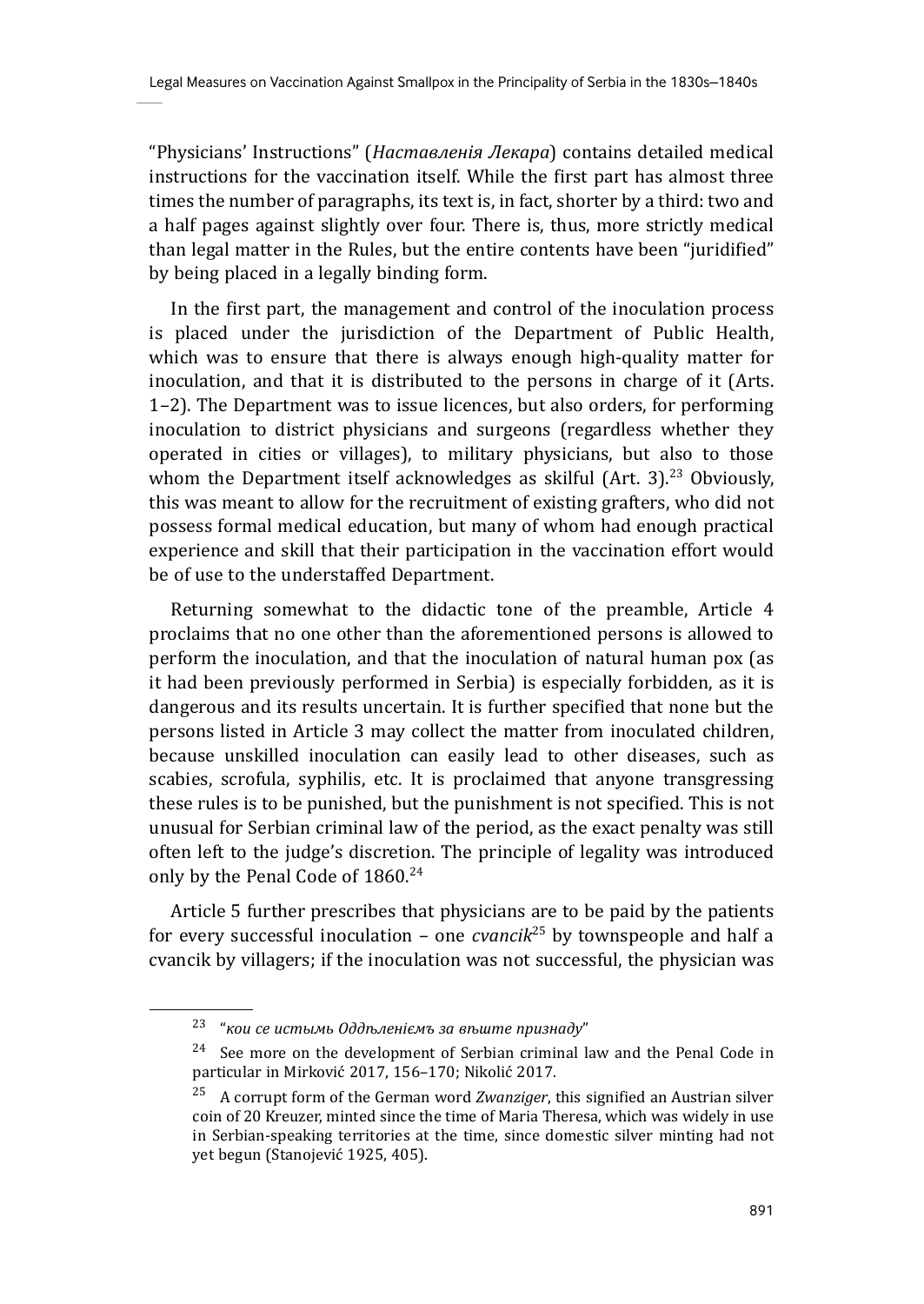to repeat it free of charge. If someone proved that they could not afford to pay the physician (again, the means of proof is not specified), their inoculation was to be paid from the state budget. Parents of vaccinated children were to allow physicians to extract the matter from their children free of charge (Art. 6).

A local official was always to be present during the inoculations and to control and co-sign the protocol (log) kept by the physician: it could be either the district chief, his deputy, the county chief, or the local priest (Art. 7). The protocol was to contain the first and last name of the inoculated person (if it was a child – the parents' names and marital status as well), date of inoculation, age, number of injections used for inoculation and the number that proved efficient, whether the person was able to pay or not, as well as from which child<sup>26</sup> the matter was taken (Art. 8). To verify the procedure's success, the physician was supposed to examine the inoculated person on the eighth day after the procedure, again in the presence of one of the local officials, and to write down the number of successful injections. On the same eighth day, the physician was to issue a certificate of inoculation with cowpox (Art. 9).

The time of inoculations and examinations was to be determined by the physician, and the place by the local elder  $(Art. 10)$  – a compromise obviously meant to insure some degree of convenience for both sides. Either way, the inoculation was to begin in April and to be performed until the end of September (Art. 11). After the end of October, the physicians had a duty to submit their protocols, containing all the necessary data and signatures, to the Department of Public Health (Art. 12).

An interesting role was assigned to priests in Article 13. In addition to potentially supervising the inoculation, priests were also required to submit (and thus implicitly to make) a list of people who were not inoculated to the chief, $27$  who was then to report it to the physician. (This proved to be difficult in practice, as we shall later see.) It is not specified that the physician was supposed to do anything with the information provided (e.g.

 $26$  Although, as we shall see soon, it is nowhere stated that the matter is only to be taken from children, as adults were also inoculated, it seems that the legislator presumed here that most of the vaccinated population will be children. Also, even when adults were vaccinated, children were most commonly used for transmitting matter, as that reduced the risk of contracting other diseases through vaccination.

 $27$  It is not specified whether the district or county chief is meant. It is possible that either was valid (depending on the proximity of the parish to a district or county centre), since that seems to be prescribed immediately afterwards, in Art. 14.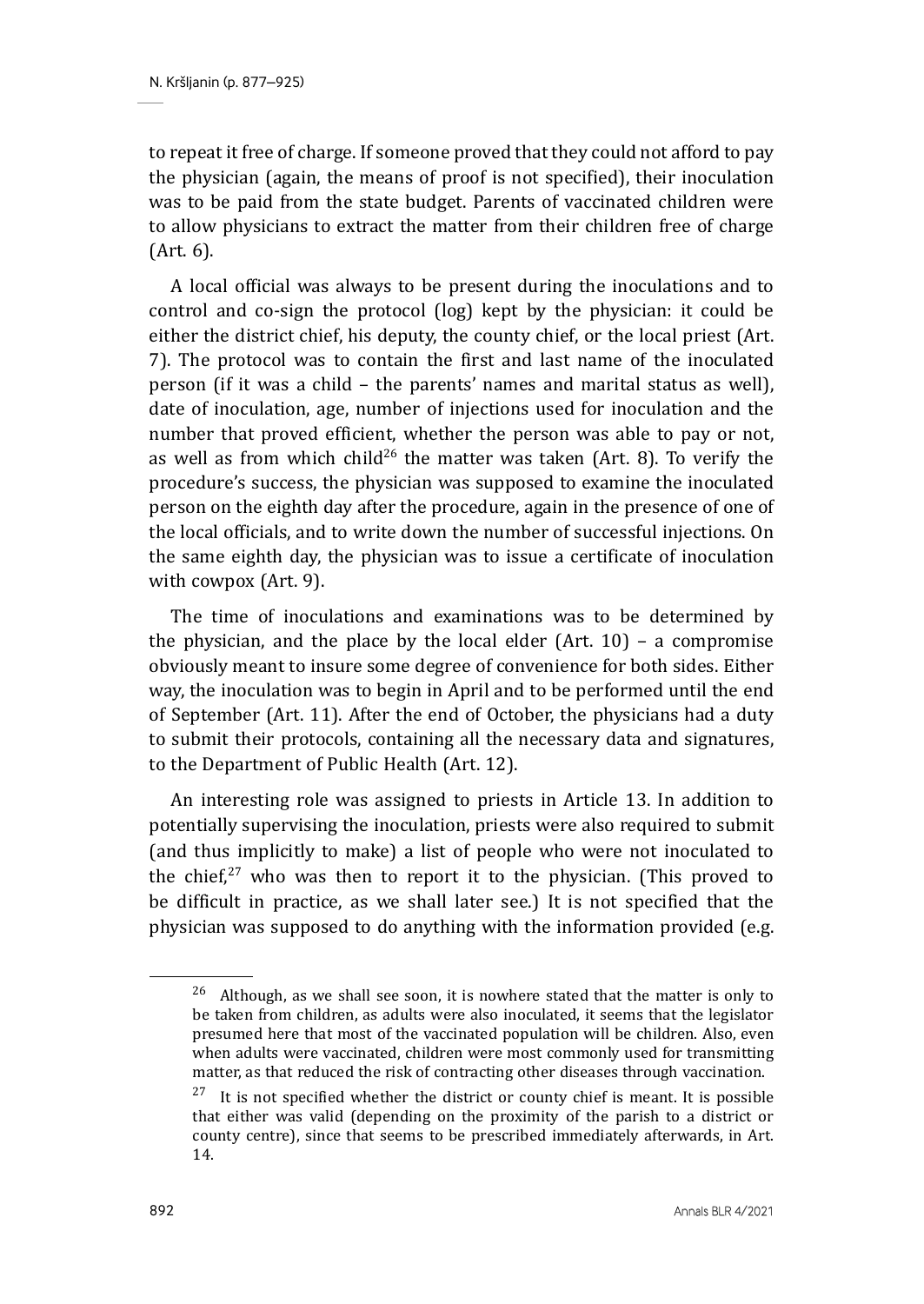to appeal to those persons to get inoculated), but it is prescribed that priests were supposed to remind their congregations at least once every three months not to omit to vaccinate their children, by presenting the dangers that come from such omissions, "and that for such negligence they shell be held accountable even to God himself" ("*и да ће за небреженiє то и самоме Богу одговарати*"). We can see here the same spirit present in Metropolitan Stefan's pamphlet, as well as in other similar literature of the time – the idea that, although the state did not directly punish vaccination avoidance, such people would be responsible before God for any unfortunate consequences that their children (as yet unable to decide for themselves) suffered as a result.

Finally, when the pox appeared somewhere, the local elder was required to inform the nearest (district or county) chief right away, and he was to report this immediately to the Ministry of Internal Affairs, so that inoculation could be initiated without delay (Art. 14).

The second part consists of practical medical information relevant for the process of inoculation. Article 15 contains a description of cowpox, claiming that it does not seem unnecessary, given that the matter for inoculating humans is taken from cows. This is followed by a description of the macules (pox marks) and their evolution during the course of the disease, as well as of the other symptoms that accompany them. In the end it is reiterated that such is the course of real cowpox, and only it is acceptable as a protective means against human pox.

Article 16 describes the course of properly transferred cowpox in humans, going into detail regarding the appearance of the pox-marks day after day for 14 days, and also describing other symptoms, such as swelling and fever, with remarks meant to help physicians differentiate the transferred cowpox from other diseases.<sup>28</sup> After the detailed description, the article lists once again the key points the physician needs to monitor in order to identify the cowpox, repeating briefly the evolution of the symptoms.

The physician was to take the matter for further inoculation only from a person with whom the course of disease matched the description in Article 16, on the seventh or eighth day after inoculation, and only if the person is (otherwise) completely healthy. He is specifically instructed never to use people who suffer from scrofula, venereal diseases, scurvy, scabies or any

 $28$  For example, it is stated that the glands in the patient's armpits sometimes swell and hurt slightly, but that this change lasts only for a few hours, and never the entire day and night.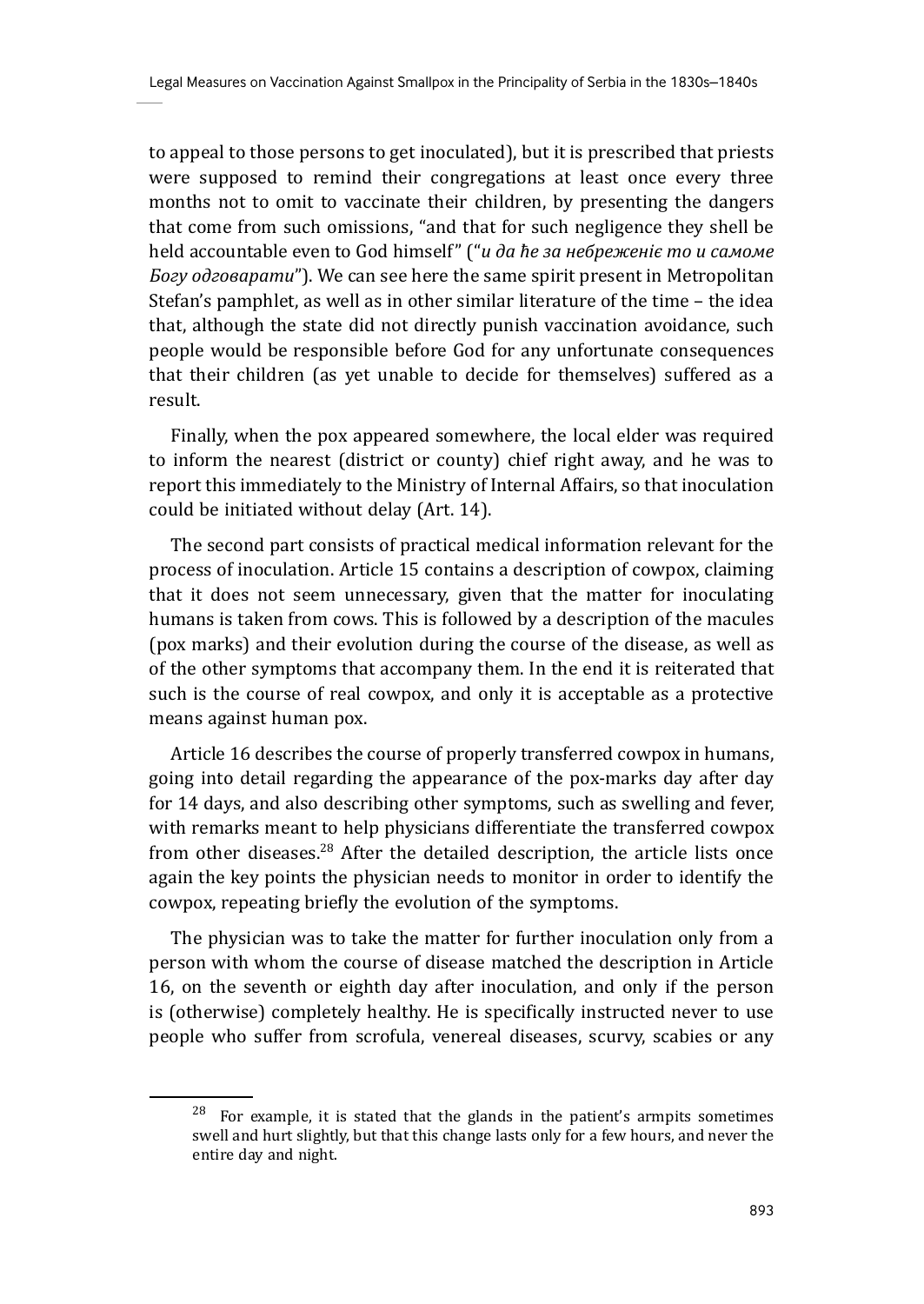other chronic disease.<sup>29</sup> as well as anyone in whom the cowpox did not take its regular course. Finally, the physician was always to use the "prettiest" (*найлепша*) and cleanest unharmed macule; if only one had appeared on the patient's body, it was not to be used (Art.17).

Article 18 contains environmental or personal counterindications against inoculation. Firstly, it is stated that although inoculation can be performed at any time (of the year) with the proper precautions, it is still better to avoid doing it during a harsh winter or high summer heat (obviously, due to an increased risk of complications), unless specific circumstances, such as an epidemic of smallpox or the distance of the patient's residence from the physician, demand so. The correlation of this norm with Article 11, which decreed that inoculation was to be performed from April to September, is not completely clear. On the one hand, this could serve as an explanation why Article 11 omits the colder months of the year – not just the winter months, but also late autumn and early spring. But, on the other hand, Article 18 mentions heat as equally problematic, yet all the summer months fall within the inoculation period. Presumably, this only meant that days or periods of unusually high temperatures were to be avoided. Finally, it seems that Article 18 allowed for inoculations to be performed outside the previously prescribed period of April to September, but we cannot tell for certain whether this was left to the physician's own discretional (medical) judgement, or if an approval of the Department of Public Health would be required.

Children under six weeks of age, children that were actively teething or "weak girls" (*слабе девойке*), during their menstruation, were not to be inoculated, if the date could be postponed. Finally, it is stated that persons suffering from glands, scabies, rickets, venereal diseases or *крастава глава* (lit. "scabbed head", possibly scalp ringworm, *Tinea capitis*) could be inoculated, but that matter for inoculation is never to be taken from them.

Article 19 contains detailed instructions for the inoculation procedure itself. The details and manner in which they are given show that the legislator – likely aware that even poorly educated persons would be performing the procedure – did not want to leave anything to chance. For example, the article begins with a description of the furrowed needle (lancet) to be used in inoculation: it is stated that it is a steel or silver

 $29$  While not every chronic disease is necessarily an infectious one, a great number of them are, and it was certainly more reliable to exclude any suspicious case outright.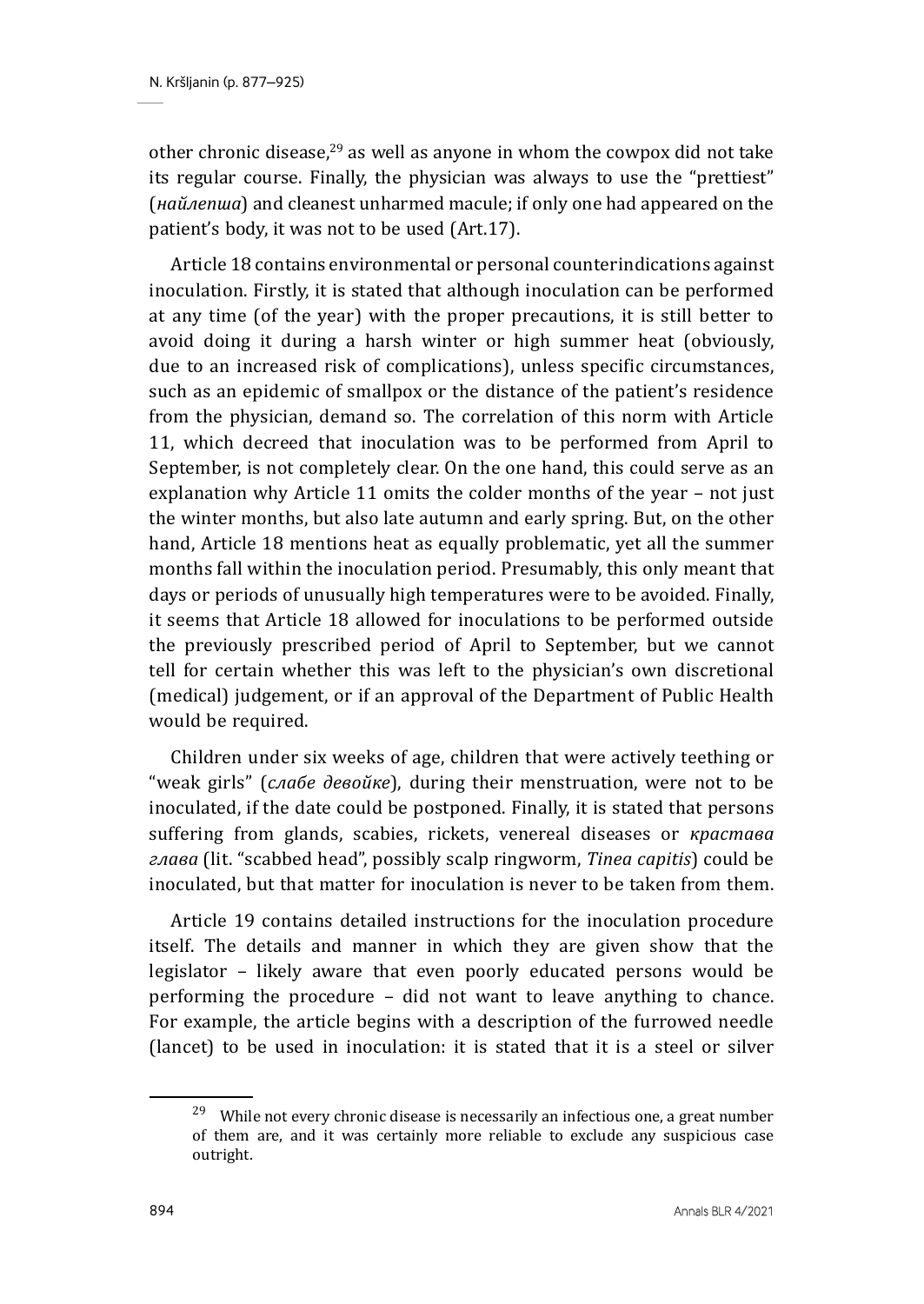needle with a furrow in the middle (bifurcated needle), that copper or bronze needles are unsuitable, $30$  and that the needle must not be rusty or otherwise unclean, and that it must be properly cleaned after the procedure. One would expect the several latter instructions to be unnecessary for a trained medical professional, even in the mid-19<sup>th</sup> century: but as we have seen already, not only fully trained professionals were to be assigned the task, given the deficit of personnel.

It is also interesting that the description includes an alternative method. After describing how the physician should insert the needle with the inoculation matter into the skin without drawing blood, the Rules say that "some" (*нѣки*) rather scratch the skin with the needle until liquid appears, and put the inoculation matter there. While the first method does seem to be the one recommended by the Rules, there is nothing to indicate that the second was considered less viable in any way: no comparison is given, in effectiveness or otherwise.

Some supplementary practical instructions are also given: how to wash and soften the inoculation spot when the patient's skin is dry and hard, but also how to wrap the spots in a soft linen cloth if someone's shirt is very thick and coarse, to prevent the coarse fabric from rupturing the macules.

The last, Article 20, talks of the preservation of inoculation matter. The recommended methods are: between two pieces of glass (one of which is slightly recessed), in a sealed glass tube, in an ivory lancet, in a dented feather shaft, or on a thread soaked in it and also sealed in a glass tube.<sup>31</sup> Basic instructions are provided for each method. It is then proclaimed that dry matter cannot be preserved for more than four months, while liquid matter in properly sealed glass tubes can preserve its potency for several years. (It is unclear from the same text whether the same applies to other previously described methods.) Finally, it is stated that the crust of cowpox does not provide good matter, and thus should not be used.

 $30$  The main reason for this is that these materials are softer and might break during the procedure. Steel needles were the strongest and most durable, while silver possesses antiseptic properties.

 $31$  All these methods were used for transportation of the vaccine across Europe, although it generally proved less durable than smallpox matter, and thus shipments were frequently unusable (Bennett 2020, 123–124).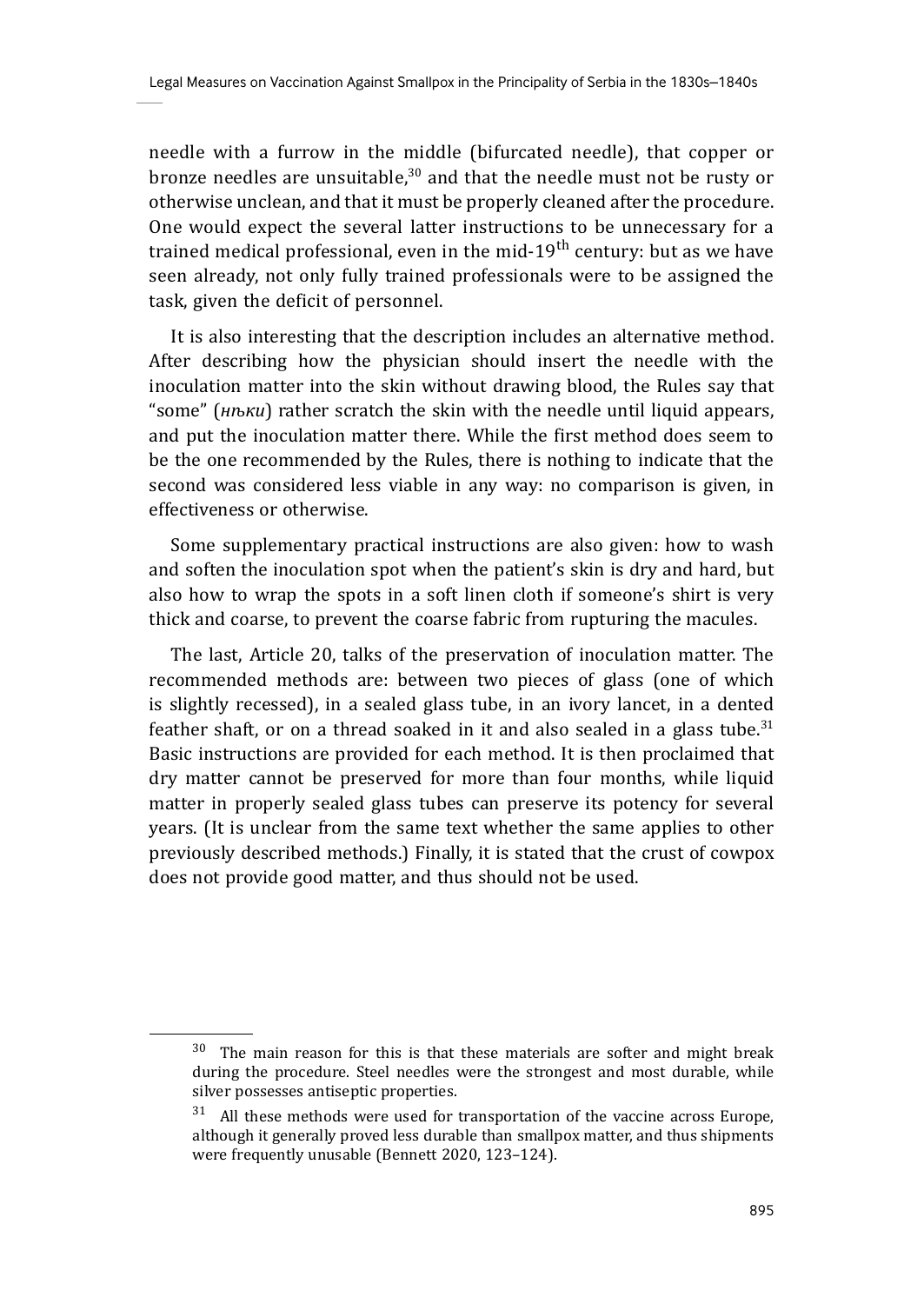### **5.3. Austrian Influences**

Although no foreign model was mentioned in the correspondence preceding the adoption of the Rules, it is no surprise that the Serbian lawmaker consulted the legislation of the neighbouring Austrian Empire in drafting them – particularly given the fact that most Serbian physicians had been educated in either Austria or Hungary. The Austrian *Regulation on the Inoculation with Cowpox in the Imperial-Royal States*, passed on 9 July 1836, $32$  was a significantly longer document, consisting of 56 paragraphs, and despite some differences, similarities can still be noticed even on a casual glance. Both documents are divided into two parts, the first, shorter one, concerning the administrative organization of vaccination, and the second, longer one, providing medical instructions to the personnel performing the procedure.

In the Austrian document, both sections (*Abschnitte*) have titles, as well as separate numbering of paragraphs. The first section, containing 16 paragraphs, is called "Regulation regarding the administration" (*Vorschrift in Bezug auf die Leitung*), and the second, with 40 paragraphs, "Regulation for physicians and surgeons who engage in inoculation with cowpox" (*Vorschrift für Aerzte und Wundärzte, welche der Kuhpocken-Impfung sich widmen*). Obviously, the Serbian Rules apply the same model in a somewhat simplified and shortened form. As the first section of the Austrian Regulation also contains some purely medical provisions (such as the rules for the preservation and transport of vaccine matter in §9–11), and the second some instructions to physicians on how to *organise* vaccinations in cities to maintain a steady supply of fresh lymph (§18–20) one might even say that the Serbian Rules contain a more precise division of subject matter.

The first part of both regulations contains more differences, for obvious reasons. Not only was the administrative division and structure of organs in the two countries different, but there were vast differences in the availability of educated medical professionals. Thus, for example, the Austrian provision that nobody other than licensed physicians and surgeons could perform inoculations, and if there were still physicians and surgeons who were not trained to vaccinate as part of their studies, they had to get special authorisation to vaccinate (§3). This was obviously a rule of a country which had a large number of formally educated doctors, and had only to provide for those older generations of them who had not learned to vaccinate during their studies. As such, it was obviously inapplicable in Serbia, which

<sup>32</sup> *Vorschrift über die Kuhpocken-Impfung in den kaiserl. königl. Staaten: vom 9. Julius 1836*. Wien: k.k. Hof– und Staats-Aerarial-Druckerey.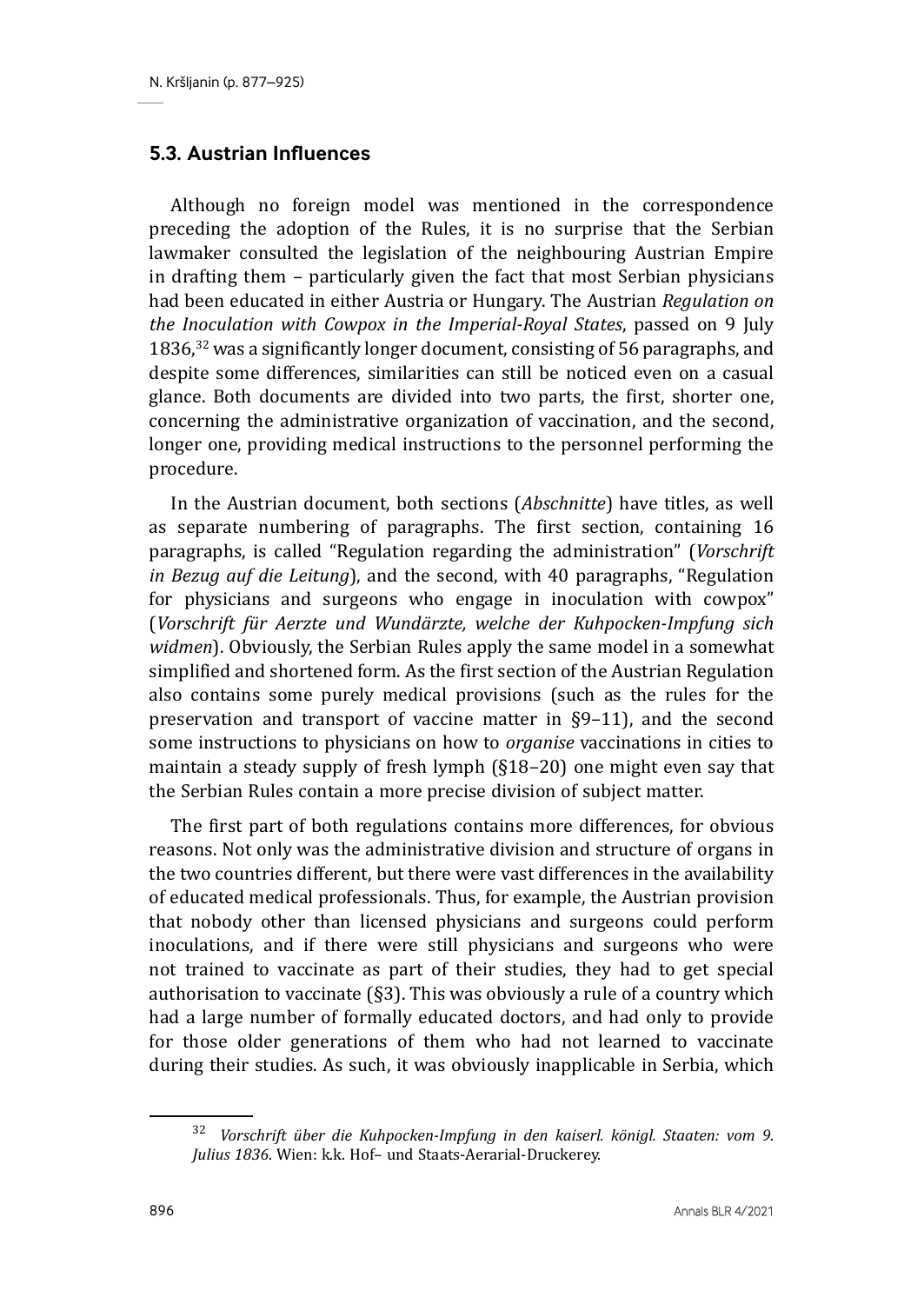is why the Serbian Article 3 made a completely different exception – that for licensed skilful personnel *without* formal training. Other administrative complications, such as military physicians needing a special license from the civil authorities in order to vaccinate civilian children (§6), or the founding of a special vaccination institute (*Impfungsanstalt*) in the capital of each province (§8), were also quite unpractical in the situation in Serbia, and thus none of them were implemented.

The social and educational circumstances were also the cause for some adaptations. While the Austrian Regulation required parish priests and teachers (*Seelsorger, Volkslehrer und Schullehrer*) to advertise vaccination twice per year (§13-a), the insufficient spread of schooling in Serbia led to the latter being excluded.<sup>33</sup> The spreading of pro-vaccination pamphlets among the population (§13-c) was likewise not included due to the much higher degree of illiteracy, and the provision of §13-f on vaccination in orphanages due to the absence of such formally organised institutions in Serbia at the time.

It is interesting to note that the Rules did not initially include more drastic orders and restrictions meant to stimulate vaccination, but the Supplement of 1842 would introduce such or very similar measures (see more below). Such is the case with §13-b ordering landowners, people of upper social strata and state officials to set the example for others by allowing for their children to be vaccinated first, or §13-d banning the unvaccinated (or parents who would not vaccinate their children) from receiving government stipends, education in public schools or social assistance for the poor. It is possible that these measures were seen as too extreme (and thus potentially unpopular) at first, and that they were only resorted to when the initial iteration of the Rules failed to provide the desired results.

The technical medical provisions contain far more similarities, as has already been noted by Vojislav Mihailović, who has published the Serbian translation of some excerpts from the Regulation (Mihailović 1951, 149–  $151$ ).<sup>34</sup> Without any pretensions to medical knowledge, we can note the following. The Serbian Rules mostly follow the layout of the matter of their

<sup>&</sup>lt;sup>33</sup> Although we must underline that the obligation of the priests to remind people to vaccinate their children was made twice as frequent (at least once in three months) perhaps precisely because they were the only ones who bore the duty.

 $34$  However, his translated text contains a serious methodological flaw: although the fragment flows from §7 to §15 in apparent continuity, in fact, some paragraphs are taken from the first and some from the second section of the Regulation, and are not a single integral piece of the text. The name of the original act is also misspelled in fn. 5, with "*Fortschritt*" ("Progress") instead of "*Vorschrift*" ("Regulation"), likely a typographic error caused by the similar sounding of the words.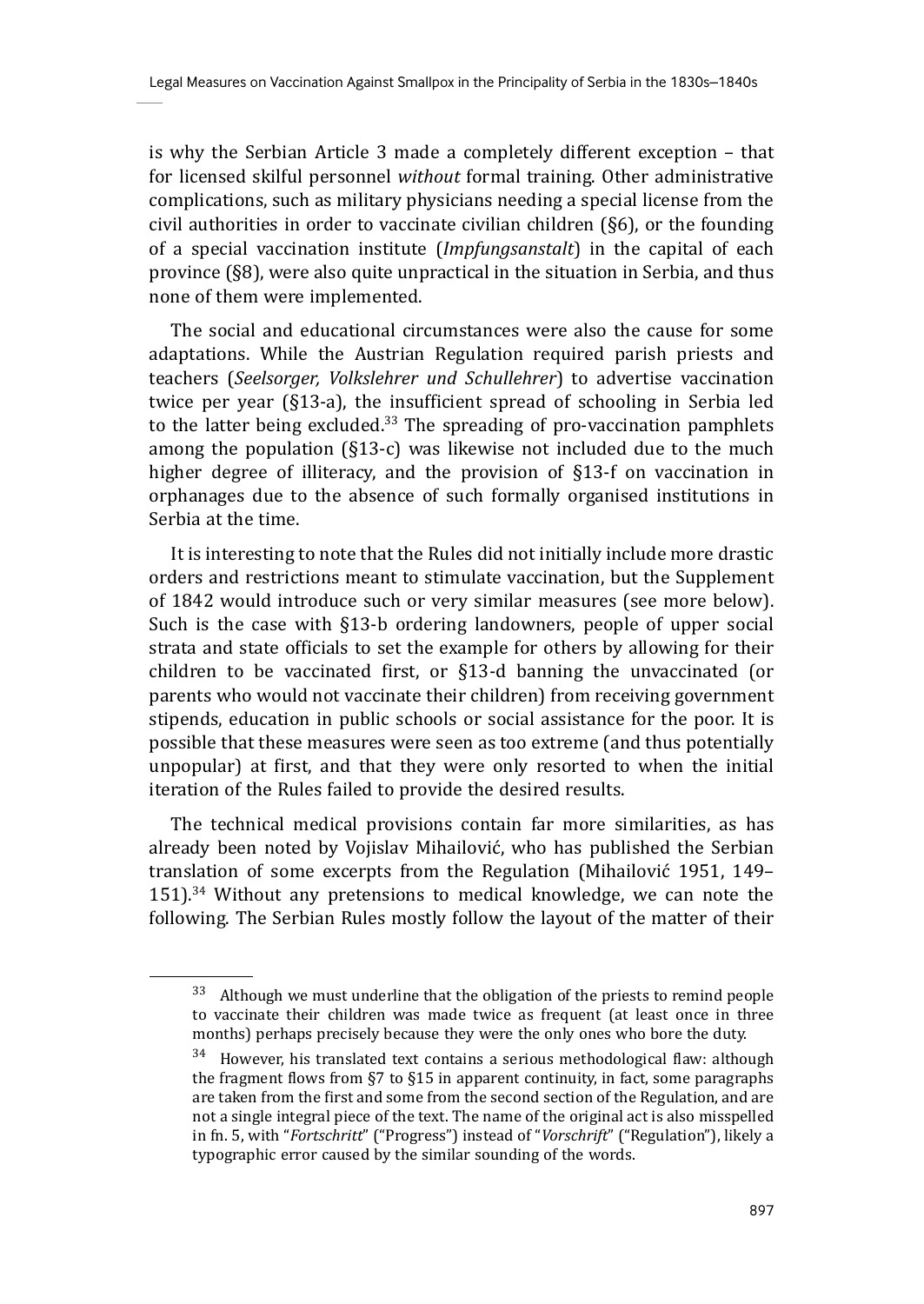Austrian template in this regard, but compressing the essential information and omitting some of the details. Professional medical terminology is less frequent in the Serbian Rules, and that which is used is sometimes briefly explained – obviously for the benefit of the self-taught vaccinators – while the Austrian lawgiver saw no need for such clarifications, relying solely on formally trained physicians and surgeons. Some specific parts were skipped entirely, such as the long table comparing the course of the disease in unvaccinated and vaccinated patients through four periods, contained in §10. The lists of people who are not to be vaccinated, and of people from whom the matter is not to be used, are also partially different. The only piece of information that is present in the Serbian Rules and absent in the Austrian Regulation is the description of the course of cowpox *in cows*, probably deemed unnecessary in Austria, but of potential practical use in Serbia.

Mihailović's (1951, 160) expert assessment of the text of the Serbian Rules is that they are well-written for the time, and that their author was obviously an expert well-acquainted with contemporary medicine. He concludes "The Rules contain everything that such instructions should contain, nothing that is of relevance has been left out".<sup>35</sup> Even if he did not perform a detailed comparative analysis with the entire text of the Habsburg Regulation, his assessment that the text was of high quality in itself seems sufficient.

# **6. OBSTACLES IN PRACTICE**

# **6.1. First Efforts and Initial Distrust**

The course of vaccination can be followed through source material, primarily documentation from the Department of Public Health, kept in the State Archives of Serbia. Unfortunately, the Department's collection is far from ideally preserved: many documents have been lost, and the registers and protocols for some years are missing, making it much harder to search through the existing documentation. Thus, the picture laid out here will not be complete – but the available material is nevertheless sufficient for a clear general outline.

The Department sent the text of the Rules to every district and city in a fairly large number of printed copies (e.g. 50 for the city of Belgrade, 100 for each district), of which a few were to be kept by the administration, and

<sup>35 &</sup>quot;*U Pravilima je obuhvaćeno sve ono što takva uputstva treba da sadrže, ništa nije propušteno, što je od važnosti.*"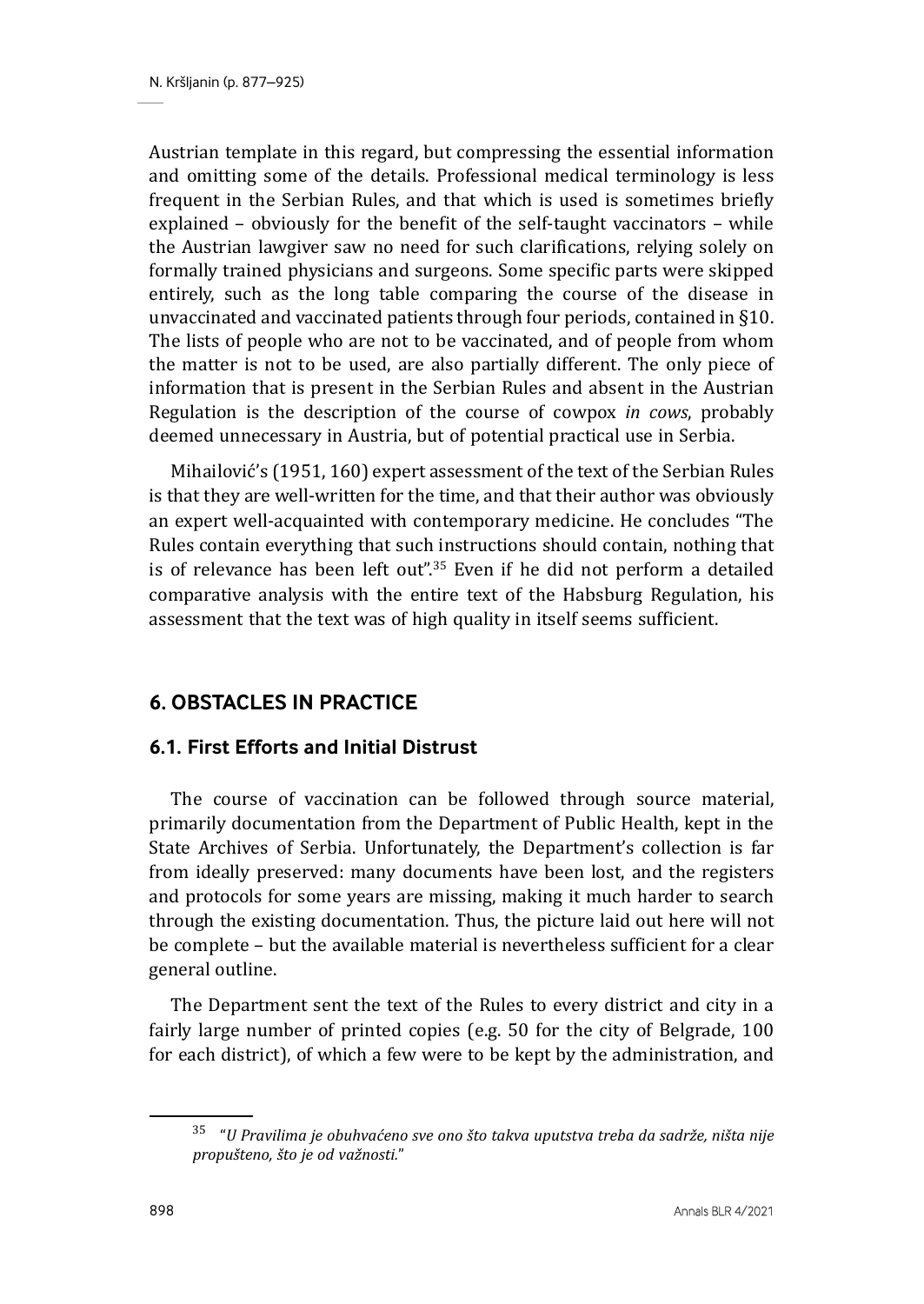the majority to be distributed to local courts via county chiefs (in villages), or to the citizens in cities.<sup>36</sup> Administrative supplies – mostly forms for vaccination certificates (*feda*)<sup>37</sup> were also sent on a regular basis and in much greater numbers, and district physicians requested more when they ran out.38 The district chiefs claimed to have instructed their subordinates to advertise vaccination as prescribed (see, e.g., AS: MUD-S, III-144, 540/1841); how honest and intense their efforts were, can only be speculated, but they were met with opposition nonetheless.

According to Lindenmayer's memoirs, the very first vaccination effort, from the summer of 1839 to the fall of 1840, was indeed a success, with all doctors and other authorised vaccinators working as quickly as they could, a large number of people being vaccinated and disaster averted. (As we shall see later, even this data varied drastically by region: his assessment might be unrealistically optimistic.) However, as the people started believing that the risk had passed, any zeal that existed among the masses waned, and the vaccination rate dropped again, increasing the risk of infection (Lindenmayr 1876, 58–59; Mihailović 1951, 160).

The distrust towards vaccination is visible in many preserved documents, and many common people showed preference towards the old method of inoculation, to which they were accustomed. The refusal of the masses to allow their children to be vaccinated is a common theme in the correspondence of the local authorities and physicians with the Department of Health; in many cases, a physician would visit a village in vain, since no family would volunteer their children for inoculation with cowpox. Threats and insults were not uncommon either. Instructions and urgings of the Department for officials and physicians to try educating and influencing the people (quite similar in tone to the Preamble of the Rules) are a common reply (e.g., AS: MUD-S, III-144, 765, 1013, 1969/1841).

<sup>36</sup> AS: MUD-S, III-105, 224, 335, 545, 571, 761/1840. The number of copies for distribution to citizens was obviously far too small for widespread distribution, and the exact mode of dissemination is not fully clear.

<sup>37</sup> The word was derived from the German *die Fehde*, which among a plethora of other meanings, signified a certificate, letter of confirmation (Mihailović 1951, 179).

 $38$  The numbers varied – e.g. 100 reams with 1600 fedas for the Požarevac District, 20 reams with 640 pieces for the City of Belgrade and for the Krainski District, etc. The supplies were likely distributed. See AS: MUD-S, 1840, III-134, 336, 547, 572, 769, 1090, 1117, 1600, 1656.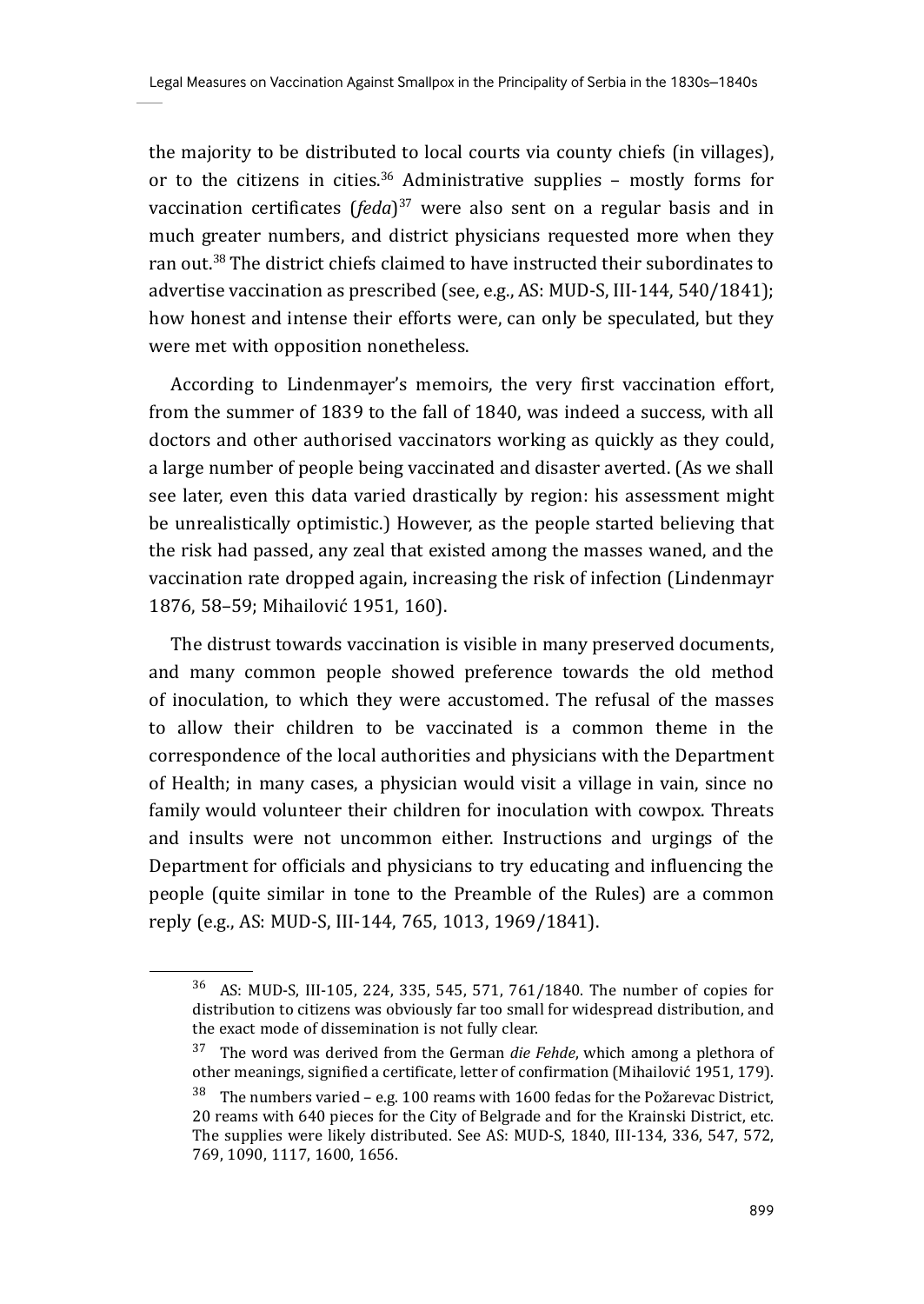Dr Anton Groder,<sup>39</sup> the physician of the Šabac District, left valuable notes, later published by Vojislav Mihailović, which provide a good illustration of the situation. Upon arriving in Šabac in July 1839, freshly appointed as the district physician, Groder encountered a large scale epidemic of smallpox. He obtained two tubes of vaccine matter from Belgrade and inoculated 10 children with it; the children were ordered to come to the city school on the eighth day, so that matter for further vaccination could be taken from them. As many unvaccinated children as possible were supposed to come to be inoculated in this way – but only eight turned up. Groder claims that parents were unwilling to bring their children to the school, wishing for the doctor to come to their houses, not understanding that the vaccination was done "arm-to-arm" and that all the children needed to be in the same place. Having vaccinated the few children who had been brought and having taken as much matter as he could from the previously vaccinated ones, he made and executed a plan with the help of the county chief: he went to the nearest village of Drenovac, vaccinated the children there with the fresh matter, and then, eight days later, selected 16 of them with good macules and brought them to Šabac, together with their parents. The local authorities had in the meantime spread the word that it would be the last vaccination in the city that year, and that it was mandatory for all unvaccinated city children to attend, or their parents would be punished.<sup>40</sup> The plan was a success: a large crowd gathered, Groder vaccinated 90 children on that occasion, with no complications afterwards, and the citizens even rewarded the villagers who had brought their children to supply the vaccine (Mihailović 1951, 163–164).

In some villages, Groder encountered not only vaccination boycotting, but direct opposition: crowds of armed peasants, angry and loud, claiming that they would not allow for their children to be vaccinated, distrustful towards the procedure's effectiveness or afraid that it might cause severe illness. In most cases, as he claims, reasoning of the local authorities and their explanations of the prophylactic value of cowpox, as well as threats of punishment, produced the desired results: the villagers calmed down and dispersed, sending their wives with the children. However, this was not always the case: sometimes the women and children even ran away into the woods to avoid vaccination! It was only after some time had passed, as Groder

<sup>&</sup>lt;sup>39</sup> Anton Groder (1808–1885), born in Vienna, worked first in Vienna and Pest, and moved to Serbia in 1839, first as a temporary and soon permanent district physician, and member of several scientific societies in Serbia. He was very integrated in the local community and remains in fond memory of the citizens of Šabac (Mihailović 1951, 170–171; Maksimović 2017, 76–77).

<sup>40</sup> Presumably fined, but Groder does not specify – and it is possible that neither did the county chief*.*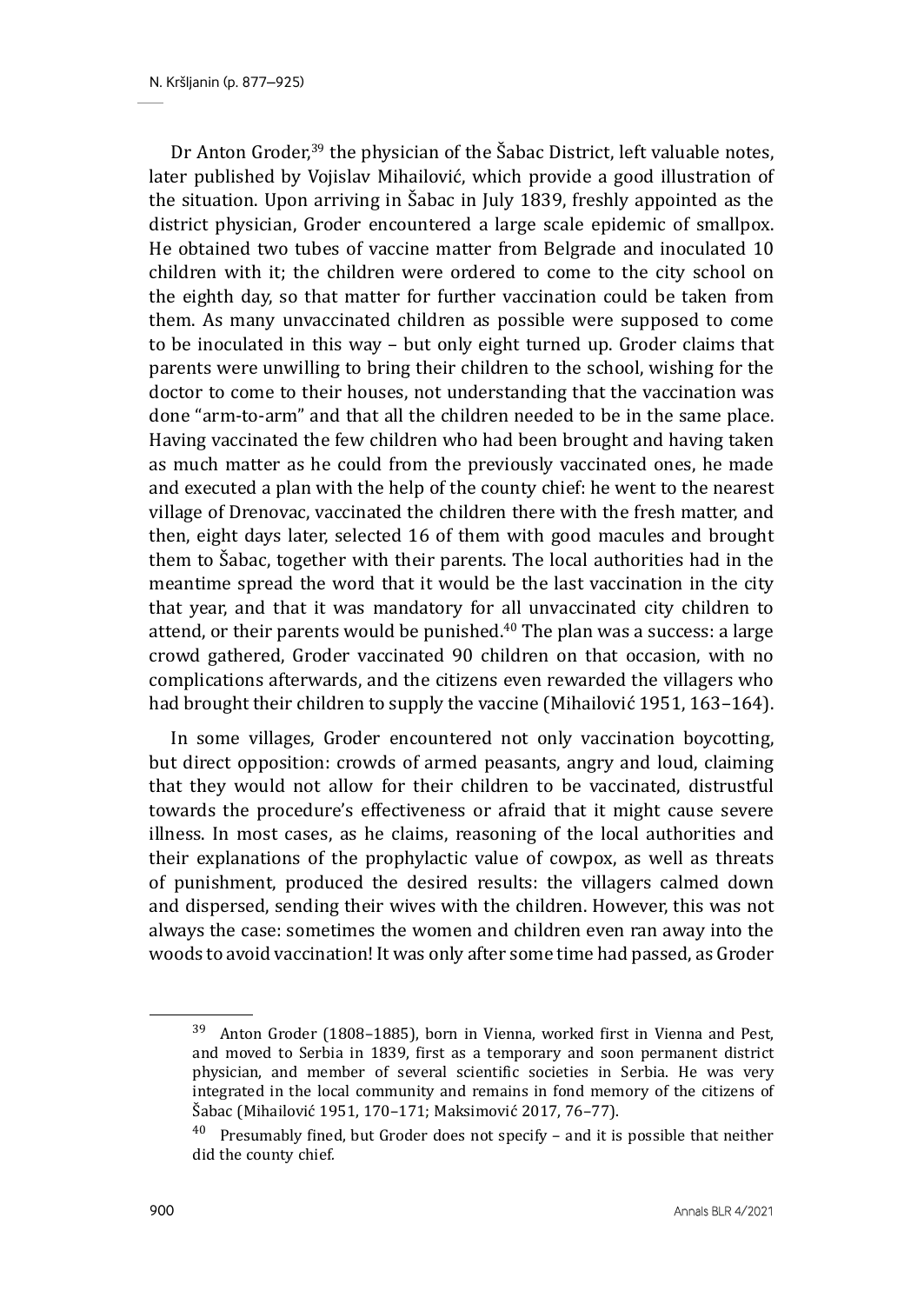claims, that people started noticing that while many unvaccinated children fell ill and died, the vaccinated ones remained healthy. He also provides the examples of a mother who let her children be inoculated, but was not vaccinated herself, and died of smallpox afterwards, and of a man who had almost all of his large family vaccinated – 11 people – everyone except himself and his favourite three-year-old son: both the man and the boy later died of the pox, while the rest of the family did not fall ill. Nevertheless, his overall impressions of the local authorities' and the population's cooperation, as well as the success of vaccination as a whole, are positive (*Ibid.*, 164–165).

Similar obstacles can be encountered in other sources. In his report of 23 June 1841, Đorđe Novaković, the physician of the Aleksinac District, once again asked the Ministry to forbid the practice of inoculation with the natural pox in the physician's absence, as he had learned that people in several villages had initiated such procedures on their own. He also suggests that all priests be forbidden to participate in such affairs, as some had done in cases that he was aware of, and had been instructed to discourage the people from engaging in the dangerous procedure and to accept vaccination (AS: MUD-S, III-144, 870/1841).

A report from the Smederevo District to the Ministry, dated 8 October 1841, shows that very few villagers were interested in vaccination despite both the physician' and the archpriest's appeals, and that in the end "some villages have replied 'when the pox appears nearby, we will call the doctor', and some 'the pox has come before, yet we survived nevertheless".<sup>41</sup> (AS: MUD-S, III/144, 1454/1841).

On 5 January  $1842$ ,<sup> $42$ </sup> the Court of the Peace in Rača wrote to the chief of the Lepenica County in the Kragujevac District to report that smallpox had appeared in the houses of Stefan Marković and Marinko Veljković, with one person falling ill in each. The Court had ordered for both houses to be placed under guard, as it had previously (time span not specified) done with the house of Živulo Nešić, when the pox had appeared there, in order to preserve the health of the municipality.43 However, the local people

<sup>41 &</sup>quot;*нека села одговорила су кадъ се появе близу богинѣ зваћемо доктора а нека и досадъ су богинѣ долазиле пакъ ми опетъ остаяли живи.*"

 $42$  The document itself is dated January 5th, 1841; however, the note on the back indicates that it was received on January 5th, 1842, and it was filed under a number for 1842. We presume, thus, that the Court made a scribal error, particularly given the fact that it was the beginning of the year, and that one might have easily miswritten last year's number by force of habit.

 $43$  Although isolation was not prescribed by the Rules, there were other instances of it being used or recommended to prevent the spread of contagion. See also e.g. AS: MUD-S, III/144, 975/1841.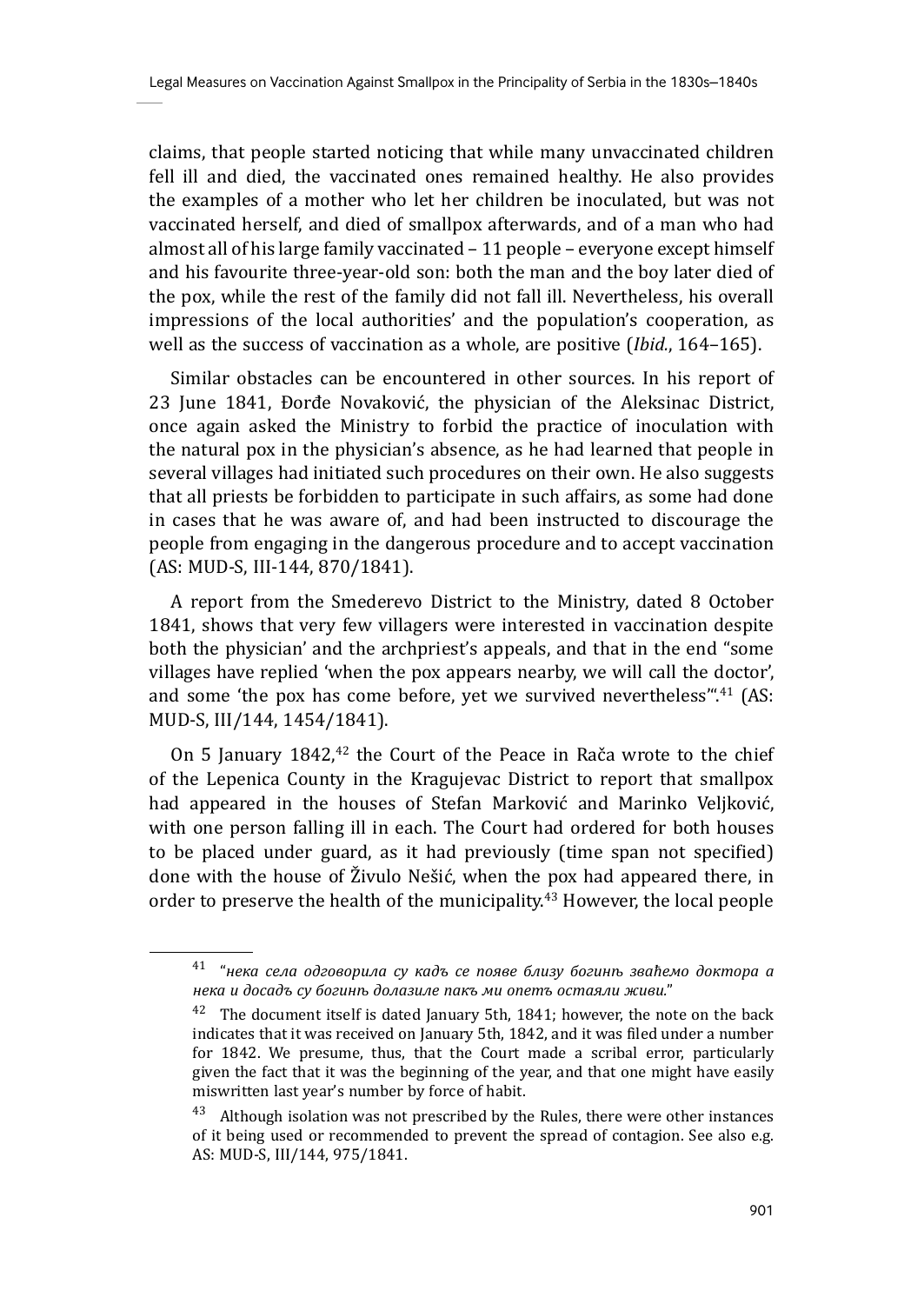were asking for their children to be inoculated with smallpox from the two patients, as the community had previously done in 1833 with the help of a certain Old Man Marinko from Košarno – "or, that is, on their own" ("*или рећи сами*"), as the Court comments. As no one had died as a result of the inoculations in the 1833 case, the population hoped to achieve the same success now. The Court forwarded their plea to the chief, urging him to let the people inoculate themselves with the pox if at all possible, as they "could not by any means dare to inoculate with a doctor and matters" ("*єрь доктором се и матерiама никако усудити немогу пелцовати*"). The chief of the Kragujevac District forwarded the issue to the Ministry, claiming that he could not grant what the plea was asking, as it was against the Rules, particularly Articles 4 and 14, and hoping that the Ministry could solve the people's plight. However, he also remarked that the district physician was not currently in his home district, having been sent to the Čačak District to fight the disease that had appeared there (AS, MUD-S, I-39, 73/1842).

On the other hand, as the gravity of individual pox cases varied greatly, this also affected the popular attitude towards using smallpox for inoculation: the belief that lighter cases were better for inoculation was also prevalent in Serbia. In a report to the Administration of the Aleksinac District of 23 June 1841, the chief of the Aleksinac-Ražanj County notes that the pox had appeared in the village of Glogovice, and one person has already died, but that the villagers claimed that that pox (i.e. the particular manifestation of it) was dangerous, and he asks for the district physician to be sent to them and to bring a better pox for inoculation (AS: MUD-S, III/144, 1235/1841). At the very least, this shows a certain degree of confidence in the medical profession.

The distribution of vaccine matter was managed by the Ministry of Internal Affairs, which can be seen from the surviving documents. Thus, for example, on 3 March 1842, the Department of Health wrote to the Army chief of staff to request cowpox matter for inoculation, asking that 10 tubes be requested from the Army Doctor Lindenmayer and sent to the Ministry. On 6 March, it was reported that the tubes had been received. On the March 10, two were immediately forwarded to the Administration of the Belgrade District, to be given to the district physician. On 12 March, the Ministry sent two feathers with vaccine matter to the Government of the City of Belgrade, with the recommendation that it be handed to the city physician for his use (AS: MUD-S, I-39, 378, 400/1842).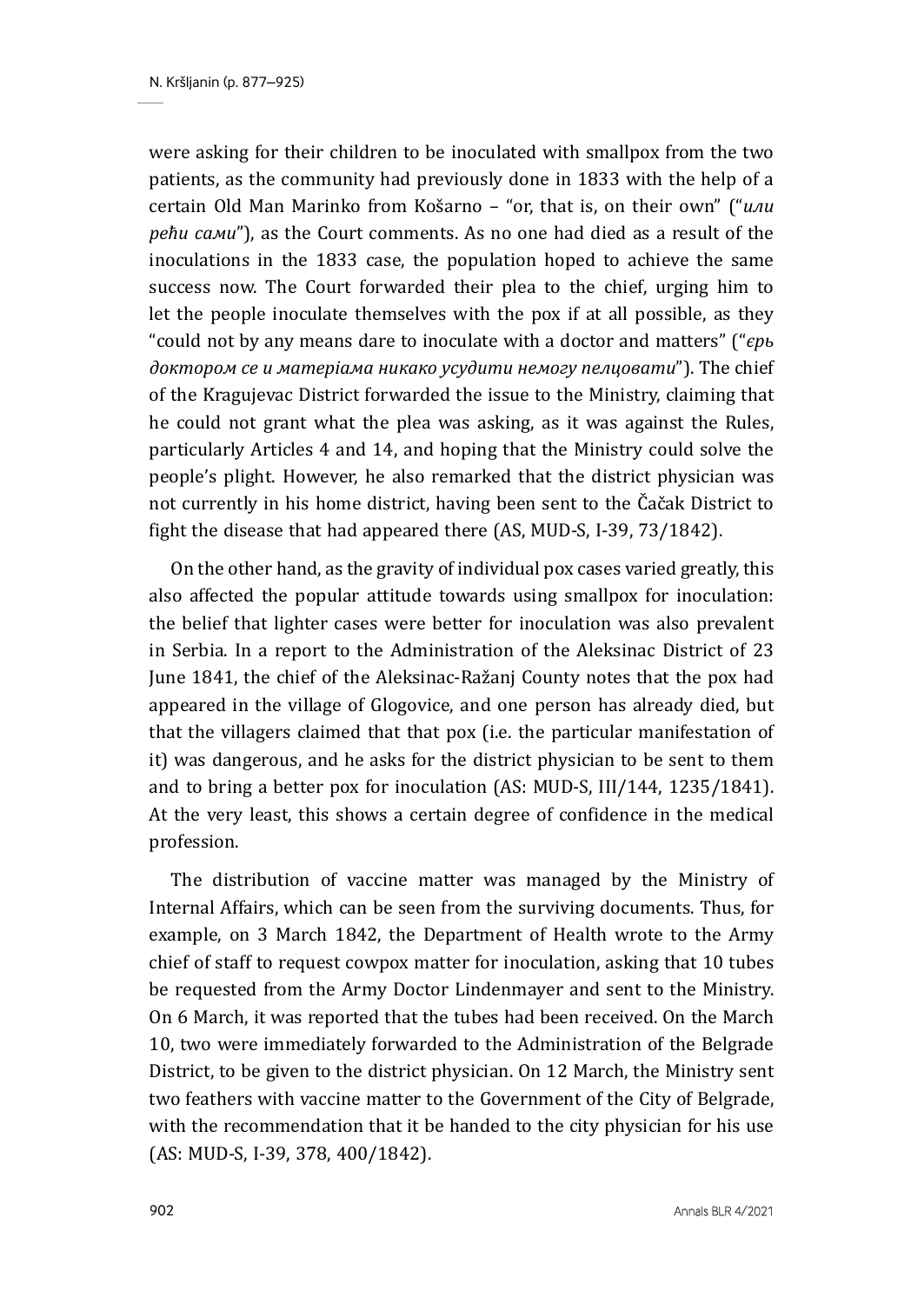As was frequently the case across Europe, at a time when transportation methods were still not fully reliable, sometimes the dispatched smallpox matter was no longer usable by the time it reached its destination.<sup>44</sup> In one case in the Podrinje District in 1841, the matter had arrived in a usable state, but had dried up by the time the local authorities managed to persuade the population (after previous failed attempts – by initiating judicial proceedings) to send any children to be vaccinated (AS: MUD-S, III-144, 773/1841). Generally speaking, in the more obvious cases, physicians noted that the matter was dry and stale and that it could not be used; however, in others vaccination was attempted, but it could be noted that the infection did not proceed as usual (see, e.g., AS: MUD-S, III/144, 358, 1005, 1095, 1490/1841). However, if the prescribed procedures – regarding not just inoculation, but subsequent examinations – were not implemented, this led to the most dangerous cases, as the inoculated people falsely believed themselves to be immunised against smallpox.

#### **6.2. The Incident in Gurgusovac: A Case Study**

A troubling case occurred in the town of Gurgusovac<sup>45</sup> in January 1842. The first piece of information about it can be found in a letter of the Ministry of Internal Affairs to the Administration of the Gurgusovac District on 19 January. The Ministry states that it had come to its attention that multiple children who had been inoculated with cowpox by the district physician of the Aleksinac District, Đorđe Novaković, had fallen ill and died. In order to decide how to act upon this matter, the Ministry demanded a detailed and unbiased report on the situation (AS: MUD-S, I-39, 116/1842).

A report by the Administration of the Aleksinac District, dated 22 January, says that another child had died since 19 January, referring also to a regular report of 15 January, where it was stated that children who had been inoculated by the district physician the previous summer had started to fall ill and die of smallpox. In a reply of 26 January, the Department of Health responds to a report that nine children (eight of them in the same village), who had been inoculated by the district physician the previous year, had died of smallpox. The Department inquires whether the (cow) pox had been

<sup>44</sup> Naturally, most cases proceeded without such complications; in some documents, the vaccine matter is expressly stated to be "fresh and good" ("*свѣжа и добра*") (e.g. AS: MUD-S, III-144, 358, 773, 859/1841).

<sup>45</sup> The town was renamed to Knjaževac in 1859, after a visit by Prince (*Knjaz*) Miloš.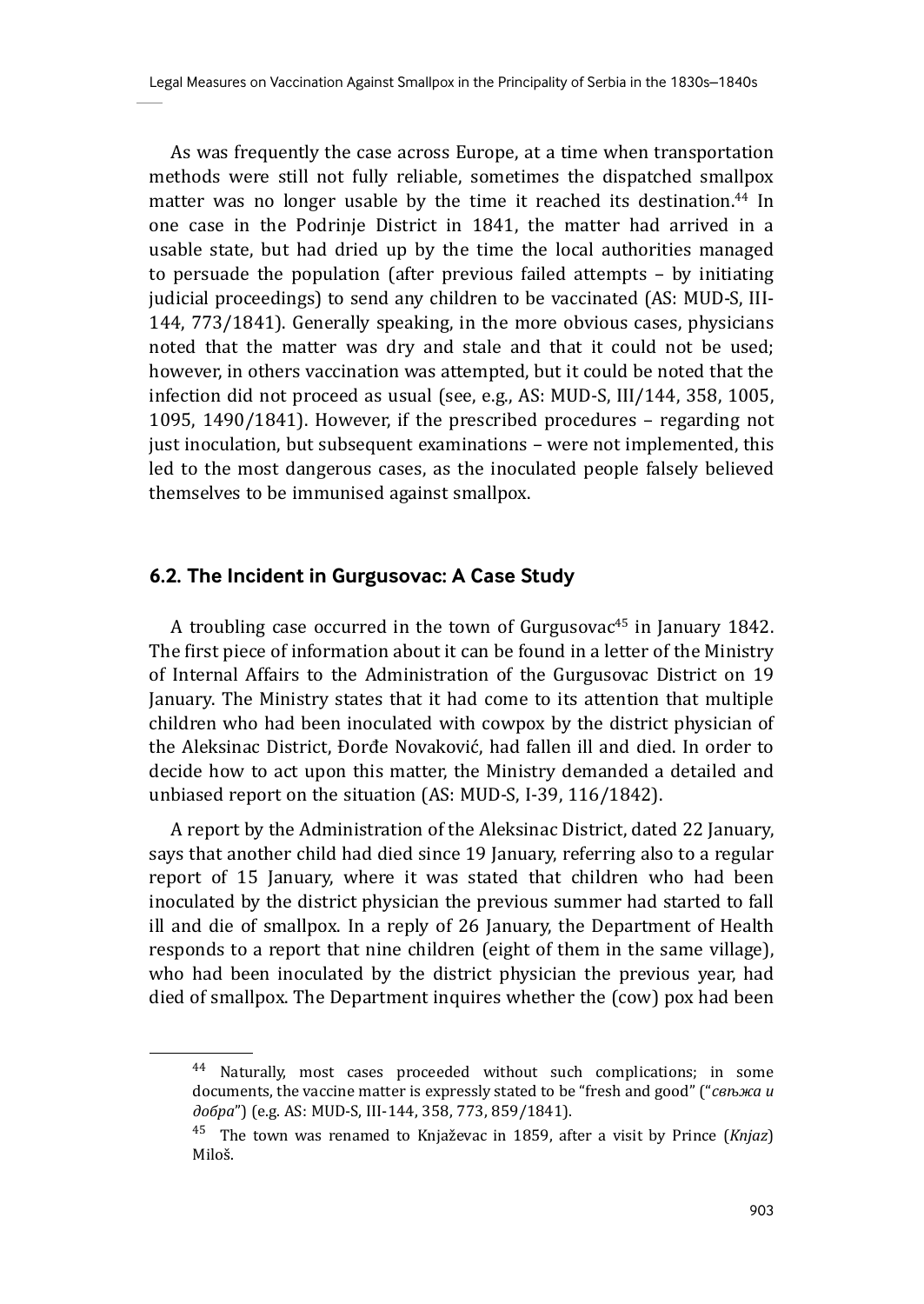successfully grafted on the children, and whether they had been taken back to the physician for an examination after the prescribed time (AS: MUD-S, I-39, 145/1842).

In response to this, a vaccination report for the town of Gurgusovac was compiled (dated 31 January 1842), listing people who had been inoculated with cowpox by the district physician Đorđe Novaković, including those who were also inoculated with the natural pox "on top of that" ("*као и они лица коя су преко тога и природнимъ богиняма каламлѣна*"). A total of 103 people had been inoculated, mostly children. The youngest patient was approximately six months old (the table lists " $\frac{1}{2}$ " under "age"), and the oldest was 30 years old. Four pricks were made on all of them, and all four were successful with most patients (77), with none taking in only 12 cases. Naturally, all patients survived the procedure. However, 74 of them were inoculated again with natural pox, of which 4 died, and 18 persons decided on their own to take the natural pox "on top of" the doctor's ("*сама преко Докторови богиня природне примила*"), likely meaning that they had been infected with smallpox during the course of the received cowpox vaccine. Of those, 9 – a staggering nearly 50% – also died. Two remarks accompany the tabular report: 1) that 121 persons had also been spontaneously infected with the pox, with no grafting involved, of which 33 had died, and 2) that a further 363 people had infected each other with the pox (obviously also for prophylactic purposes), of which 15 had died (AS: MUD-S, I-39, 143, 235/1842).

From the accompanying letter we find out that Dr Novaković had arrived in Gurgusovac on 2 October 1841, and that the vaccinations had taken place from the 3 October through to the end of the month. The district and county chiefs did not assist him in the process, as the former had left to his home with the Ministry's approval, while the deputy in charge of executing the duties of the county chief was in the county centre, and thus they had left the local priest to assist the physician. The two had, however, not compiled a vaccination protocol, as the physician had supposedly told the priest that it was his own duty and that he would write the protocol and send it himself, but that he had not done so at all. The Administration had subsequently discovered that some people had infected themselves with smallpox, including some who had done so over the grafted cowpox, and had sent them all to the District Court to be investigated as transgressors, but they had all claimed that they were forced to do so, as they had seen some children who were inoculated with cowpox subsequently fall ill with smallpox, some of whom had even died. The Administration then decided to form a committee, also inviting Đoko Novaković to take part in it, to investigate the success of the inoculations. They wrote to the Administration of the Aleksinac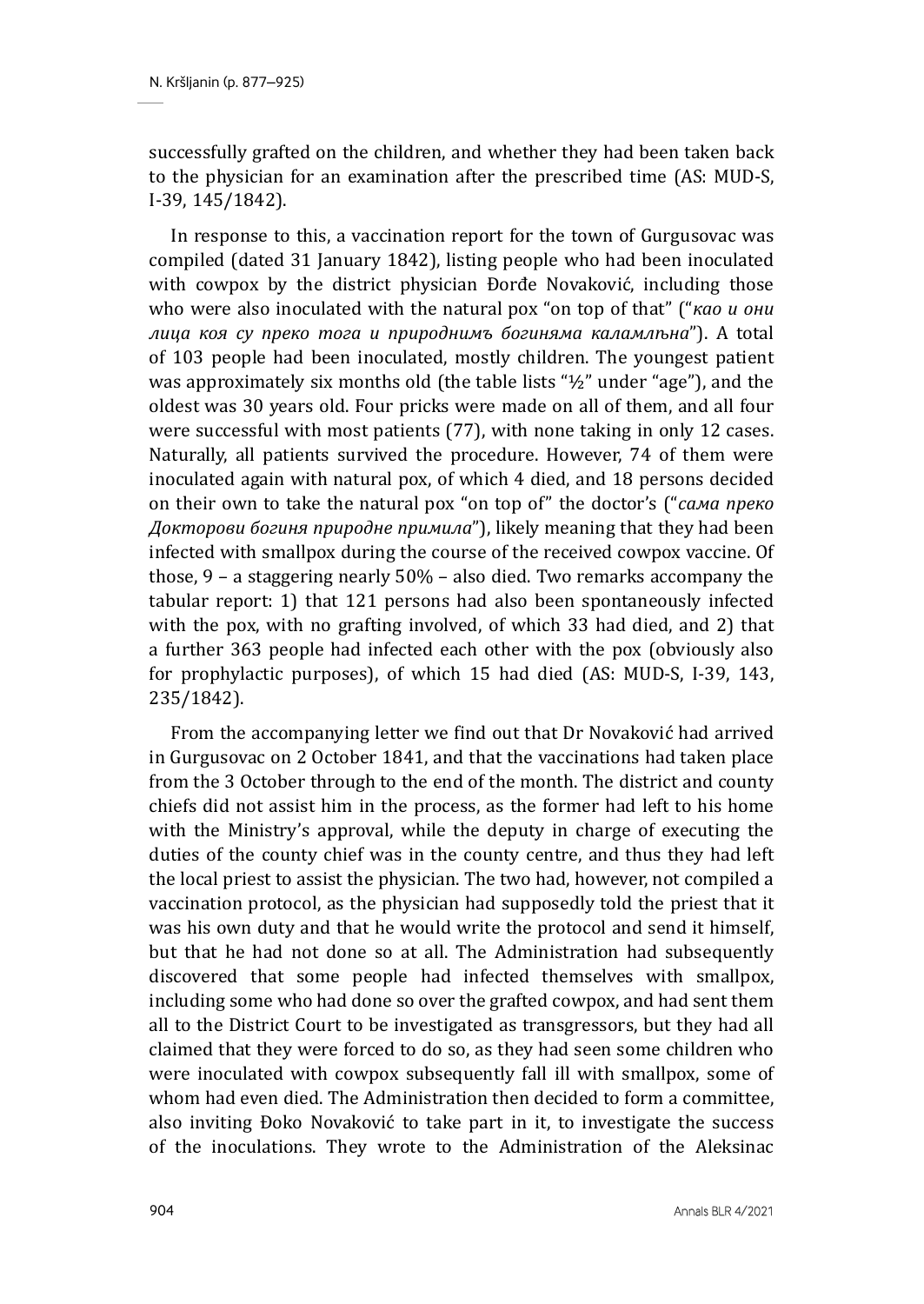District, asking it to send the physician back to file his report, so it could be both sent to the Ministry and used in the District Court's investigations, but despite two urgings, neither the physician nor the report arrived. The report was finally made by the committee composed solely of administrative personnel and presided over by the priest. After Novaković was summoned to Gurgusovac for the third time, the reply came that he had caught a cold travelling from Aleksinac to Banja and that he was now bedridden, and thus he could not come, but could reply in writing if anything was needed. Finally, the Ministry was asked to advise the District Court whether to insist on the persecution of the persons who had infected their families with smallpox (*Ibid*, 235/1842).

On 5 February the Chief of the Aleksinac District, Petar Radoiković, reported to the Ministry that smallpox has appeared in the town of Banja (Banja County) and that three children had already died. Measures to contain it were ordered, however, the county chief reported that multiple denizens of Banja had had their children inoculated with natural pox "through old women" ("*преко баба*"), as they were afraid to let the district physician Novaković inoculate them with cowpox (AS: MUD-S, I-39, 238/1842).

On 11 February, replying to the Ministry's inquiry of 26 January regarding the deaths of the nine village children, the chief of the Aleksinac District reported that the previous summer Novaković had first inoculated eight children in the village of Katun, whom he had then examined eight days later, then inoculated a further 20 children with the matter taken from them. Again, eight days later he examined the second group of children and inoculated a further 80, but then he did not return to examine them, as he had left for Gurgusovac to perform inoculations there, and had instead sent an assistant of his, a local denizen and *terzija* (tailor), Andrija Mančić. Mančić arrived 10 or 15 days later, examined the children and reported the success of the vaccination to the villagers. However, some five weeks later smallpox reappeared, and six of the 80 most recently inoculated children and four from the batch of 20 died of it, while five of the initial eight also fell ill. Similarly, in Krajevo, the physician first inoculated six children, then examined them eight days later and inoculated a further 103 people, of which one child died, on one the physician found that the pox had not been successfully grafted, and one man's inoculation mark turned into a wound that caused some of his flesh to fall off and his arm to shrivel up; also, one of the houses where the initial six children were inoculated was affected with smallpox at the time when the report was written (AS: MUD-S, I-39, 280/1842).

Without any context, one might presume this to be a story of an incompetent physician performing his job poorly and then evading responsibility. However, Novaković was anything but incompetent: an immigrant from the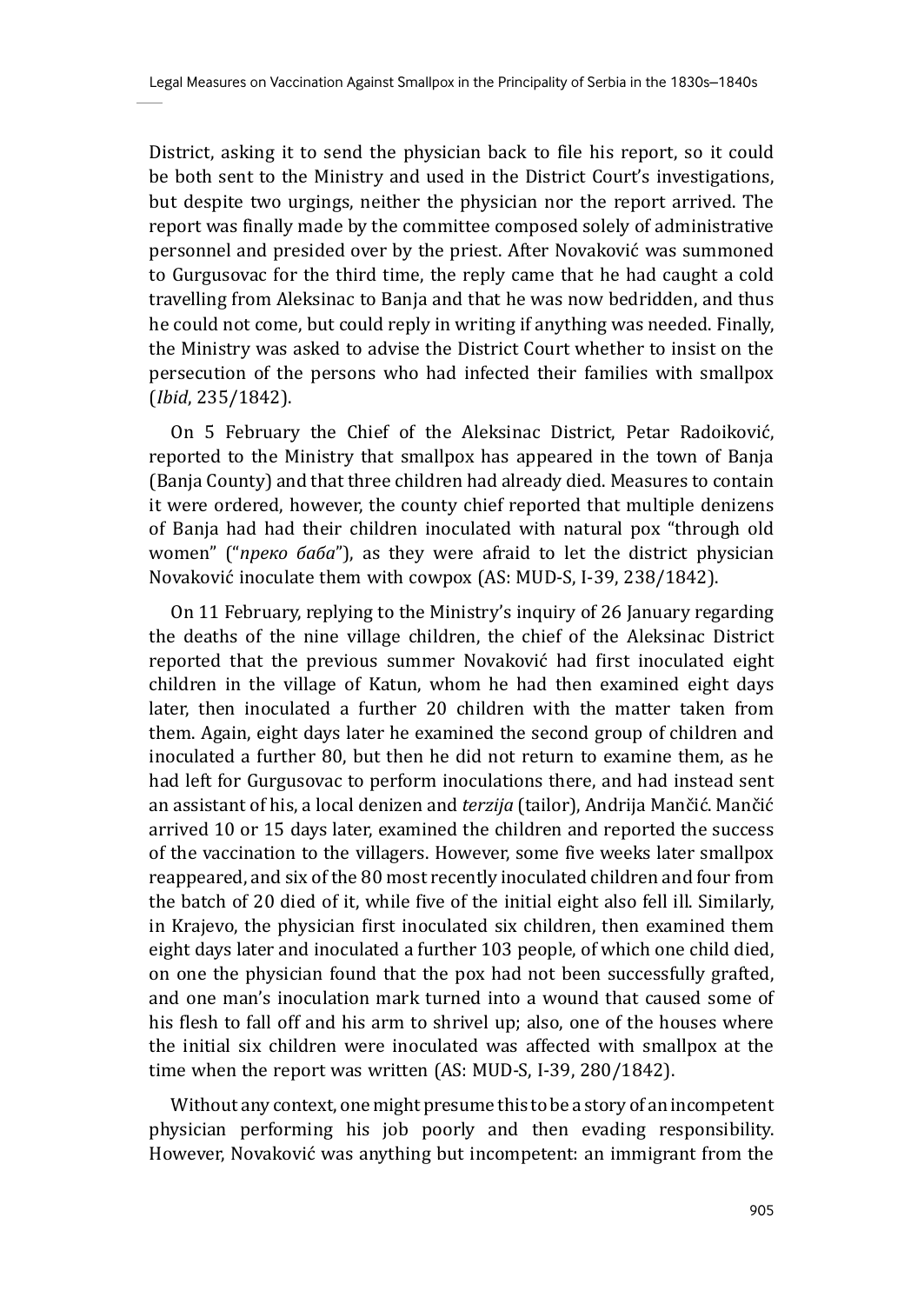Habsburg lands,46 he was the first professional surgeon in Serbia, spoke and wrote in six languages and was known as one of the few educated doctors who managed to win the trust of the broader masses (Maksimović 2017, 61). Naturally, these general favourable facts say nothing of the individual case: the problems in Gurgusovac and its surroundings still may have been the consequences of Novaković's mistakes. Nevertheless, in context, they seem to paint a slightly different picture: that of a man stretched too thin, attempting to do a job that would require several people for it to be done properly, and making mistakes in the process.

#### **6.3. The Price of Being Too Few**

Other cases also show that the number of available physicians was obviously insufficient. For example, on 12 March 1842, one Spiridon Perini submitted to the Ministry of Internal Affairs a certificate as proof of his inoculation skills, with a request that he be accepted into state service in some district, pledging his devout service and continued efforts in professional self-improvement. The certificate is private in nature, dated 8 March 1842 in Belgrade, where the signed individuals (nine male names, five of them Greek) confirmed that Spira Pirini ("*Г. Спира Пирини*") had inoculated their children and that they were very satisfied with his skill and effort. No formal medical education is mentioned in either document. In a letter of 16 March 1842, the MIA instructed the district physician of the Belgrade District, Dr Pavle Šteker, to instruct Pirini on how to diagnose the pox and inoculate with cowpox, and once he was satisfied with his student's competence, to issue him a certificate of competence and to inform the Ministry (AS: MUD-S, I-39, 425/1842).

While recruiting informally taught assistants was a necessity, not even all the available professionals were up to the task, as can be seen from the case of Dr Jovan Cotpo (or Cotpa – both spellings are used), who was first reassigned from the Čačak District to the Kruševac District due to drunkenness and neglect of his duties (which in turn led to a loss of trust of the local population); however, as he also continued with the same vices in Kruševac, coupling them with a confrontation with and insults of the district

<sup>46</sup> His origin remains a mystery: while it is known that he took the name Đorđe Novaković upon converting to Orthodox Christianity, two versions of his previous life exist. According to one, he was born Leopold Ehrlich in 1792 in Galicia; according to the other he was born in Lemberg (Lviv) as Eduard Has (Maksimović 2017, 61).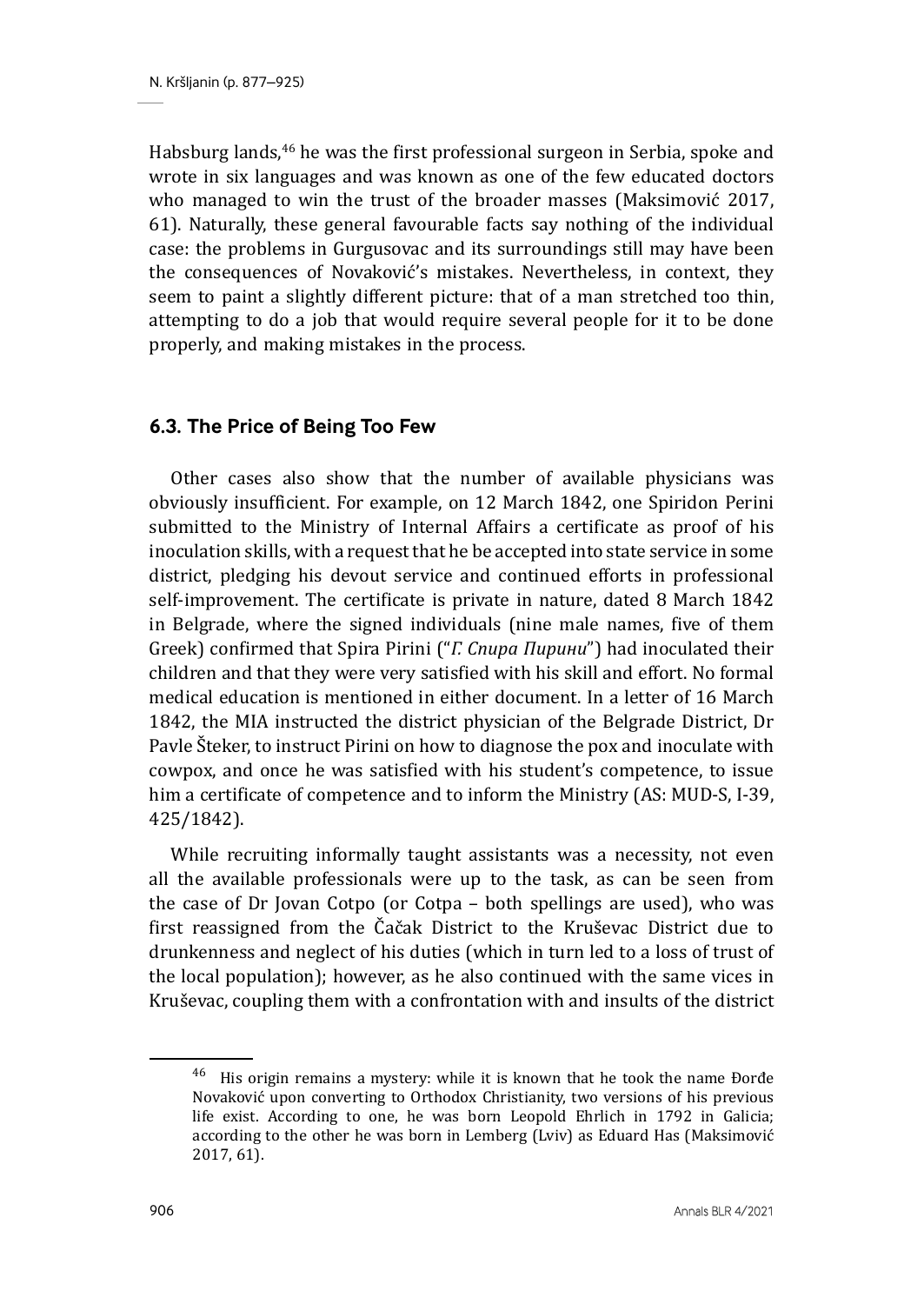chief, on 22 August 1841 he was finally condemned by the Appellate Court to a permanent loss of rights to be employed as a physician. Prince Mihailo signed for the verdict to be executed on 24 September (AS: MUD-S, III-144, 2305/1841). Nevertheless, Cotpa's service in the vaccination effort was demanded until the very end: a letter from the Ministry to the Administration of the Kruševac District from 20 September 1841, instructs that Cotpо is to be sent to perform vaccination in his district, if the judicial inquest does not get in the way – even though he had previously not been allowed to vaccinate in June, precisely because of the investigation against him and the fact that the people had refused to let Cotpо vaccinate their children due to his drunken excesses (AS: MUD-S, III-144, 665, 854, 1342/1841).<sup>47</sup>

Employment of such a man until the last minute, dubious as it might be, illustrates the scarcity of medical personnel and the urgent need for more vaccinations. Groder also remarks that he could not inoculate more than a single county during one summer, since he had to come to every place three times with 8-day breaks – first for the initial vaccination, then for the second round from the previously vaccinated, and finally to examine everyone who had been vaccinated, issue certificates and take a fresh supply of vaccine matter (Mihailović 1951, 165).

Despite all the difficulties, the effort was genuine, and vaccination was performed both in urban and rural areas. A report from 1841 shows that even some children in a "Gypsy" camp had been vaccinated (AS: MUD-S, III-144, doc. No. missing /1841). While most of the vaccinated were children, efforts were made to convince adults who had not had the pox to be inoculated as well (*Ibid.*, 380/1841). As it had been even before the Rules, special attention was given to vaccination in the military, where there was a risk of recruits coming from various areas of the country infecting others in their units, but at least military discipline allowed for more efficient inoculations (e.g., AS: MUD-S, III-144, 786, 1629, 1941/1841).

A brief overview of the results of the entire first period of vaccination can be seen in the letter of the Minister of Internal Affairs, Colonel Cvetko Rajović, co-signed by the Head of the Department of Health, Dr Pacek, dated 11 March 1842, which proposed the passing of the Supplement to the Council. The letter declares that the protocols regarding the inoculation with

<sup>&</sup>lt;sup>47</sup> Though other numerous cases of refusals of vaccination might tempt one to think that the distrust towards an individual doctor could have been just an excuse, the details of the case leave little doubt there. A letter from 28 May 1841, states that "every patient, even if lying in a perilous condition" ("*свакiй ако и опасно лежећiй болестникъ*") was unwilling to be treated by Cotpo, due to his reputation (*Ibid.*, 665/1841).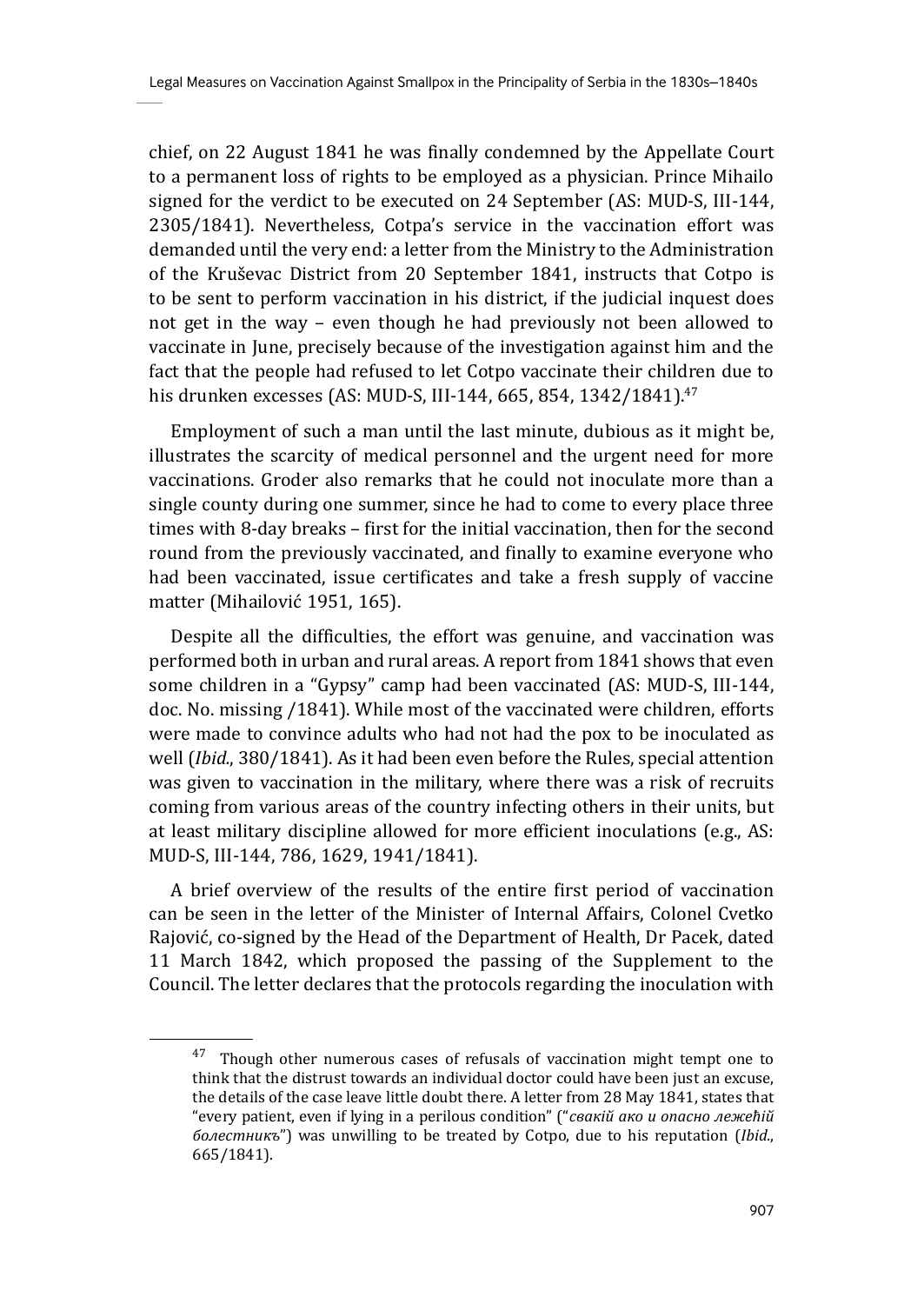cowpox, created by the district physicians in the past two years and kept in the Ministry of Internal Affairs, show that the inoculation was not performed with the desired success even in districts where district physicians are in place, with the sole exception of the Požarevac District. The letter claims that this is "in the greatest extent because of a superstition, which deters the simple folk from this institution useful for them, and because the officials who dwell among them, poorly and almost in no way set an example".<sup>48</sup> It underlines again the use of inoculation with cowpox and the risks and dangers of inoculation with "natural pox" (*природне богинѣ*), which make it necessary to forbid and terminate "this practice deadly for humankind" ("*ово за човечiй родъ убитачно дѣло*"), and recommends and introduces the useful one. After the text of the draft itself, the letter reiterates that it is only in the described and no other way that the Ministry hopes to achieve the desired goal, since all other both milder and stricter public admonitions and recommendations of the Ministry have met with poor success (AS: DS, 139/1842).

Thus, during a period when some countries, which had started vaccination earlier and had better medical staff coverage, were already introducing revaccination – for example, Austria expanded its Regulation to include revaccination in 1840 (Memmer 2016, 18) – Serbia was still struggling to get a sufficient number of people vaccinated at all. Measures had to be taken to improve the situation – and the proposed Supplement was soon introduced.

# **7. SUPPLEMENT TO THE RULES**

The Regulatory supplement to the Rules for the inoculation of pox was signed by Prince Mihailo Obrenović on 29 April 1842, and published on 7 May, a mere four months before he was forced to abdicate. Unlike the Rules themselves, the Supplement did not contain any strictly medical norms: it focused solely on measures for stimulating people to get vaccinated. The reason for this, stated in the preamble, is that the Ministry of Internal Affairs had shown the prince "that so far there has been little success in the welfare action of inoculation with cowpox".49 Lindenmayer (1876 104–105, 429), on

<sup>48 &</sup>quot;*и то найвише збогъ суевѣрiя, кое прость народъ одъ овогъ за нѣга полезногъ заведенiя одвраћа, и збогъ тога, што имъ чиновници међу ньима налазећи се, слабо и готово никако примѣрь у томе не даю*" In this context, it does not seem too unlikely that Miloš had previously ordered state officials to have their children vaccinated first.

<sup>49 &</sup>quot;*да се досадъ слабо успѣвало у добротворномъ дѣлу каламлѣня кравльи богиня*"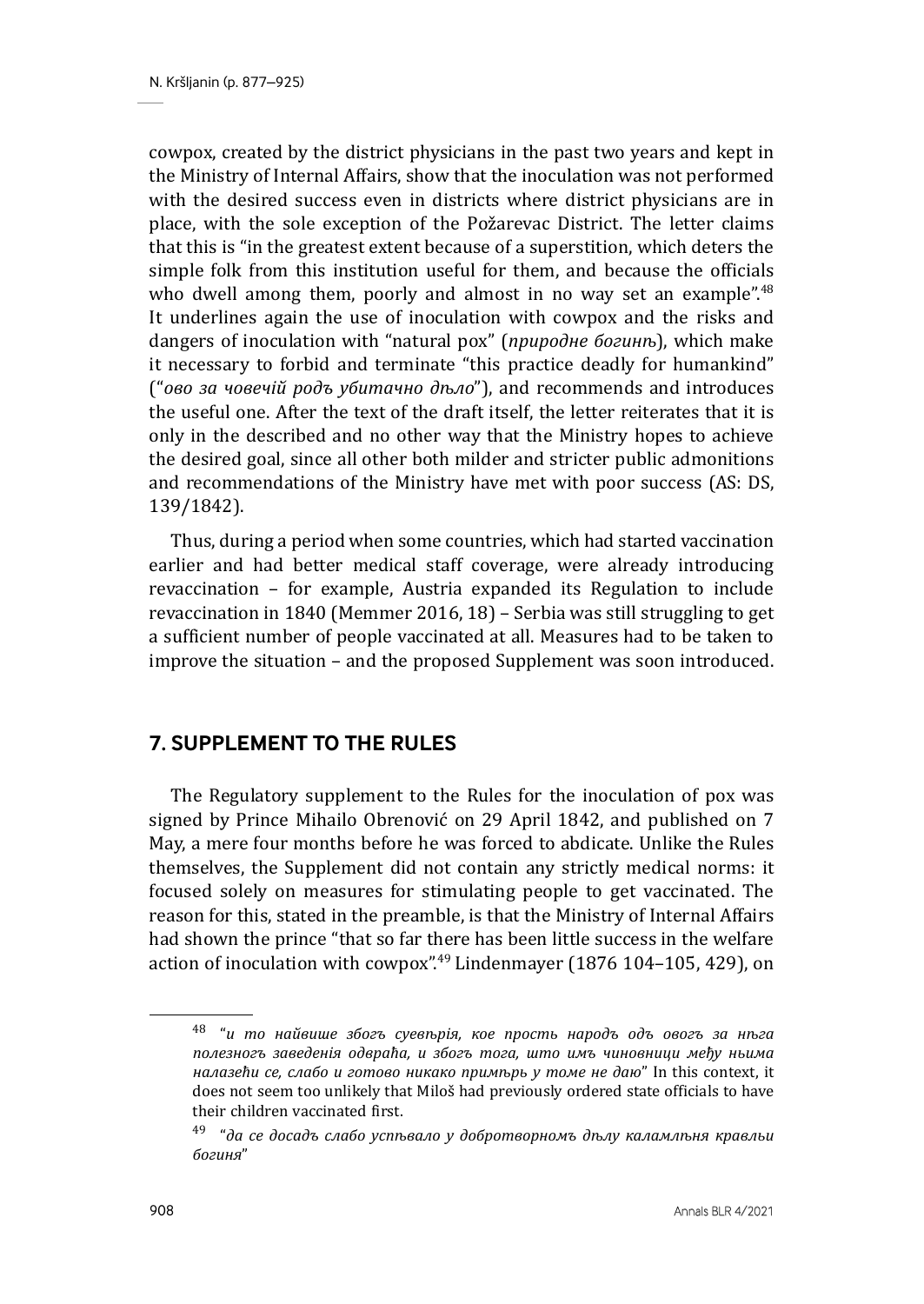the other hand, attributes the need for this to the population's laxer attitude towards the pox due to the initial success of the vaccination – although, as stated before, his chronology might at times be faulty. Either way, the nature of the changes is summarised very efficiently in the table of contents of his book "The law on vaccination of the year 1839 is made stricter".<sup>50</sup>

All officials and state clerks, as well as priests and *kmets* (village elders), were obliged to inform the population of the Rules on every suitable occasion, and particularly in the spring and whenever human pox appeared. They were supposed to enthusiastically recommend the Rules as a welfare intention of the Government, which was only interested in the best way for preventing the suffering and deaths caused by the pox  $(Art. 1).<sup>51</sup>$  On the other hand, anyone who dared to spread the word that inoculation with cowpox was useless or harmful, or who tried to persuade anyone to oppose the Rules, would be harshly punished, as a transgressor "of any of the most important and most useful Regulations" (Art.  $2^{52}$  – a broad formulation allowing the courts to pronounce heavy penalties in such cases.

Furthermore, all officials, especially those belonging to the police, priests and village elders, had the duty to let the physicians inoculate their children before others – obviously, in order to set a good example for the general population and to let the people see that the procedure was harmless. If any of these officials or elders tried delaying or opposing the measure, the physician was to immediately report it to the Ministry, which would order the official in question to be treated as a disobedient and non-diligent servant of the state (Art. 3). This was obviously to be interpreted in the context of the Regulation on State Officials of 17 March  $1842<sup>53</sup>$  which meant that the officials in question could be demoted or even discharged from service.

A range of restrictions was prescribed to stimulate the vaccination of young people. No young man would receive a government stipend starting from 1843, if he could not prove that he was either vaccinated or had had the natural smallpox; the same obligation would apply to those already receiving stipends, also from the start of 1843, or they would lose their allowance (Art. 4). Similarly, any young man who had not obtained immunity to smallpox in either of those ways would be refused admittance to the Gymnasium (high

<sup>50 &</sup>quot;*Das Impfgesetz vom Jahre 1839 wird verschärft.*"

 $51$  This article did not exist in the draft submitted to the Council on 11 March, but is present already in the first draft of the Council.

<sup>52 &</sup>quot;*као съ преступникомъ буди коє одъ найважнiи и найполезнiи Уредба.*"

<sup>53</sup> Уредба о чиновницыма, *Сборникъ законâ и уредбâ, и уредбены' указâ, изданы' у Княжеству Србскомъ, одъ Априла 1840. год. до Конца Декембра 1844. г.* II/1845, Београдъ: Кньигопечатня Княжества Србскогъ, 165–175.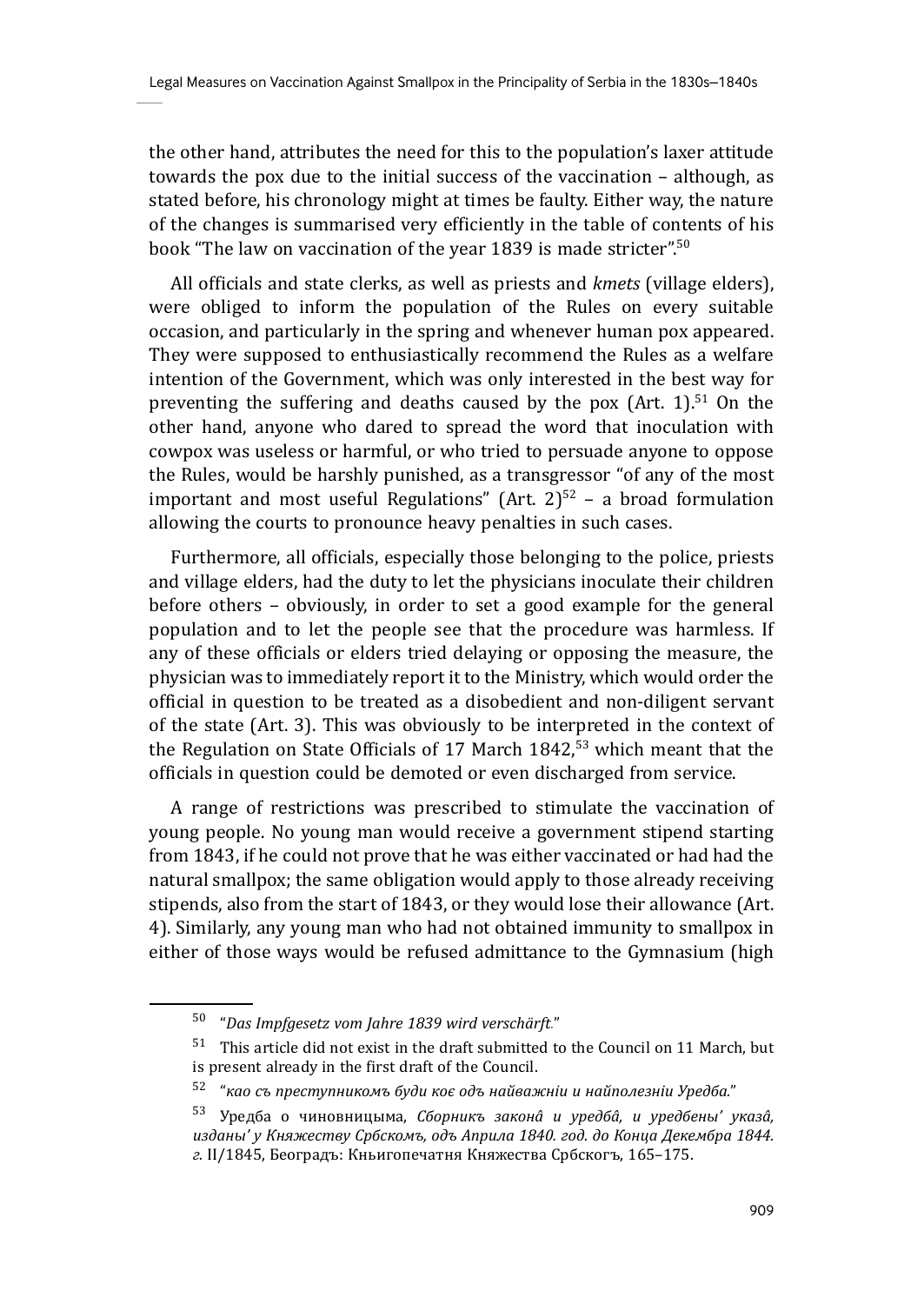school), the Lyceum (forerunner of the University of Belgrade) $54$  and the Theological School, starting in 1843 (Art. 5). Finally, no such young man, from the same date onwards, could be taken as an apprentice in any craft or employed in a store; the master or merchant who violated this rule would be fined between one and five thalers (Art.  $6$ ).<sup>55</sup>

As a final and most restrictive measure, it was proclaimed that a person who had not obtained immunity to smallpox could not marry – in cities from 1843, in villages from 1844.56 Any priest who married a couple without having asked for and received proof of their immunisation would be strictly accountable to the ecclesiastical authorities (Art. 7).

Finally, officials, priests, physicians and village elders who showed particular fervour in the action of inoculation would be given a commendation by the government, and possibly, "according to circumstances" (*по обстоятелствама*), also a "decent" (*пристойна*) reward (Art. 8). The mention of circumstances (absent in the original draft) might mean either that rewards would be given only to those individuals in whose cases the circumstances merit it (i.e. who distinguish themselves to the highest degree), or that they would be given if financial circumstances allow it – or both.

As mentioned before, a number of these measures originate in the Austrian Regulation of 1836: whatever had caused those measures to be omitted in 1839 was no longer a strong enough reason in face of the facts. It is worth noting that the draft submitted on 11 March contained another provision (positioned as Art. 7 there – i.e. before the mention of rewards) that was supposed to authorise the district chiefs to impose quarantine on houses where smallpox appeared, starting from 1843 – closing them and forbidding any outside contact for as long as the pox was in the house. $57$ Since we have seen already that isolation was sometimes practiced even before the Rules were passed, one might speculate that this provision was

<sup>54</sup> On the structural and organizational changes in this main institution of higher education in modern Serbia, see Mirković 2008, Mirković 2014.

 $55$  The original draft suggested only judicial responsibility; the concrete height of the fine was added in the final version.

<sup>56</sup> The original draft contained a simple provision proposing "that no such person be permitted to get married" ("*ни едномъ оваквомъ лицу да се не дозволи венчати се*"). The delay of application of this norm and the penalty for priests were introduced later.

<sup>57 &</sup>quot;*Окружнимъ Началничествима да се даде власть, да оне куће, у коима бы се одъ почетка 1843. год. природне богинѣ появиле, подъ затворъ стави и сваку мешавину съ ньоме за време докле годъ богинѣ у ньой существовале буду, прекрати и забрани.*"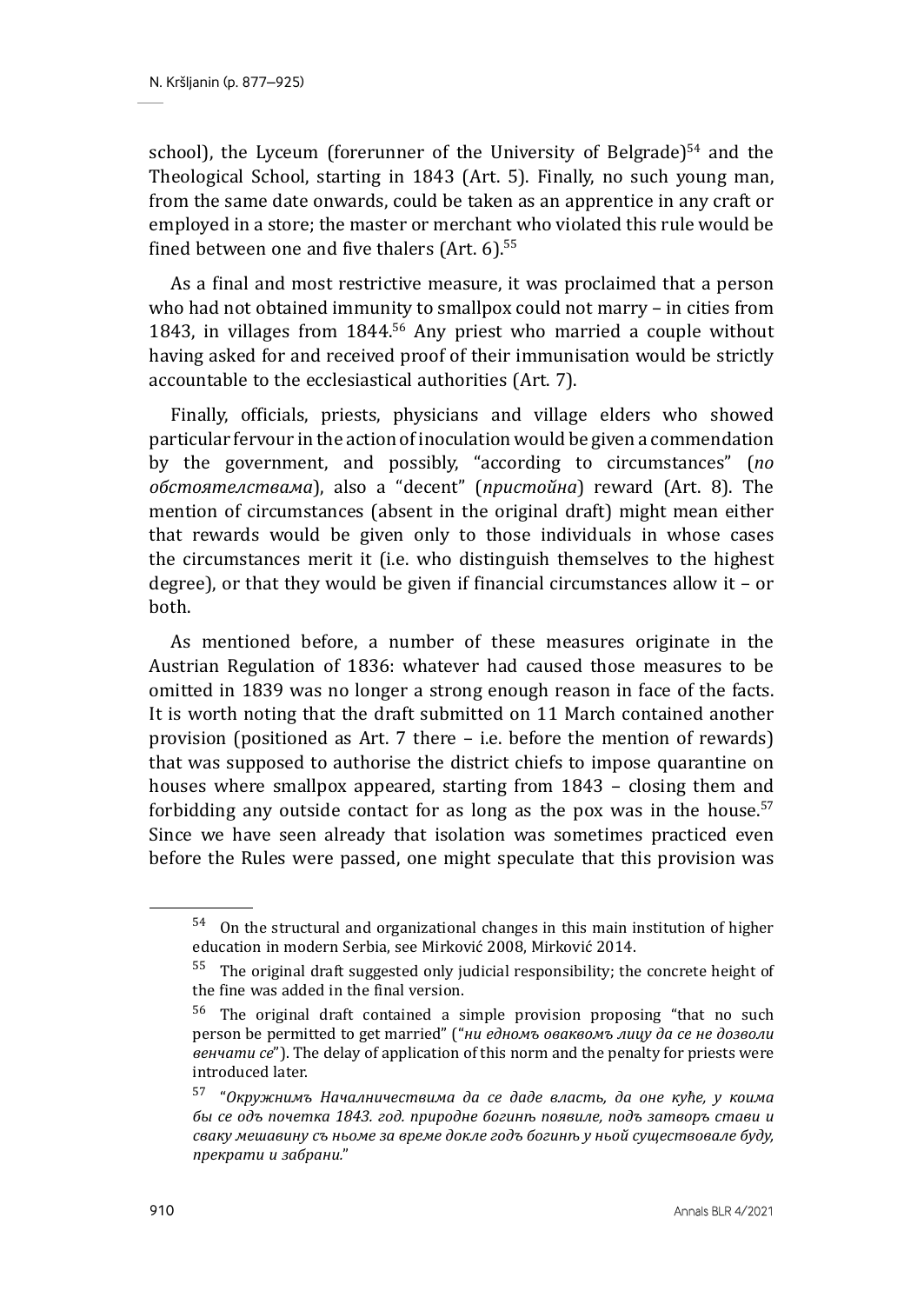considered too restrictive considering that people often would introduce similar measures themselves, if practically possible, and that in cases where there were practical problems with imposing quarantine the provision would remain useless.

# **8. THE MEASURES IN PRACTICE**

#### **8.1. The Overall Progress**

The period after the passing of the Supplement shows mixed results. On the one hand, some of the new measures managed to take hold, and the renewed effort to advertise and spread vaccination yielded some results. On the other hand, it was not easy to dispel the scepticism and fear of the vaccine in some circles, particularly among the uneducated rural population, and the Department of Public Health was still understaffed.

Already on 17 May 1842, the chief of the Smederevo District reported the following to the Ministry of Internal Affairs. Although in a previous report, of 3 October 1841, he had reported that the people of his district were not willing to let their children be vaccinated, now the district physician and the chief's assistant were sent to two villages (Cerovac and Bašin) where, using the matter from Kragujevac, they successfully vaccinated everyone who had not had the smallpox, and then did the same with a few children in two more villages. The chief expressed his firm belief that all the villages in the district would follow this example and that the task would thus be successfully accomplished (AS: MUD-S, I-39, 1031/1842).

Nevertheless, opposition still existed, showing that the popular attitude towards vaccination was slow to change. In a letter of 2 June 1842, to the Administration of the Belgrade District, the Ministry states that it had discovered that the vaccination effort was being undermined by some "illminded people" (*зломишлъника*), who destroyed the cowpox pustules on the seventh or eighth day after the inoculation, so matter for further vaccinations could not be taken from them. The Ministry instructed that such people be arrested and delivered to the local court of the peace as violators of Art. 6 of the Rules (AS: MUD-S, I-39, 1054/1842).<sup>58</sup>

Qualified medical personnel that could perform the vaccinations were still in short supply. On 11 June 1842, the Administration of the Crna Reka District reported an epidemic of smallpox both in the district centre (Zaječar) and in several villages, with multiple children having died. They

<sup>58</sup> The fact that the text of the article is quoted in the letter might be indicative of the Ministry's expectations regarding the local officials' knowledge of the law.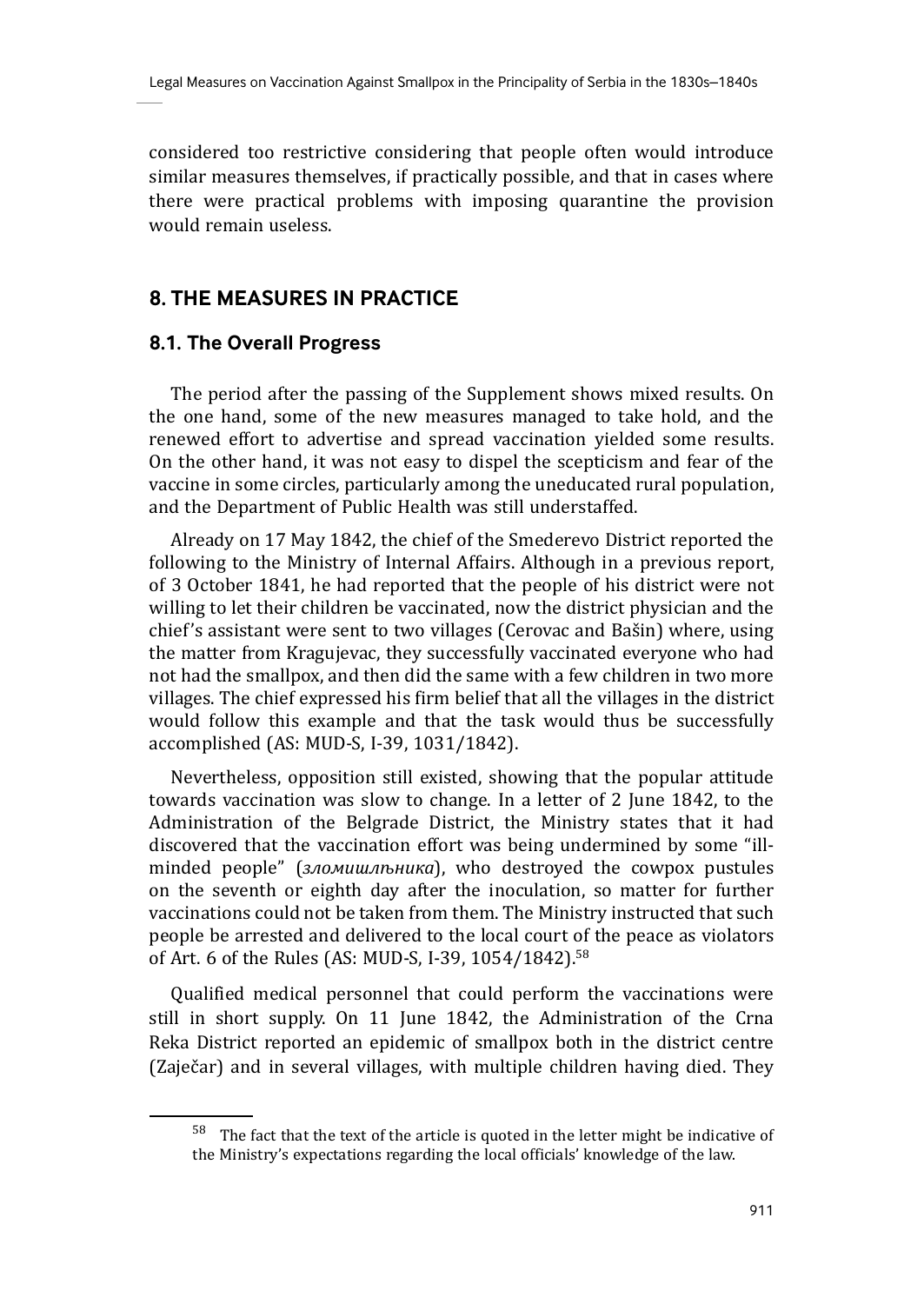implored the Ministry to have Dimitrije Kaparis, the district physician of the Požarevac District, sent to their district to inoculate the population, as he was the physician of the neighbouring district, and had successfully performed inoculations in several districts. On 17 June the Ministry wrote back, recommending that Kaparis (here referred to as the surgeon of the Požarevac District) be sent to Zaječar to perform the inoculations. If he had not yet finished the job (of inoculation) in the Jagodina district, they were advised to tell him to finish it as soon as possible and then to take over the task in Crna Reka District without delay (AS: MUD-S, I-39, 1176/1842).<sup>59</sup>

However, the work must not have proceeded at the desired pace, as the district chief replied on 23 June that the doctor had not finished the vaccinations in his own district (*Ibid.*, 1281/1842). A letter from the Ministry to the Administration of the Jagodina District, dated 10 July, shows that Kaparis had not yet been sent to Zaječar to perform vaccinations. The Ministry urged that this be done immediately if he had finished his work in the Jagodina District, and that he should speed up his work if he had not (*Ibid.*, 1403/1842). Finally, on 22 July the district chief reported to the Department of Health that Dr Kaparis has finished the inoculations in the Jagodina District on 16 July but that he would stay there until the 26 July in order to examine the children after vaccination and to rest, after which he would head to the Crna Reka District (*Ibid.*, 1491/1842).

Another example of medical personnel being stretched thin can be seen in a letter from the Ministry to the Administration of the Smederevo District, dated 22 March 1843. The Ministry sent 6 glass tubes with vaccine matter, recommending that they be immediately given to the district physician so that he could begin with the inoculations. The overall progress of the vaccination effort, including the change of the popular attitude towards the procedure, is painted in colours that sound somewhat too bright, given the overall picture,60 but the Administration was still reminded to advertise the Rules

<sup>59</sup> A stock of administrative supplies – 900 fedas and 20 reams of vaccination protocols were also sent to the district on this occasion, to be used by Kaparis in his work. Similar letters ordering the despatch both of administrative vaccination papers and protocols, as well as vaccine matter, were preserved in other instances as well; no major changes seem to have been made in this respect. See e.g. AS: MUD-S, I-39, 1504/1842; II-13, 512/1843, III-13, 1528/1846.

 $60$  "Inoculation has been underway for several months now almost everywhere in our Fatherland, which is greatly desirable, given the fact that the physicians are doing the said job well, and that people everywhere, even in the Rudnik and Čačak districts, where it has never been performed or known, eagerly ask for inoculation and gladly receive it, and even gives thanks for being thus protected from the misfortune and pestilence of the pox." ("*Калами се одъ више месѣци готово свуда по нашемъ Отечеству, и то одвећъ пожелателно, по томе, што*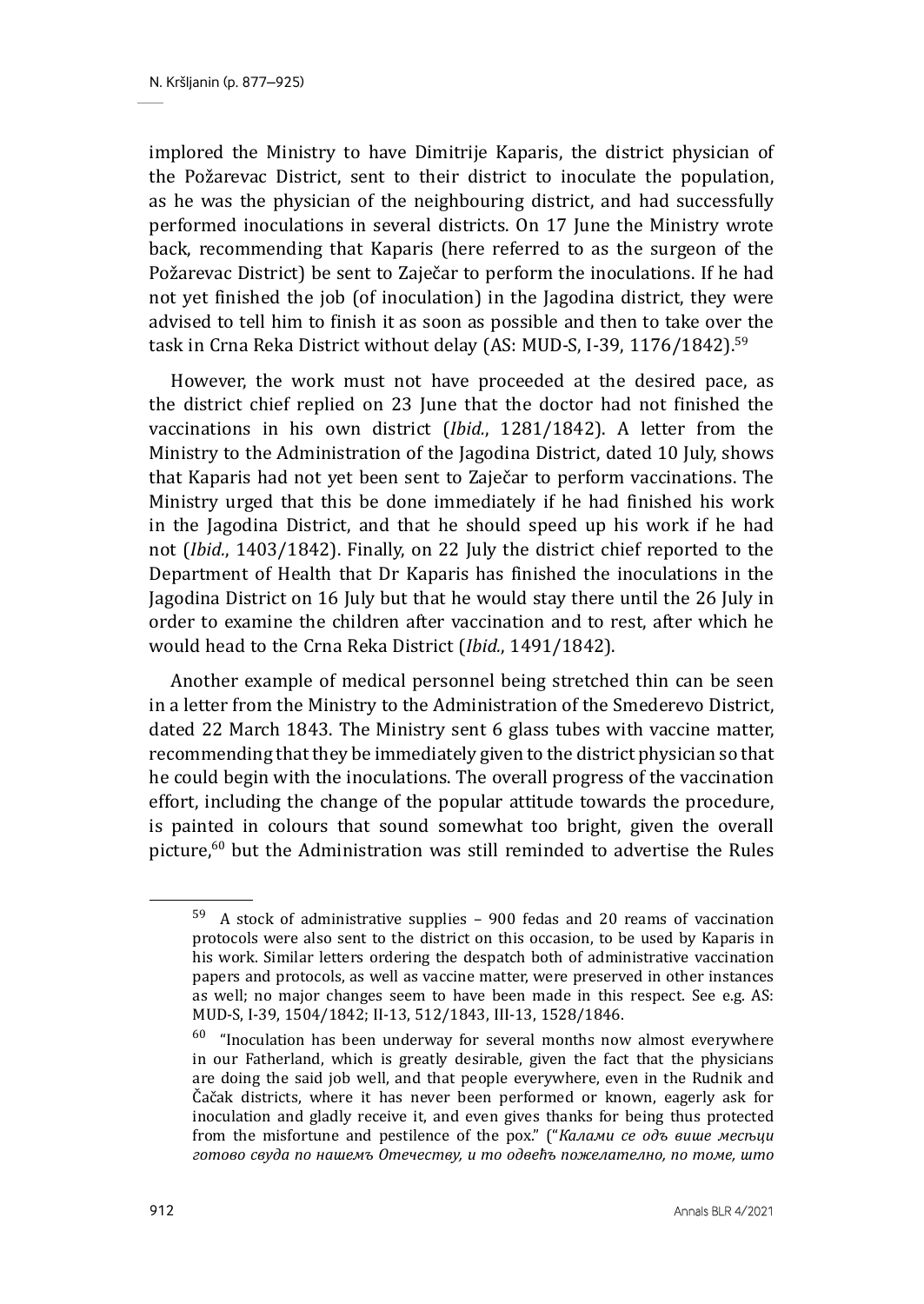and Supplement to the people in cooperation with the clergy, to strengthen support for the vaccination. However, it also instructed that, if smallpox had not yet appeared in the district and the vaccination could wait, the physician could commence with it in the Ćuprija District first, as the need was greater there, and only then return to Smederevo; the Administration was instructed to immediately notify the Ministry if that was possible, so it could order the procedure in the Ćuprija District (AS: MUD-S, II-13, 512/1843).

Mistakes during vaccination still happened in practice. On 3 July 1842, the Administration of the Belgrade District reported to the Ministry that two children in the village of Grocka, who had been inoculated with cowpox, had fallen ill with the natural pox 20 days later, and that one of them had lost its sight (AS: MUD-S, I-39, 1073/1842).<sup>61</sup> A later report, dated 11 June, specifies that the boy in question did not go blind, but merely could not open his eyes due to the pox on his face, and that he had recovered in the meantime. However, three more children who had been inoculated were reported to have fallen ill, one on the eighth and two on the fourteenth day after the procedure (*Ibid.*, 1196/1842). The details of the case do not provide information whether the cowpox had been fresh, whether the physician omitted to perform the necessary examination afterwards, etc., but either way this shows that the logistical problems still existed, undoubtedly at least partially caused by the insufficient number of personnel.

Although the preserved documentation is fragmentary, the vaccination reports do seem to be more routine in the subsequent years, and cases of people getting the pox despite being inoculated no longer appear (e.g. AS: MUD-S, III-35, 803/1843; III-13, 1625/1846).

Nevertheless, reminders for the application of the Rules were still frequently needed. For example, when the district physician of the Belgrade district, Dr Šteker, was about to commence inoculation in the Turin-Kolubara County, where this procedure had not been previously performed by any physician,  $62$  the Ministry of Internal Affairs sent a letter to the administration of the district (on 21 August 1842), recommending that they follow Article

*лѣкарима исты посао добро за рукомъ иде, и што народъ свуда, па iоштъ и у Рудничкомъ и Чачанскомъ окружiю, гдѣ нигда то нiе рађено и познато было, тражи жельно каламлѣнѣ и радо га прiма, па и благодари, што се ньимъ одъ несреће и помора кравльи* (sic) *богиня сачувава* ")

<sup>61</sup> The letter uses the word *обневидело*, which could imply both a permanent and a temporary loss of vision.

<sup>62 &</sup>quot;*гдѣ до сад никако лѣкаръ каламiо нiе*" This could imply either that no inoculations were performed at all, or merely that they were performed by selftaught individuals – though in the latter case, it is possible that only variolation was carried out.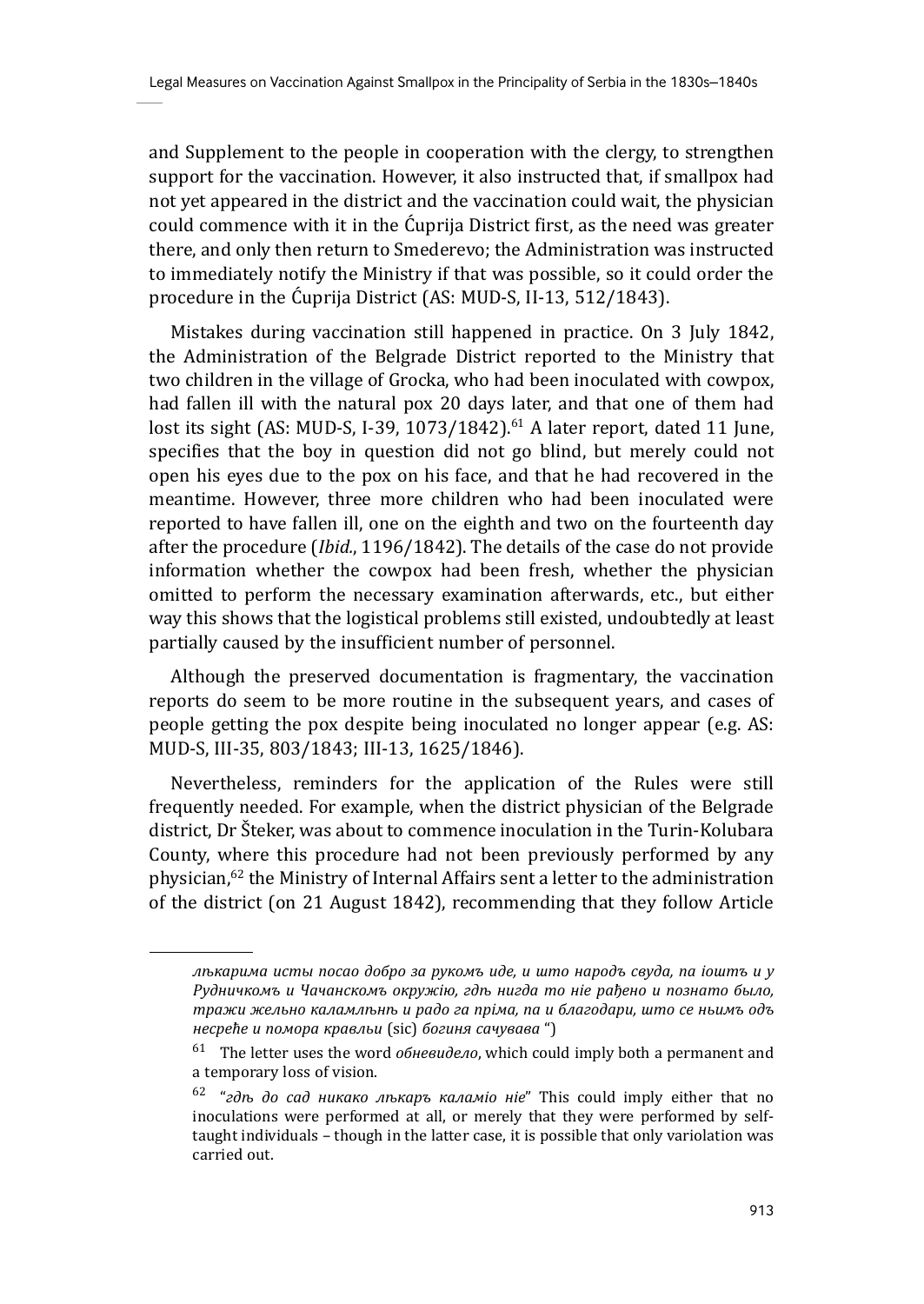8 of the Rules of 1839. Namely, that the district chief himself accompany the physician on the first visit in the county and try to persuade the people "in a nice way" (*лепимъ начиномъ*) to accept the new means of salvation from the pox, and only after the people develop the needed degree of respect for the procedure, would the district chief be allowed to leave the physician in the hands of the county chief, ordering him to be at hand to help the physician vaccinate as many people as possible (AS: MUD-S, I-39, 1661/1842).

On 16 January 1843, the Ministry wrote to the Government of the City of Belgrade, claiming that it had discovered that many children and even adults in the city were suffering from smallpox, and recommends that it call upon the people to vaccinate their children, especially through the city officials (*посредствомъ кметова и обштинара варошки*). It was further told to instruct the people that they could visit both the city physician and the garrison surgeon for this purpose, but also to remind them of the Rules and Supplement and the consequences for those who break them (AS: MUD-S, I-8/1843). Similar reminders exist in the correspondence with other local administrations<sup>63</sup>

Groder wrote in his notes that the Supplement was of great help in securing the effectiveness of subsequent vaccinations, both directly and through orders by the minister of internal affairs and minister of education, that were repeated every year. He particularly underlines the provisions ordering officials and elders to provide an example by having their children vaccinated first. He concluded "And so it was. The inoculation proceeded entirely according to the law, as correctly and as successfully as it could be".64 It was only a decade or two later that a lax attitude towards vaccination reappeared, as the absence of smallpox reduced the fear of it in the general population, while officials started thinking too highly of themselves to attend vaccinations in person and keep promoting the cause – which led to a resurgence of smallpox in the 1870s and early 1880s (Mihailović 1951, 166–167). While this period, beyond any doubt, merits further research as well, analysing it in depth falls outside the scope of this article.

# **8.2. Financial Concerns**

The vaccination fee was also an issue of some relevance, as it was also a deterrent to the procedure, at least as far as the poorer families were concerned. Although the Rules did foresee exemption for those who could

<sup>63</sup> See e.g. AS: MUD-S, II-13, 512/1843.

<sup>64 &</sup>quot;*Tako i bi. Pelcovanje je išlo sa svim po zakonu, da nemože biti ispravnije ni uspešnije.*"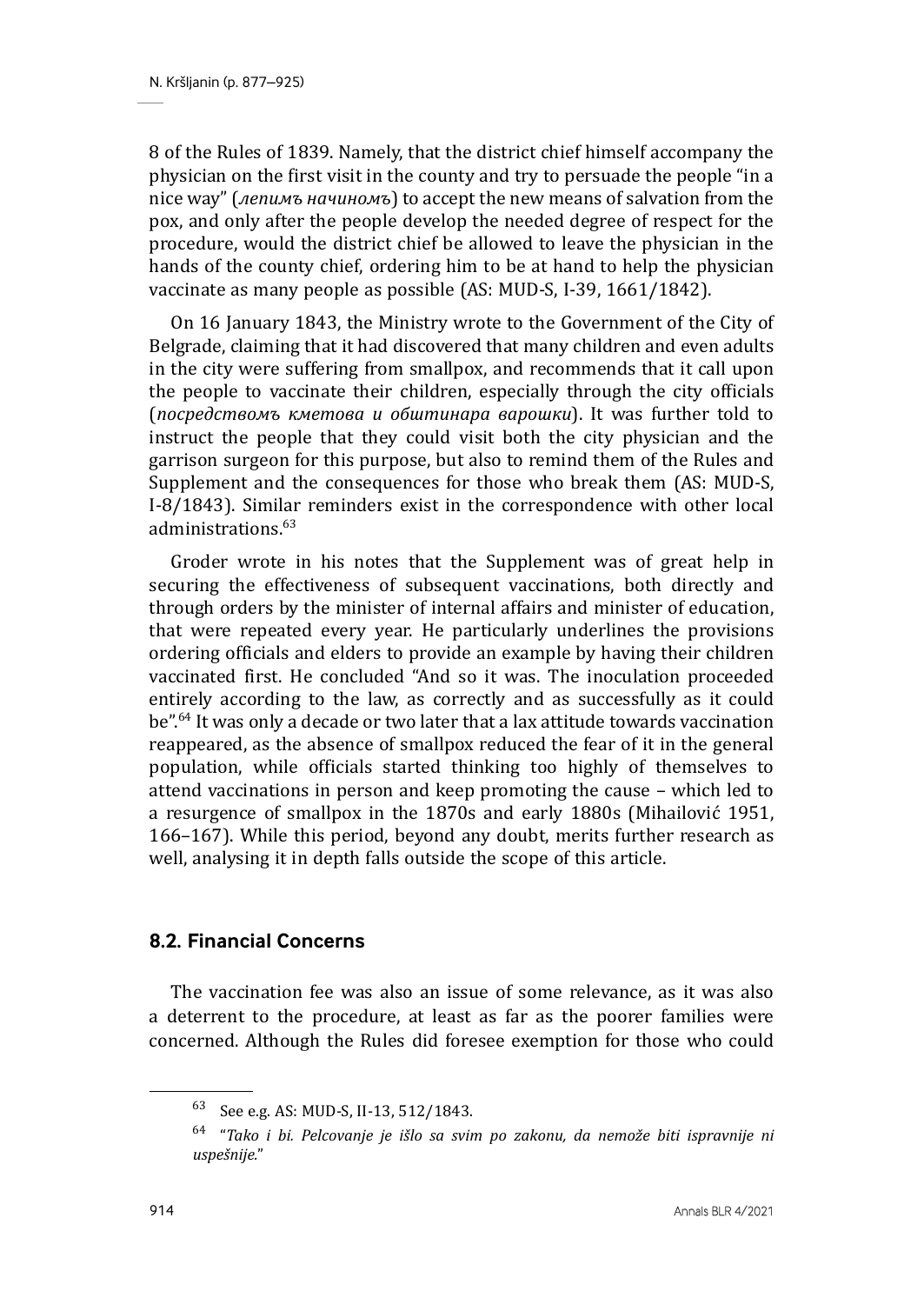not afford the procedure, it was in all likelihood not so easy (and potentially shameful) to prove. Also, many poor families who were technically *able* to pay must not have considered a medical procedure of doubtful relevance and safety (from their point of view) to be the best way of spending their otherwise scarce means.

This issue was already noticeable in the first years of vaccination. For example, a letter from the chief of the Požarevac District to the Ministry on 12 April 1841, claims that the district physician was only then sending his vaccination protocols for 1840, as he could not complete them sooner, since not all the fees had been paid (AS: MUD-S, III-144, 1364/1841).

Even some officials considered the fees to be high: on 10 March 1843, the Administration of the Podrinje District petitioned the Ministry for citizens to pay only half a cvancik, as the villagers did. The Ministry took this appeal to heart and forwarded the initiative to the State Council, explaining how many city-dwellers were no richer than villagers, particularly as city life involved more expenditures than country life, and that even half a cvancik would be enough for the physicians, given the large amount of work. The Council and prince supported the initiative and the fee was unified on 23 September 1843 (Mihailović 1951, 172–173).

However, on 8 December 1843, the Council made an additional suggestion to the prince: to make the physicians inoculate the poorest for free, instead of those expenses being covered by the budget. The argumentation is slightly contradictory, claiming, on the one hand, that the existing provision could allow for abuse at the expense of the state, and on the other, that such a change would not cause much loss to the doctors, who had a steady regular salary. The prince asked for the opinion of the Ministry of Internal Affairs, which was opposed to this, pointing out that Serbian physicians were already paid less than their colleagues abroad, that there were means for preventing and persecuting abuse, and that the high numbers of fees charged would drop in a few years, when most adults will have been vaccinated and only newborn children would need inoculation, further reducing the physicians' income. The Council was again consulted and fought against this argumentation, claiming – again somewhat contradictorily – that it would not delve on the matter of comparative salary levels of physicians in Serbia and abroad, but that Serbia spent more from the budget on said physicians than any other European country, and that the better economic standing of the population and different civil relations in other countries allowed physicians to support themselves without any salary from the state. The Council then suggested a different change – that *all* persons be required to pay half a cvancik, without any exemptions for the poor. As they reasoned, persons so destitute that they could not pay such a small fee were certainly few – "and if someone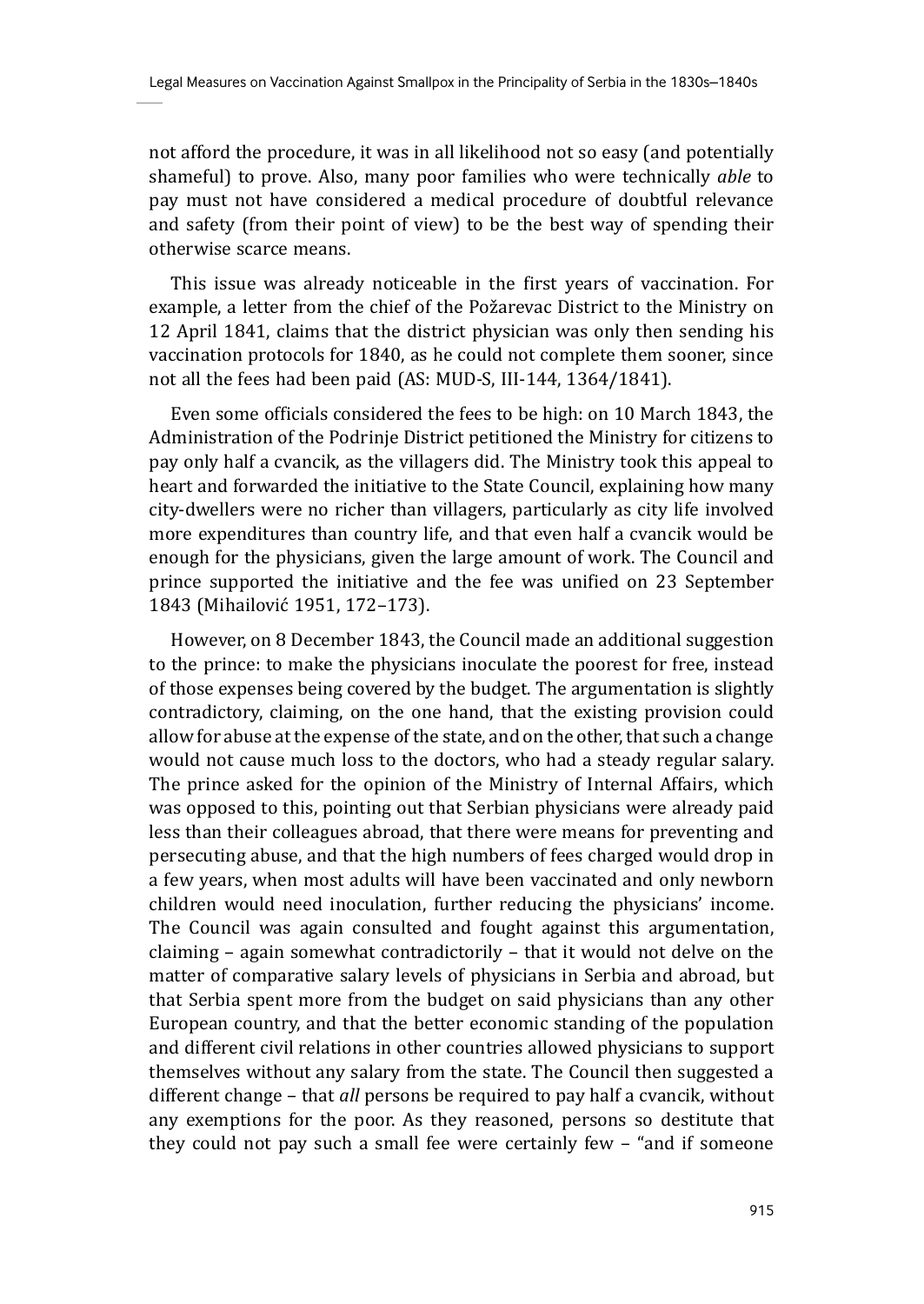truly dwelled in such great poverty, that he is unable to pay this insignificant fee, then surely the doctors will have enough humanity to absolve him of it, as must be expected from educated people, who are, after all, sufficiently provided for in regard to their living"65 (*Ibid.*, 173–177).

This letter cannot but be called presumptuous, but despite this (or possible *because* of this) the prince did not reply to it for a long time. The Council's opinion is dated on 4 April 1844; it was only more than a year later, on 22 August 1845, that he sent a brief reply, calling the Council's argumentation one-sided and weak. The matter was resolved only indirectly, but to the Council's liking: the budget for 1846 prescribed a raise for physicians, while allotting no funds for the vaccination of the poor (*Ibid.*, 177–178).66

### **8.3. How the Clergy Could (Not) Help**

While we have already seen in several examples that the role of the priests in convincing the wider population to vaccinate their children was by no means negligible, their function as record-keepers, prescribed by the Rules, could not be readily realised in practice. This was brought to the attention of the authorities in the summer of 1842.

On 23 July the Administration of the Šabac District wrote to the Consistory of the Šabac Eparchy, asking for the clergy to compile a list of uninoculated people in the district (according to Art. 13 of the Rules), writing in very pompous and dramatic language about people who, to their own detriment, would not say which of their children had not been inoculated or had had the smallpox. It also asked that the priests frequently remind their congregations not to omit having their children inoculated and thus put them in grave danger, in accordance with the same article (AS: MUD-S, I-39, 1654/1842).

<sup>65 &</sup>quot;*а баш ако се ко и налази у таковом великом убожеству, да ову незнатну таксу платити у стању није, то ће ваљда лекари имати доста човечности да му такову опросте, као што се то мора очекивати од људи изображени, и кои су у осталом довољно за њиово уживљење снабдевени.*"

<sup>66</sup> Only in 1859 – after the return of Miloš Obrenović to the throne – was this provision changed again, and every municipality was made to pay the fee for its poor residents. (Уредба коiом се прописую нека правила за каламленѣ богиня. *Сборникъ закона' и уредба', и уредбены' указа', изданы' у Княжеству Србiи. (Одъ почетка до конца 1859. године).* XII/1859. Бѣоградъ: Правителствена кньигопечатня, 39).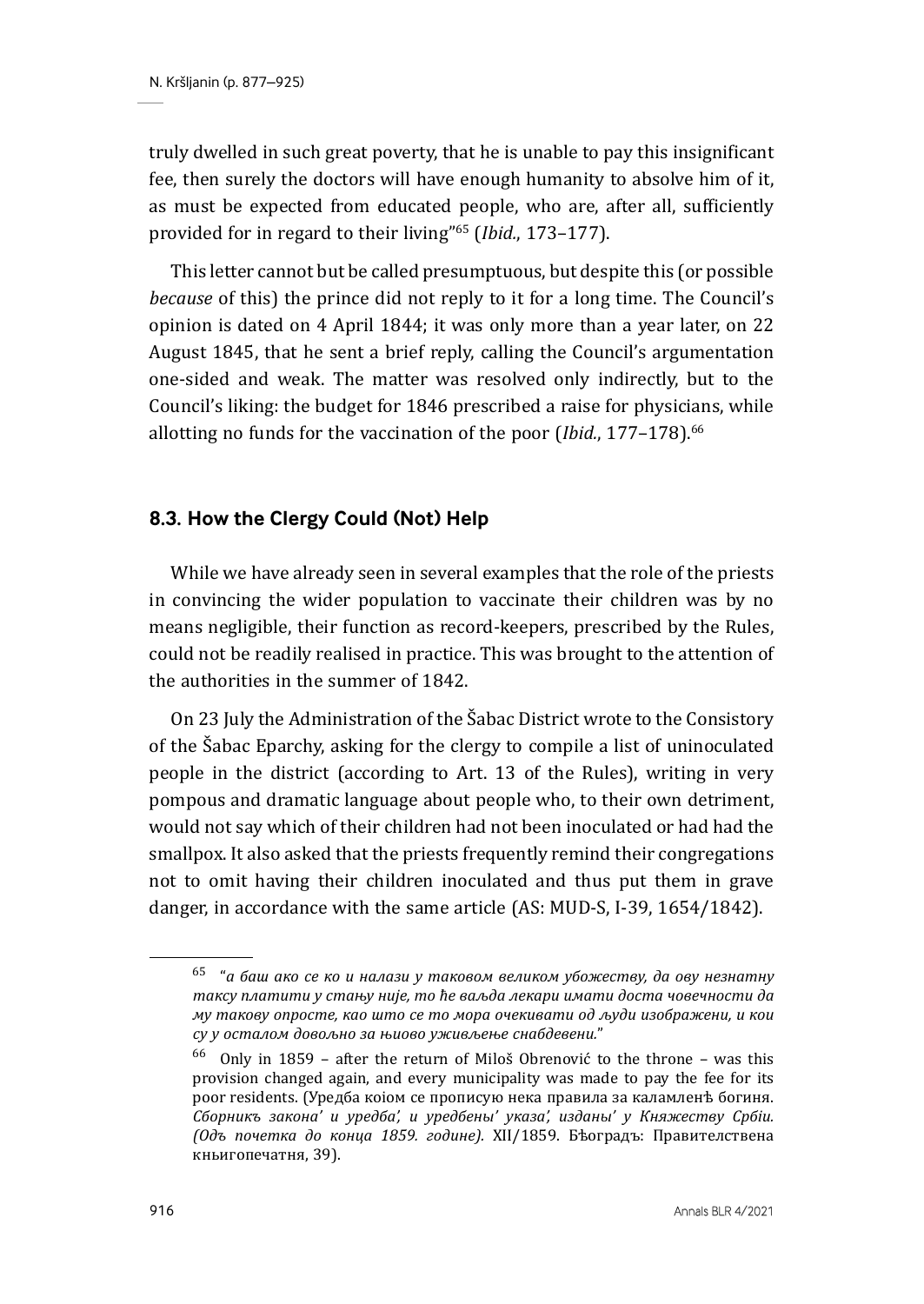The Episcope Maksim Savić of Šabac, replied on 31 July 1842, reporting that all the priests in the eparchy had already been instructed to let their children be inoculated first, as well as to encourage their parishioners to inoculate their children. However, in response to the Administration's demand to provide a list of people who were not inoculated, he claimed that the Consistory is unable to comply, as it was seen that priests had no information of the fact other than from the protocols of the baptised, where more or less only newborn children were listed, and no distinction was made between the children who had had the natural pox and those who had been inoculated. (Obviously, this latter part of the argumentation was faulty, as those who had already had the pox did not need to be inoculated against it.) Thus, the Consistory believed that the *kmets* and courts of the peace could produce such lists more easily.<sup>67</sup> The letter also remarks in passing that the eparchy did not receive the Rules from the ecclesiastical authorities. Finally, if any priests were caught agitating against vaccination in any way, the district physician was encouraged to press charges through the lay authorities before the ecclesiastical courts (*Ibid*.)

The Administration then forwarded a copy of its own letter and the Consistory's reply to the Ministry, stating that it was now uncertain as to whether and how it was required to obtain a list of uninoculated people and asking for further instructions. It also requested that the Rules be sent to the Consistory, so it could distribute them to the priests and thus enabling them to play their role in the vaccination effort (*Ibid.*)

In response to this, on 21 August the Ministry of Internal Affairs wrote to the Ministry of Education (which was also in charge of ecclesiastical relations), relating the situation. A passage saying that the Ministry of Internal Affairs had sent 200 copies of the Rules to the Ministry of Education on 16 August 1839, has been struck out in the draft of the letter and replaced with one underlining that the Ministry of Internal Affairs has written confirmation from the Ministry of Education that it had received the said 200 copies and that it has not omitted to forward the necessary number to the Consistory to distribute to priests. Still, the Ministry continues, it suspects that the Rules could not be forwarded to the Šabac Consistory due to an insufficient

 $67$  In addition to that, it is stated that the eparchy could only send such a proclamation to the priests in all three districts that belonged to it (and not just the Šabac District), which it was not authorised to do without instructions from higher ecclesiastical authorities.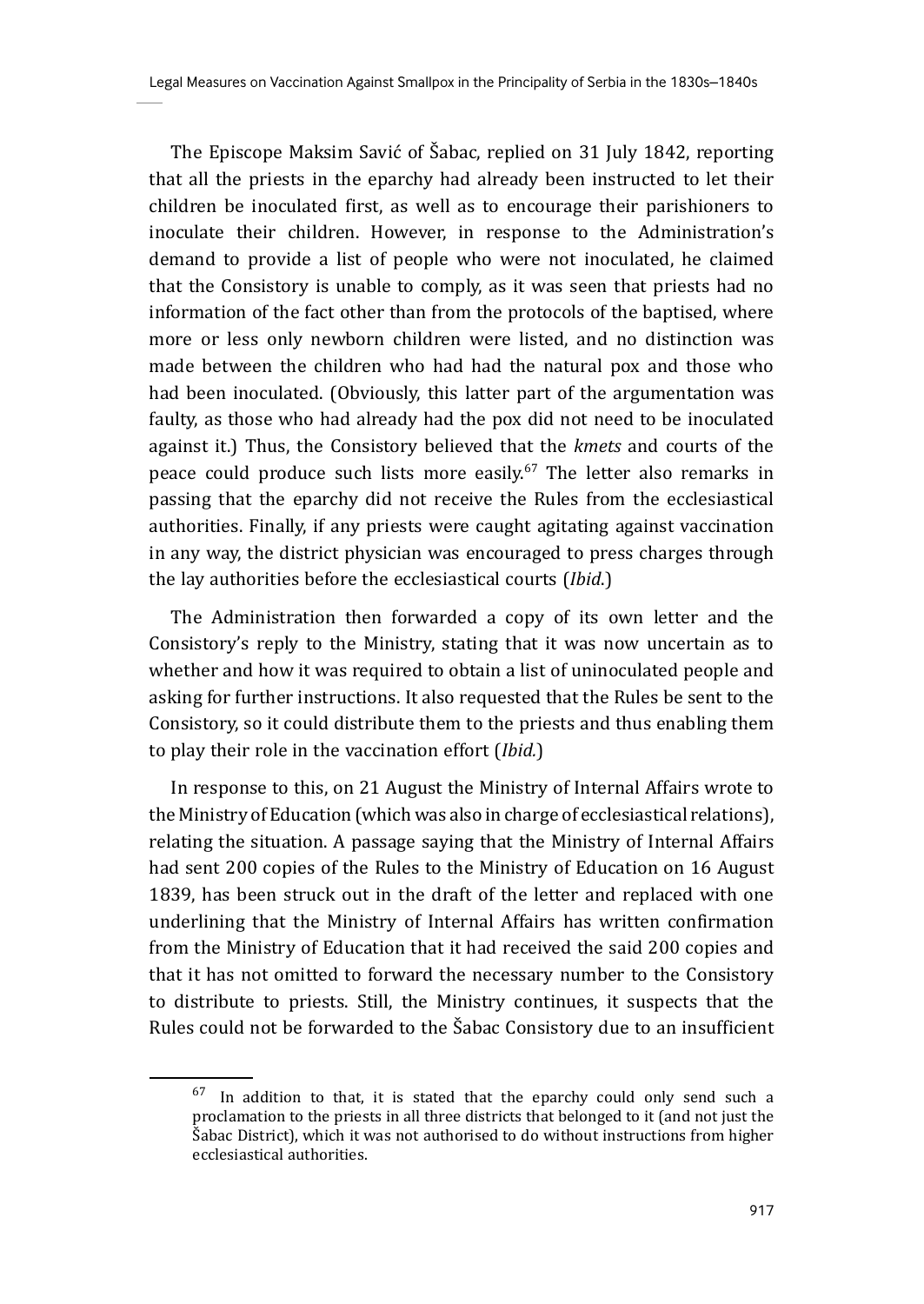quantity of copies, and thus asked for an estimate of a further number of copies that would be necessary so the Rules could be distributed to the priests (AS: MUD-S, I-39, 1654/1842).<sup>68</sup>

On the same day, the Ministry replied to the Administration of the Šabac District, informing it that although Article 13 of the Rules did specify that it was the priests' duty to forward the lists of uninoculated people to the civil authorities, they were unable to do so at this moment, while the number of uninoculated adults was still higher than that of the inoculated ones, and thus this duty could not be demanded of them at that time. Only when the number of inoculations in Serbia had grown to the point that only recently born children had not yet been inoculated would the priests be able to perform this duty, by forwarding lists of recently baptised children. The Administration was also informed that the Ministry had written to the Ministry of Education regarding the copies of the Rules, and that it hoped that they would soon be sent to all priests in the Šabac District, if they had not received them previously (*Ibid.*)

The case as a whole is illustrative of administrative miscommunication fairly typical for the time. While the idea of priests notifying the civil authorities of newborn children who had not yet been vaccinated was a legitimate one in a state where the Church was the only institution that kept birth records, the execution was faulty. No one had been notified that the priests' duty was not to begin until a certain vaccination rate had been achieved – if that had, in fact, been the original plan, and not a *post factum*  realisation that the provision had been unrealistic beforehand. Furthermore, even as a half-measure, the forwarding of lists of baptised unvaccinated children still could have been useful, but not even this possibility was utilised. In all likelihood, the number of vaccinators was still too low for them to be able to functionally make use of such information while large masses of the population still remained unimmunised. Even the priests' role in promoting vaccination, while enacted in many cases, could have been made more efficient had copies of the Rules and clear instructions been sent on time.

 $68$  It is worth noting that the Supplement was sent to the Ministry of Education on 23 May 1842 – before this correspondence – in 500 (and not 200) copies, to be sent to priests and courts (AS: MPS-P, IV-263, 832, 846, 1404/1842). There may have been earlier indications of the aforementioned problem, which led to the increase in the number of copies; perhaps the persons in charge simply made a better calculation this time, or more funds were allotted to the printing of the act.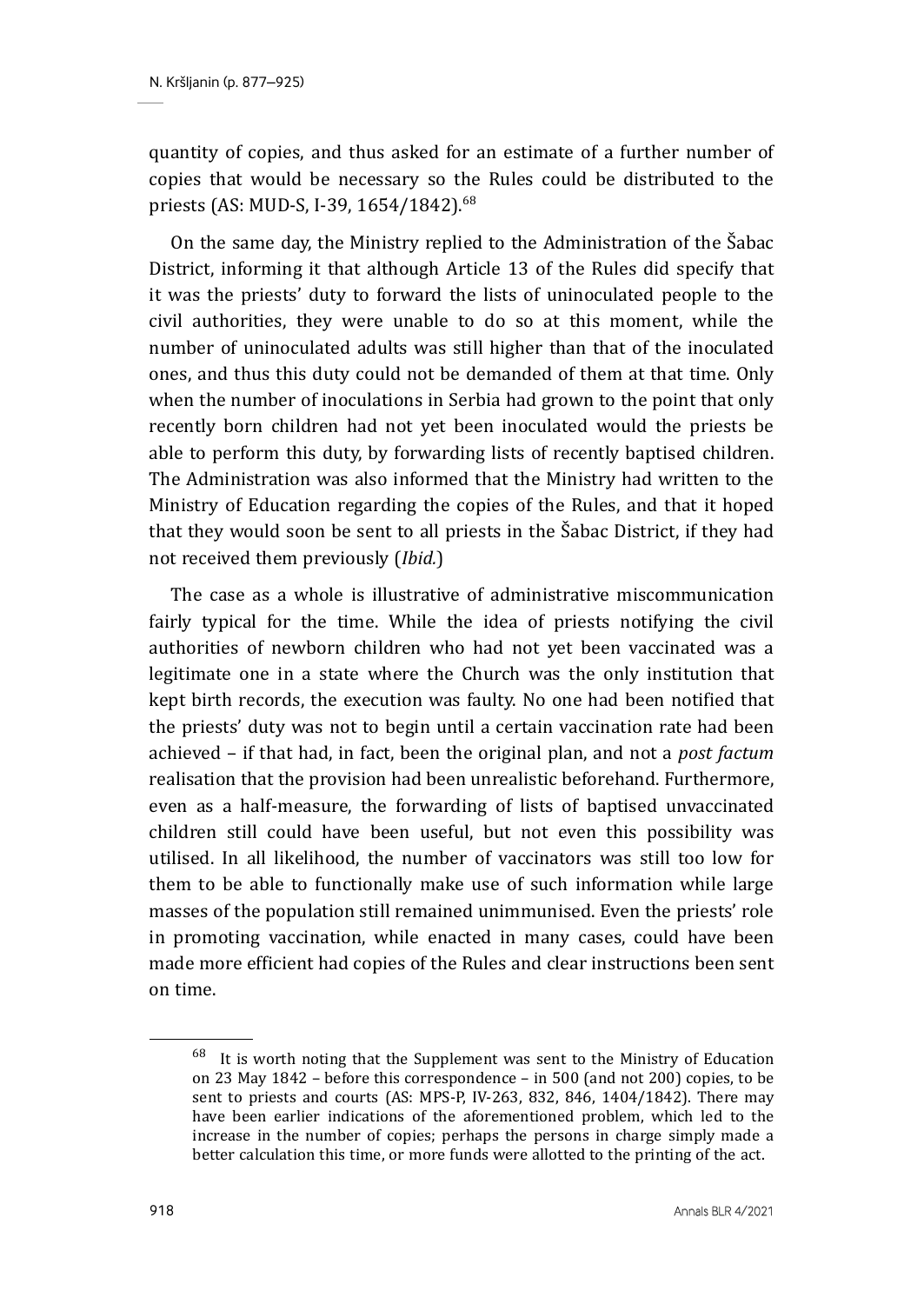#### **8.4. Healthily Ever After?**

Of all the restrictive measures introduced in the Supplement, the requirement of a vaccination certificate is probably the most extreme. After all, in the other cases (of students, apprentices, and the never explicitly prescribed, but tacitly present soldiers), an individual entered a collective of people who might not be interested in their particular company, but who might be endangered if they brought the contagion of pox into their midst. In the case of marriage, two persons made a conscious decision to create a family with one another. While the restriction could certainly be considered in the interest of their children (or in-laws, for that matter – also a relevant factor in a period when most families were large cognate groups), the intervention nevertheless reaches much further into the private sphere. The lawgiver was obviously aware of this, since an additional year of *vacatio legis* was left for the implementation of this norm in rural environments (where it would certainly be harder to enforce) – the only exception of this sort in the whole Supplement.

The church protocols of the married from the period do not reflect this obligation in any way: the same printed form was used as before, in which the details of the newlyweds were filled in by hand. The closest thing that the form does contain is a general formulation that no obstacles to contracting the marriage had been found (IAB: CMK). While originally meant solely for matrimonial impediments acknowledged by canon law, this could have been extended in interpretation to include the fedas that the groom and bride had to submit to the priest.

Although we have no factual knowledge of the "obstacles" being interpreted in such a way, there is no doubt that the provision was applied in practice, because the deputies of several areas (a total of eight petitions by deputy groups at different administrative levels) at the Saint Andrew Assembly of 1858 complained about it and asked for it to be abolished (Radenić 1964, 70, 91, 99, 133–134, 137, 145, 164). The level of detail in those petitions varies from a brief, unexplained demand for the certificates needed for marriage to be abolished, submitted by the Dragačevo County, to elaborate and slightly dramatic descriptions of the problem in several other petitions. However, the key cause for all of them seems to be that the future spouses frequently had to travel fairly far (i.e. from their home village to the physician in the district centre – a journey of 16–17 hours is mentioned in one petition), which not only involved expenses and a waste of time, but was also considered indecent for young unmarried (betrothed) girls, particularly if it involved spending a night in an inn, as they were notorious places of ill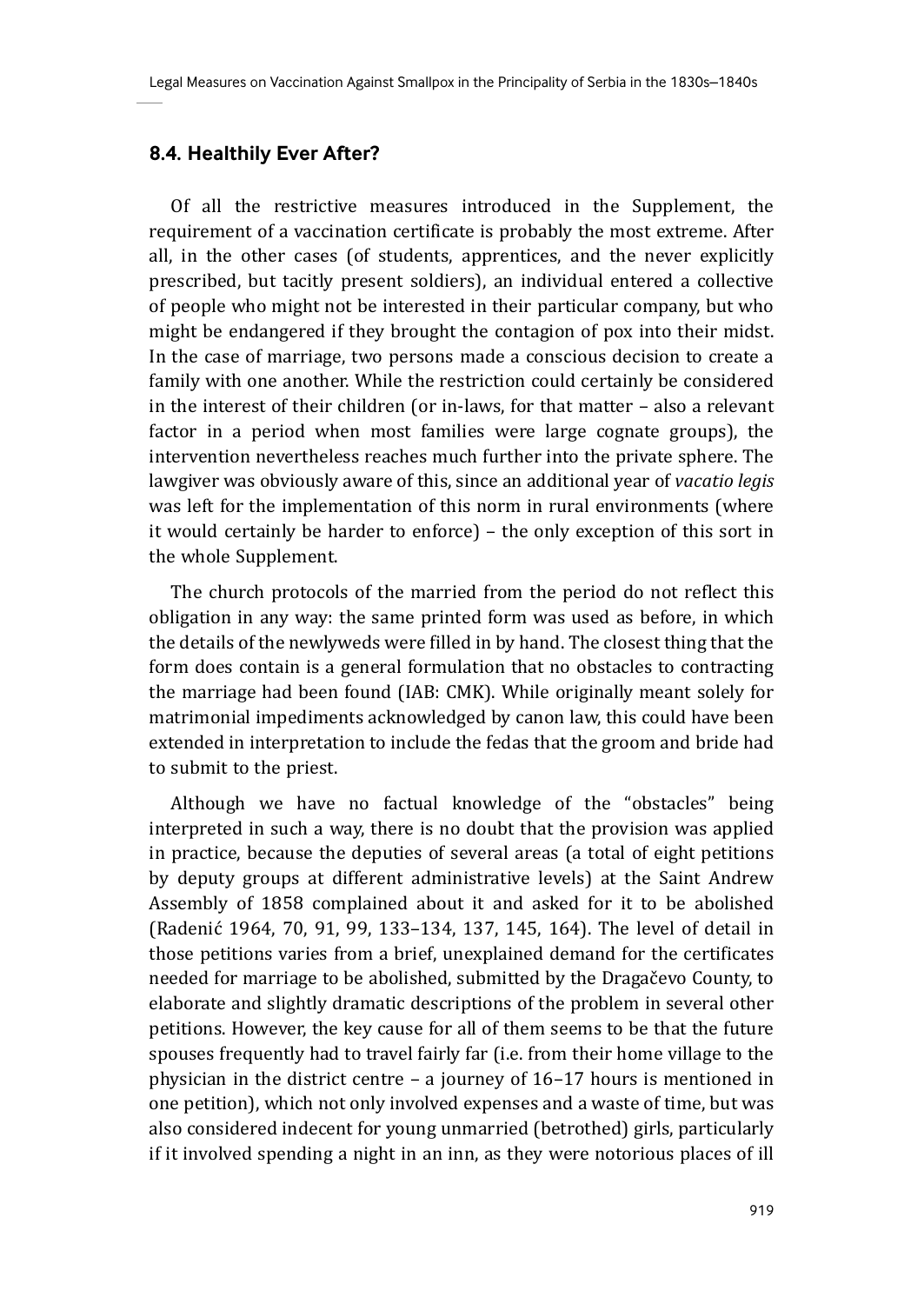repute. This could tarnish a girl's reputation and bring shame to her family.<sup>69</sup> The petition of the Rača County also mentions future spouses who did not have the certificates being "squeezed" (*isceđuju*) for extra fines, since the priests knew well that the peasants respected their rank so much that they would rather pay even five or ten times more than they owed than press charges – suggesting demands for bribes and extortion. It is worth noting that the vaccination as such was no longer questioned. In response to this, Art. 7 of the Supplement was abolished on 24 January 1859, replaced with an order to house elders and police authorities to ensure that children were inoculated on time.70

As Radenić (1964, 14) points out, many of these problems could have been resolved simply through better organisation. The logistics could have been resolved in a way simpler and less demanding for the average person, and obviously there were insufficient safeguards against abuse – which, again, could be generally considered a flaw of the administration during the period in question, and not specifically of the smallpox regulations. However, the very fact that this provision was (at least in principle) enforced in practice must have contributed to the overall vaccination rate.

We have not succeeded in obtaining information regarding the application of all the measures prescribed by the Supplement. For example, no information was readily available regarding the demands for fedas for students and scholarship beneficiaries. The documents from the Ministry of Education collection that deal with stipends and admission contain lists of students, sums and administrative trails of their payment for every month, etc., but no mention of whether the students had submitted their vaccination certificates.<sup>71</sup> However, this is no proof that certificates were not required, but merely that no explicit record of their existence was kept in these archives, focused as they were on the financial aspect of the

 $69$  A part of this issue was that vaccinators were obviously no longer travelling to every village. While the petition from the Smederevo District suggests that doctors should come to every village with a population of more than 100 to vaccinate children and simultaneously issue certificates (while people in smaller villages would travel to the nearest larger one), it appears that the increase in vaccination discipline in the meantime allowed for it to be moved to larger centres.

<sup>70</sup> Уредба, коiом се укида 7-ма точка уредбе одъ 7. Мая 1842. год. да момцы и девойке имаю при венчаню подносити свештеницыма феде да су богиняма пелцовани. *Сборникъ закона' и уредба', и уредбены' указа', изданы' у Княжеству Србiи. (Одъ почетка до конца 1859. године).* XII/1859. Бѣоградъ: Правителствена кньигопечатня, 19–20.

 $71$  The folders of documents we have managed to go through were the following: AS: MSP-P, IV-263/1842, II-81, II-82, VI-495/1843; I-5, I-40, I-42, IV-53/1844.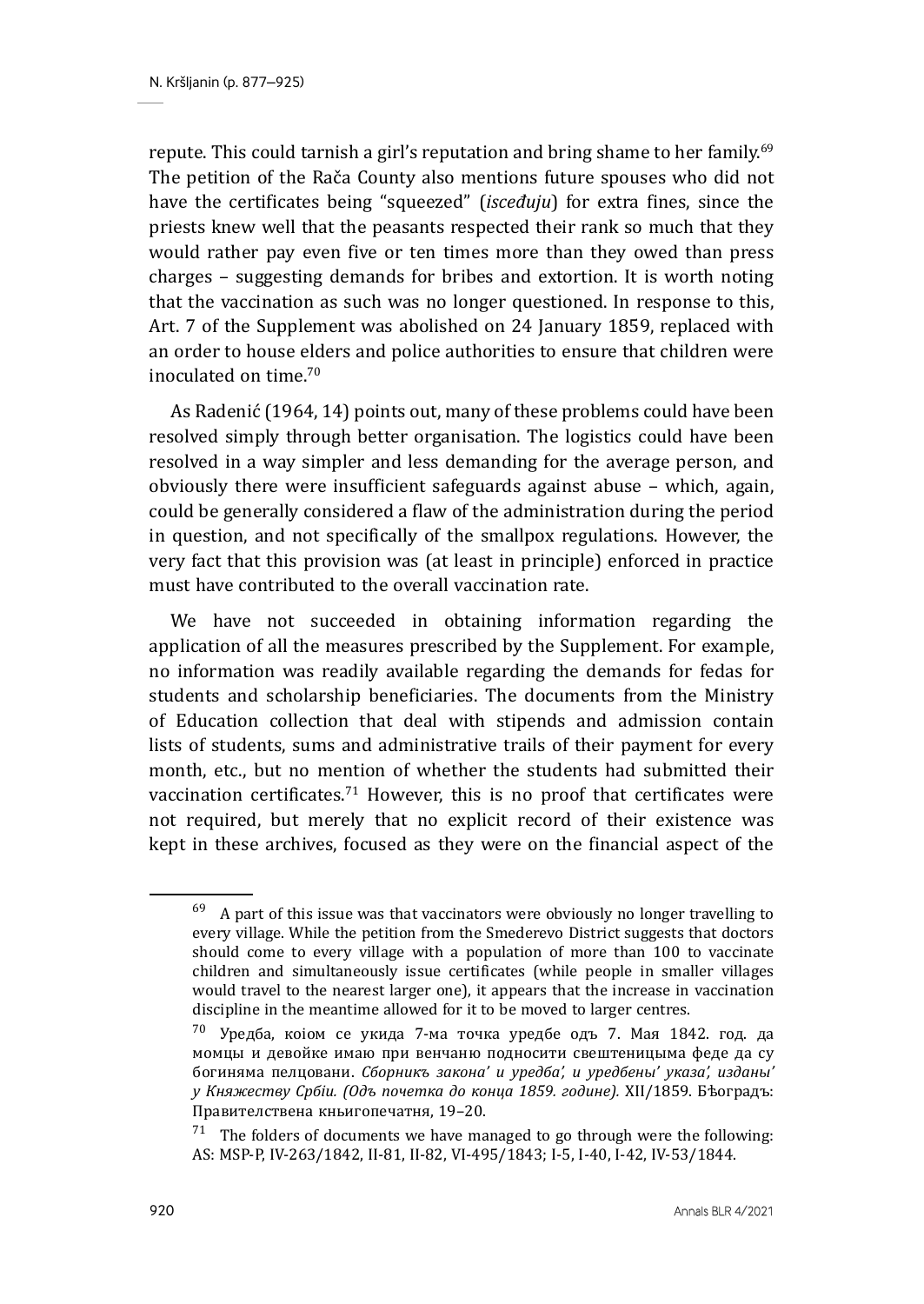scholarships. It is equally unlikely that individual student files would contain anything of the sort, as the certificates would only have been submitted for inspection, and not given to the organs of the Ministry. Unfortunately, the scope of this research did not allow for a deeper investigation of these files or the archives of the educational institutions from this period; the same goes for the admission of apprentices. While further research in this area would provide a valuable piece of the puzzle, we are inclined to presume that the provisions were indeed enforced, since the much more problematic provision regarding marriage was.

# **9. CONCLUSION**

The first decades of vaccination against smallpox in Serbia provided numerous obstacles. The population, mostly uneducated, was sceptical and fearful of the new procedure. The administration that was supposed to manage it had not yet been firmly built and was prone to omissions. Worst of all, there was a great shortage of educated medical staff needed to perform the vaccinations.

However, in this context, the legal response to the situation can be praised for its quality, efficiency and adaptability. Given the fact that Serbia had only achieved its autonomy within the Ottoman Empire in 1830 and that its overall development was stunted by four centuries of Ottoman rule, the introduction of a legal framework for vaccination in 1839 seems to be quite timely. The Austrian Regulation of 1836 was a reliable, high-quality template for the Serbian act, but it was also well adapted to the local circumstances – both in the sense that the text was shortened and simplified without the quality seriously suffering, and that material modifications were made to account for the more difficult circumstances, such as the decision to allow skilled practitioners without formal education to take part in the vaccination, upon approval by a formally educated doctor.

The restrictions for the unvaccinated persons in the Supplement might seem drastic to the modern reader – after all, are not similar restrictions the subject of heated debate now, almost two centuries later, in the midst of the COVID-19 pandemic? However, several factors must be noted here. Firstly, the measures were not invented by the Serbian government: they were inspired by the Austrian Regulation. Secondly, the government first tried to make do without them: none of the more extreme measures made it into the Rules – it was only after the first norms proved insufficiently effective that they were added. And thirdly, and perhaps most importantly, they proved efficient in practice, and the spread of smallpox was stopped.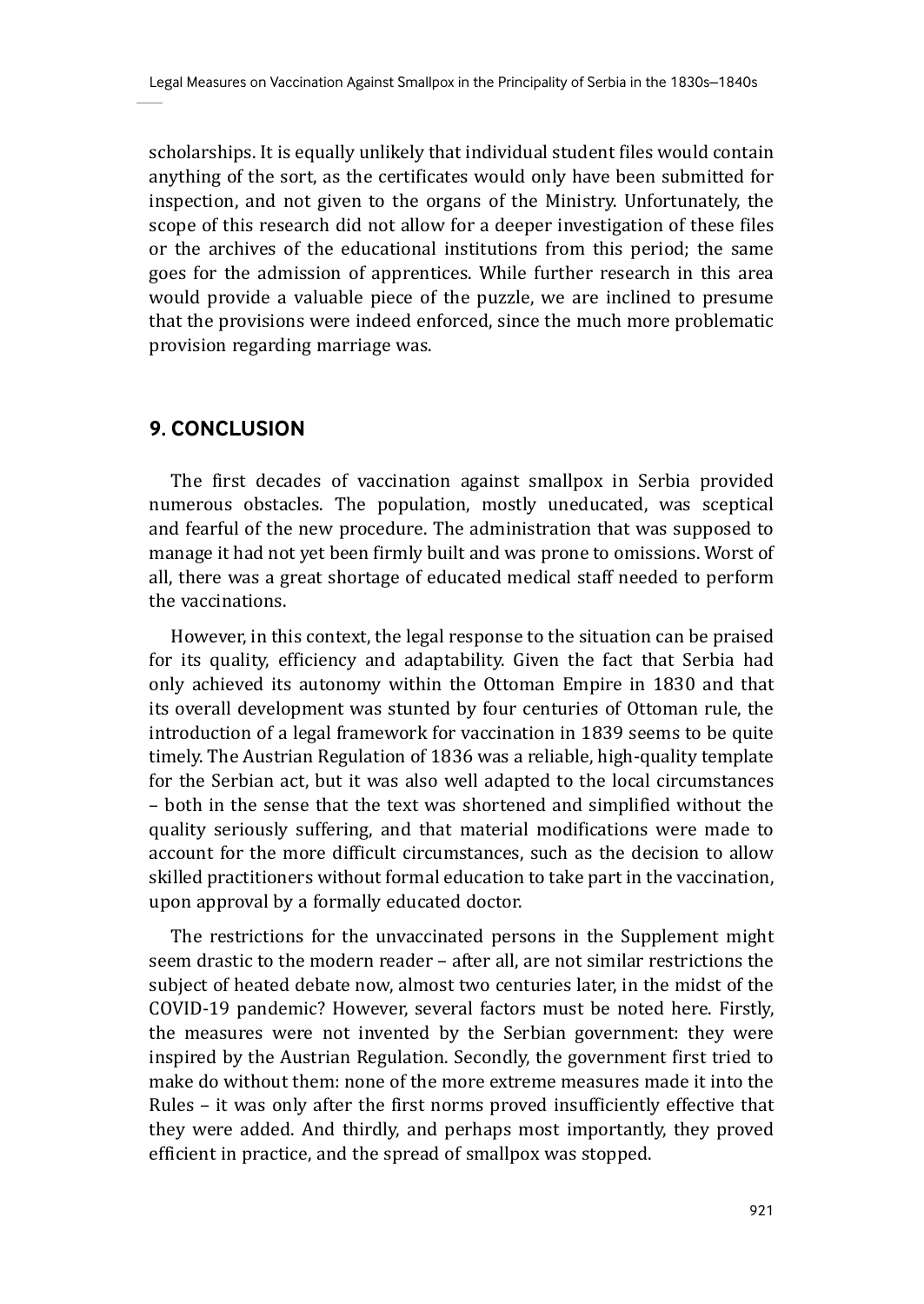But not forever: as we have briefly remarked in the final section, the lax attitudes towards vaccination in the subsequent decades led to a decrease in vaccination rates and the resurgence of the pox. That, too, could be taken as a valuable lesson for modern times. Nonetheless, it certainly is (and hopefully will be) a subject for further research.

# **REFERENCES**

### **Primary sources:**

- [1] State Archives of Serbia, Državni savet collection (AS: DS).
- [2] State Archives of Serbia, Knjažeska kancelarija collection (AS: KK).
- [3] State Archives of Serbia, Ministarstvo prosvete collection (AS: MSP-P).
- [4] State Archives of Serbia, Ministarstvo unutrašnjih dela Sanitet collection (AS: MUD-S).
- [5] Historical Archives of Belgrade, Zbirka crkvenih matičnih knjiga (IAB: CMK), accessible online at *https://digitalni.arhiv-beograda.org* (last visited 25 October, 2021).
- [6] *Vorschrift über die Kuhpocken-Impfung in den kaiserl. königl. Staaten: vom 9. Julius 1836*. 1836. Wien: k.k. Hof– und Staats-Aerarial-Druckerey.
- [7] Правила за каламлѣнѣ богиня. *Сборникъ законâ и уредбâ, и уредбены' указâ, изданы' у Княжеству Србскомъ, одъ времена обнародованогъ Устава земальскогъ (13. Фебр. 1839. до Апр. мес. 1840.)* I/1840. Београдъ: Кньигопечатня Княжества Србскогъ, 69– 77. (Pravila za kalamljenje boginja, *Sbornik zakona i uredba i uredbeni ukaza, izdani u Knjažestvu Srbskom, od vremena obnarodovanog Ustava zemaljskog [13. Febr. 1839. do Apr. mes. 1840.]* I/1840, Beograd: Knjigopečatnja Knjažestva Srbskog, 69–77)
- [8] Уредба коiом се прописую нека правила за каламленѣ богиня. *Сборникъ закона' и уредба', и уредбены' указа', изданы' у Княжеству Србiи. (Одъ почетка до конца 1859. године).* XII/1859. Бѣоградъ: Правителствена кньигопечатня, 39. (Uredba kojom se propisuju neka pravila za kalamljenje boginja. *Sbornika zakona i uredba i uredbeni ukaza, izdani u Knjažestvu Srbiji. [Od početka do konca 1859. Godine].* XII/1859. Beograd: Pravitelstvena knjigopečatnja, 39)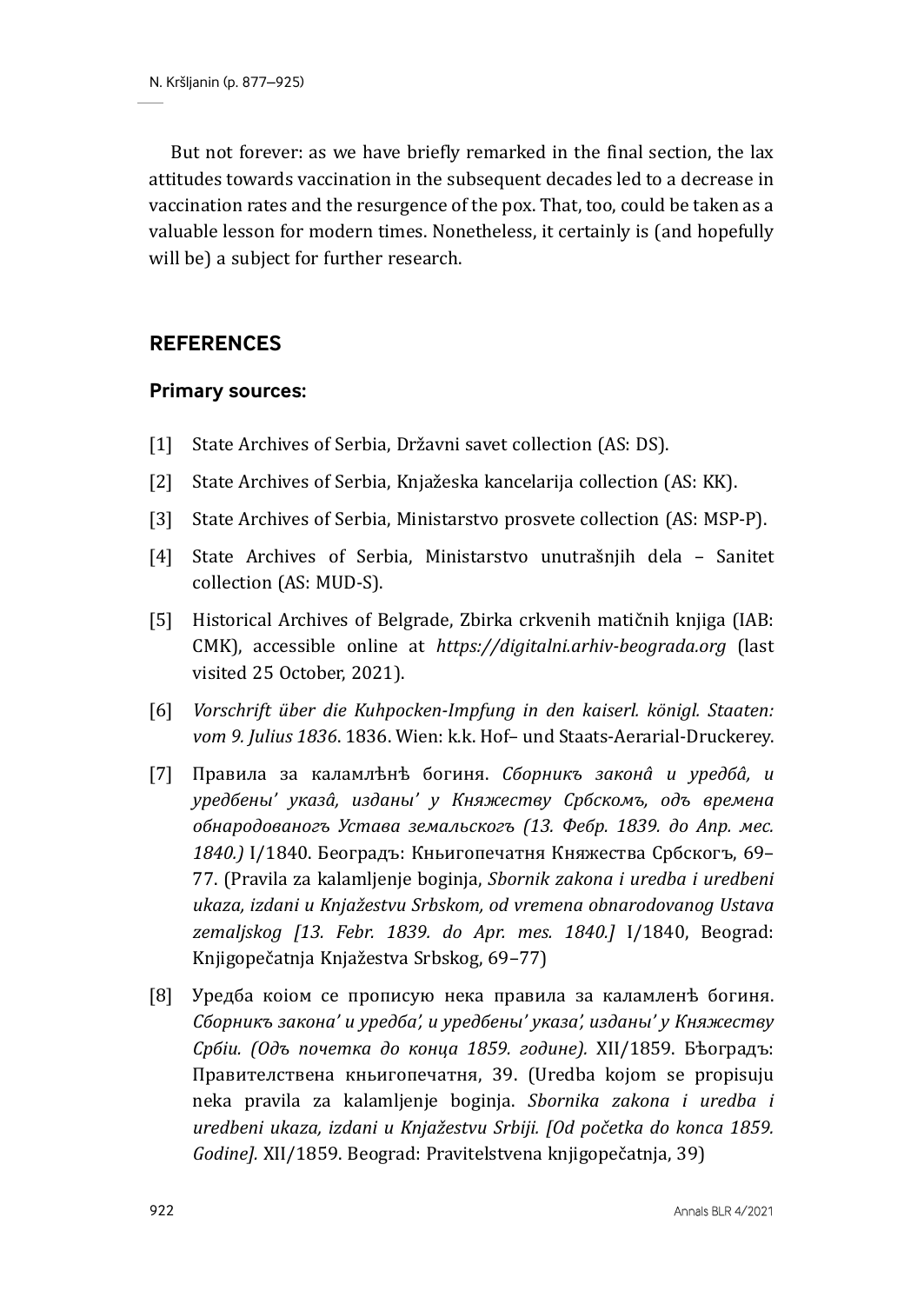- [9] Уредба, коiом се укида 7-ма точка уредбе одъ 7. Мая 1842. год. да момцы и девойке имаю при венчаню подносити свештеницыма феде да су богиняма пелцовани. *Сборникъ закона' и уредба', и уредбены' указа', изданы' у Княжеству Србiи. (Одъ почетка до конца 1859. године).* XII/1859. Бѣоградъ: Правителствена кньигопечатня, 19–20. (Uredba, kojom se ukida 7-ma točka uredbe od 7. Maja 1842. god. da momci i devojke imaju pri venčanju podnositi sveštenicima fede da su boginjama pelcovani. *Sbornik zakona i uredba, i uredbeni ukaza, izdani u Knjažestvu Srbiji. [Od početka do konca 1859. Godine].* XII/1859. Beograd: Pravitelstvena knjigopečatnja, 19–20)
- [10] Уредба о чиновницыма. *Сборникъ законâ и уредбâ, и уредбены' указâ, изданы' у Княжеству Србскомъ, одъ Априла 1840. год. до Конца Декембра 1844. г.* II/1845. Београдъ: Кньигопечатня Княжества Србскогъ, 165–175. (Uredba o činovnicima, *Sbornik zakona i uredba, i uredbeni ukaza, izdani u Knjažestvu Srbskom, od Aprila 1840. god. do Konca Dekembra 1844. g.* II/1845, Beogrd: Knjigopečatnja Knjažestva Srbskog, 165–175)
- [11] Уредбеный додатакъ къ правилама за каламлѣнѣ богиня. *Сборникъ законâ и уредбâ, и уредбены' указâ, изданы' у Княжеству Србскомъ, одъ Априла 1840. год. до Конца Декембра 1844. г.* II/1845. Београдъ: Кньигопечатня Княжества Србскогъ, 184–186. (Uredbeni dodatak k pravilama za kalamljenje boginja, *Sbornik zakona i uredba, i uredbeni ukaza, izdani u Knjažestvu Srbskom, od Aprila 1840. god. do Konca Dekembra 1844. g.* II/1845, Beogrd: Knjigopečatnja Knjažestva Srbskog, 165–175)
- [12] Kunibert, Bartolomeo. 1901. *Srpski ustanak i prva vladavina Miloša Obrenovića 1804–1850 (preveo dr M. R. Vesnić).* Beograd: Zadužbina Ilije M. Kolarca.
- [13] Lindenmayer, Emmerich P. 1876. *Serbien, dessen Entwickelung und Fortschritt im Sanitäts-Wesen, mit Andeutungen über die gesammten Sanitäts-Verhältnisse im Oriente*. Temesvár: Dioecesan-Buchdruckerei.
- [14] Radenić, Andrija. 1964. *Svetoandrejska skupština.* Beograd: Srpska akademija nauka i umetnosti.
- [15] Žujović, Mladen. 1902. *Beleške Mladena Žujovića, državnog savetnika*. Beograd: Državna štamparija kraljevine Srbije.
- [16] Митрополiтъ Стефанъ. 1804. *Наставленiе о кравiихъ оспахъ, ради истребленiя природныхъ оспицъ, кое по всевысочайшему повелѣнiю, Арiхепiскопъ Карловачкiй, и Митрополiтъ Стефанъ, сербскимъ родителемъ, и старешинамъ препоручаетъ.* Пешта: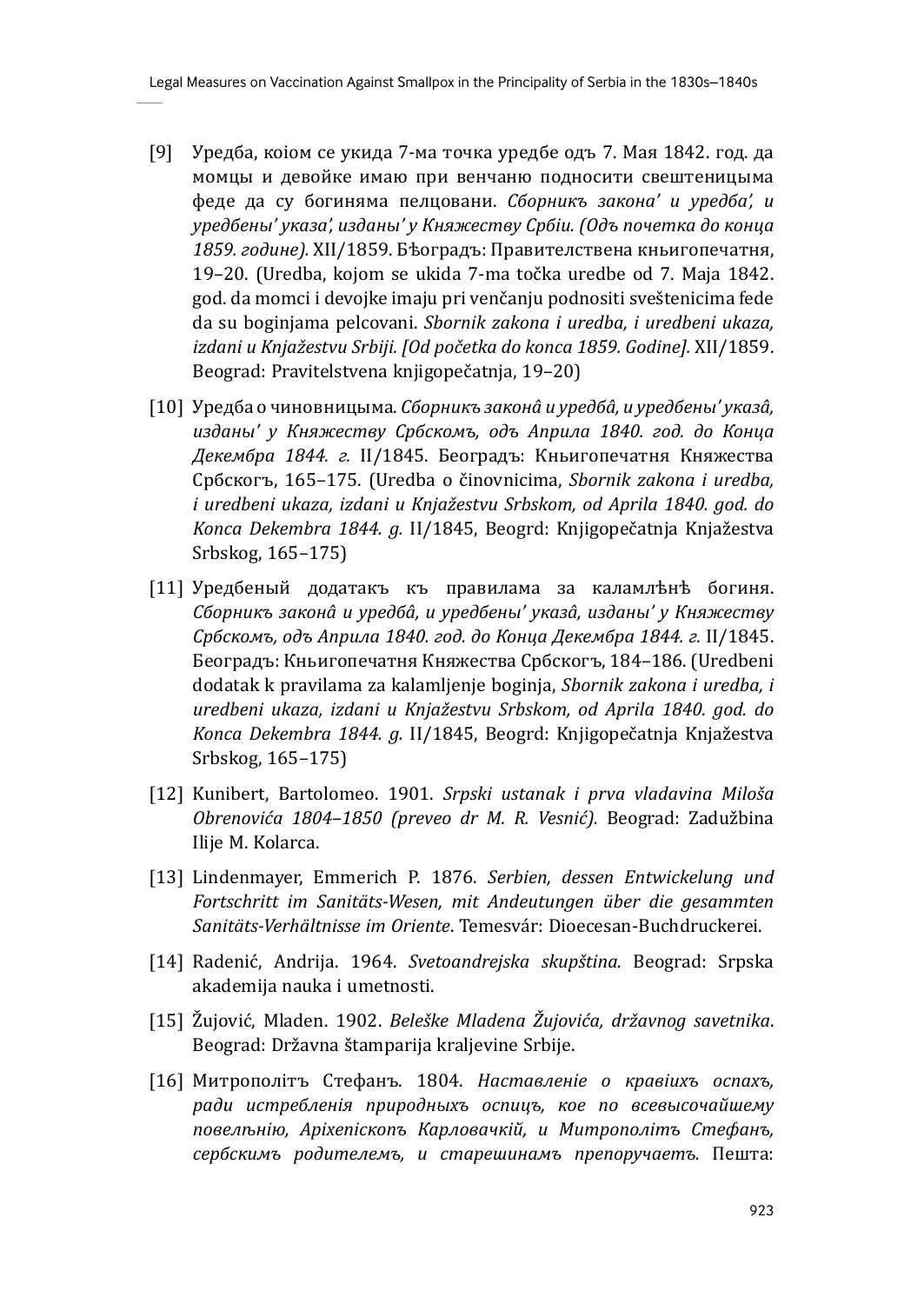Славено-Сербская Печатня Кралевскаго Всеучилища Пештанскаго. (Mitropolit Stefan. 1804. *Nastavljenije o kravijih ospah, radi istrebljenija prirodnih ospic, koje po vsevisočajšemu poveleniju, Arhijepiskop Karlovačkij, i Mitropolit Stefan, serbskim roditeljem, i starešinam preporučajet.* Pešta: Slaveno-Serbskaja Pečatnja Kraljevskago Vseučilišča Peštanskago)

### **Secondary sources:**

- [1] Bennett, Michael. 2020. *War Against Smallpox: Edward Jenner and the Global Spread of Vaccination*. Cambridge: Cambridge University Press.
- [2] Dimitrijević, Brana. 2/2011. Borba protiv velikih boginja u obnovljenoj Srbiji. *Timočki medicinski glasnik* 36: 126–131.
- [3] Dimitrijević, Brana, Zoran Vacić (ur.). 2013. *Dr Emerih P. Lindenmajer život i delo*. Beograd: Srpsko lekarsko društvo.
- [4] Đorđević, Tihomir R. [1922] 1983. *Iz Srbije Kneza Miloša: Kulturne prilike od 1815. do 1839. godine*. Beograd: Prosveta.
- [5] Jeremić, Risto. 1935. *Zdravstvene prilike u Jugoslovenskim zemljama do kraja XIX veka*. Zagreb: Škola narodnog zdravlja.
- [6] Katić, Relja. 1967. *Srpska medicina od IX do XIX veka.* Beograd: Srpska akademija nauka i umetnosti.
- [7] Ljušić, Radoš. 2004. *Kneževina Srbija 1830–1839*. Beograd: Zavod za udžbenike i nastavna sredstva.
- [8] Maksimović, Jovan. 2017. *Lekari prečani u srpskom civilnom i vojnom sanitetu u XIX veku i početkom XX veka*. Novi Sad: Matica Srpska.
- [9] Matović, Zoran, Marko Spasić. 4/2013. Prvi fizikusi i bolnice u Kragujevcu – prestonici obnovljene Srbije. *Medicinski časopis* 47: 216– 224.
- [10] Memmer, Michael. 2016. Die Geschichte der Schutzimpfungen in Österreich. Eine rechtshistorische Analyse. 7–36 in *Schutzimpfungen – Rechtliche, ethische und medizinische Aspekte*, herausgegeben von Gerhard Aigner, Markus Grimm, Maria Kletečka-Pulker und Ursula Wiedermann-Schmidt. Wien: Verlag Österreich.
- [11] Mihailović, Vojislav. 1951. *Iz istorije saniteta u obnovljenoj Srbiji od 1804–1860*. Beograd: Srpska akademija nauka.